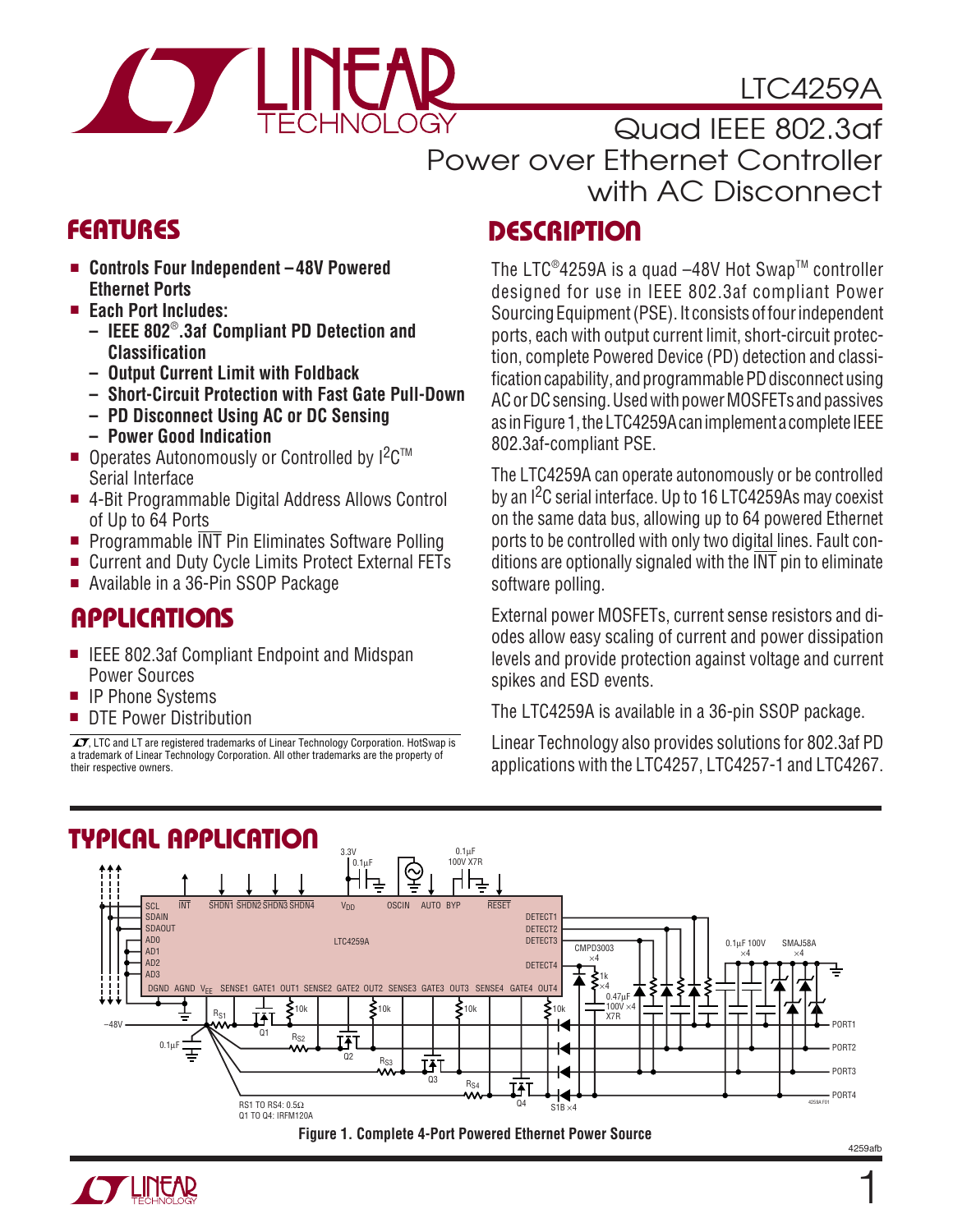#### **(Note 1)**

# **ABSOLUTE MAXIMUM RATINGS PACKAGE/ORDER INFORMATION**

| <b>RESET</b>                                | <b>TOP VIEW</b><br>$\mathbf{1}$                                                           | <b>OSCIN</b><br>36                                         | ORDER PART<br>NUMBER |  |  |  |  |
|---------------------------------------------|-------------------------------------------------------------------------------------------|------------------------------------------------------------|----------------------|--|--|--|--|
| <b>BYP</b>                                  | $\overline{2}$                                                                            | 35<br>AUTO                                                 |                      |  |  |  |  |
| <b>INT</b>                                  | $\overline{\mathbf{3}}$                                                                   | 34<br>OUT1                                                 |                      |  |  |  |  |
| SCL                                         | $\overline{4}$                                                                            | 33<br>GATE1                                                | LTC4259ACGW          |  |  |  |  |
| SDAOUT                                      | 5                                                                                         | SENSE1<br>32                                               |                      |  |  |  |  |
| SDAIN                                       | 6                                                                                         | OUT <sub>2</sub><br>31                                     |                      |  |  |  |  |
| AD3                                         | 7                                                                                         | GATE2<br>30 <sup>1</sup>                                   |                      |  |  |  |  |
| AD <sub>2</sub>                             | $\overline{\mathbf{8}}$                                                                   | SENSE2<br>29                                               |                      |  |  |  |  |
| AD <sub>1</sub>                             | 9                                                                                         | $28$ VFF                                                   |                      |  |  |  |  |
| AD <sub>0</sub>                             | 10                                                                                        | OUT3<br>27                                                 |                      |  |  |  |  |
| DETECT1                                     | 11                                                                                        | GATE3<br>26                                                |                      |  |  |  |  |
| DETECT2                                     | 12                                                                                        | SENSE3<br>25                                               |                      |  |  |  |  |
| DETECT3                                     | 13                                                                                        |                                                            |                      |  |  |  |  |
| DETECT4                                     | 14                                                                                        | GATE4<br>23                                                |                      |  |  |  |  |
| <b>DGND</b>                                 | 15                                                                                        | SENSE4<br>22                                               |                      |  |  |  |  |
| $V_{DD}$  16                                |                                                                                           | AGND<br>21                                                 |                      |  |  |  |  |
| SHDN <sub>1</sub>                           | 17                                                                                        | SHDN <sub>4</sub><br>20                                    |                      |  |  |  |  |
| SHDN <sub>2</sub>                           | 18                                                                                        | SHDN3<br>19 <sup>1</sup>                                   |                      |  |  |  |  |
|                                             | <b>GW PACKAGE</b><br>36-LEAD PLASTIC SSOP<br>$T_{.IMAX}$ = 150°C, $\theta_{.IA}$ = 80°C/W |                                                            |                      |  |  |  |  |
| <b>Order Options</b> Tape and Reel: Add #TR |                                                                                           |                                                            |                      |  |  |  |  |
|                                             |                                                                                           |                                                            |                      |  |  |  |  |
|                                             |                                                                                           | Lead Free: Add #PBF    Lead Free Tape and Reel: Add #TRPBF |                      |  |  |  |  |
|                                             |                                                                                           | Lead Free Part Marking: http://www.linear.com/leadfree/    |                      |  |  |  |  |
|                                             |                                                                                           |                                                            |                      |  |  |  |  |

Consult LTC Marketing for parts specified with wider operating temperature ranges.

#### **ELECTRICAL CHARACTERISTICS The** ● **denotes the specifications which apply over the full operating** temperature range, otherwise specifications are at T<sub>A</sub> = 25°C. AGND = DGND = 0V, V<sub>DD</sub> = 3.3V, V<sub>EE</sub> = –48V unless otherwise noted **(Note 6).**

| <b>SYMBOL</b>           | <b>PARAMETER</b>                           | <b>CONDITIONS</b>                                                                |  | MIN        | <b>TYP</b> | <b>MAX</b>  | <b>UNITS</b> |
|-------------------------|--------------------------------------------|----------------------------------------------------------------------------------|--|------------|------------|-------------|--------------|
| <b>Power Supplies</b>   |                                            |                                                                                  |  |            |            |             |              |
| $V_{DD}$                | V <sub>DD</sub> Supply Voltage             |                                                                                  |  | 3          | 3.3        | 4           | V            |
| V <sub>EE</sub>         | V <sub>EE</sub> Supply Voltage             | To Maintain IEEE Compliant Output (Note 7)                                       |  | $-48$      |            | $-57$       | V            |
| I <sub>DD</sub>         | V <sub>DD</sub> Supply Current             |                                                                                  |  |            | 2.5        | 5           | mA           |
| <b>IEE</b>              | V <sub>EE</sub> Supply Current             | Normal Operation<br>Classification Into a Short ( $V_{DETECT, n}$ = 0V) (Note 8) |  |            | $-2$       | $-5$<br>100 | mA<br>mA     |
| V <sub>DDMIN</sub>      | V <sub>DD</sub> UVLO Voltage               |                                                                                  |  |            | 2.7        |             | V            |
| VEEMINON                | VEE UVLO Voltage (Turning On)              | $V_{EE}$ – AGND                                                                  |  |            | $-31$      |             | V            |
| VEEMINOFF               | V <sub>FF</sub> UVLO Voltage (Turning Off) | $V_{EE}$ – AGND                                                                  |  |            | $-28$      |             | V            |
| <b>Detection</b>        |                                            |                                                                                  |  |            |            |             |              |
| <b>I</b> DET            | <b>Detection Current</b>                   | First Point, $V_{DETECTn} = -10V$<br>Second Point, $V_{DETECTn} = -3.5V$         |  | 235<br>145 |            | 300<br>190  | μA<br>μA     |
| <b>V</b> <sub>DET</sub> | <b>Detection Voltage Compliance</b>        | Open Circuit, Measured at DETECTn Pin                                            |  |            | $-20$      | $-23$       | $\vee$       |
| RDETMIN                 | Minimum Valid Signature Resistance         |                                                                                  |  | 15.2       | 17         | 19          | $k\Omega$    |
| RDETMAX                 | Maximum Valid Signature Resistance         |                                                                                  |  | 26.7       | 29         | 33          | k $\Omega$   |
| <b>Classification</b>   |                                            |                                                                                  |  |            |            |             |              |
| VCLASS                  | <b>Classification Voltage</b>              | 0mA < I <sub>CLASS</sub> < 31mA                                                  |  | $-16.4$    |            | $-21$       | V            |
| <b>ICLASS</b>           | <b>Classification Current Compliance</b>   | Into Short ( $V_{DETECT} = 0V$ )                                                 |  | 55         |            | 75          | mA           |

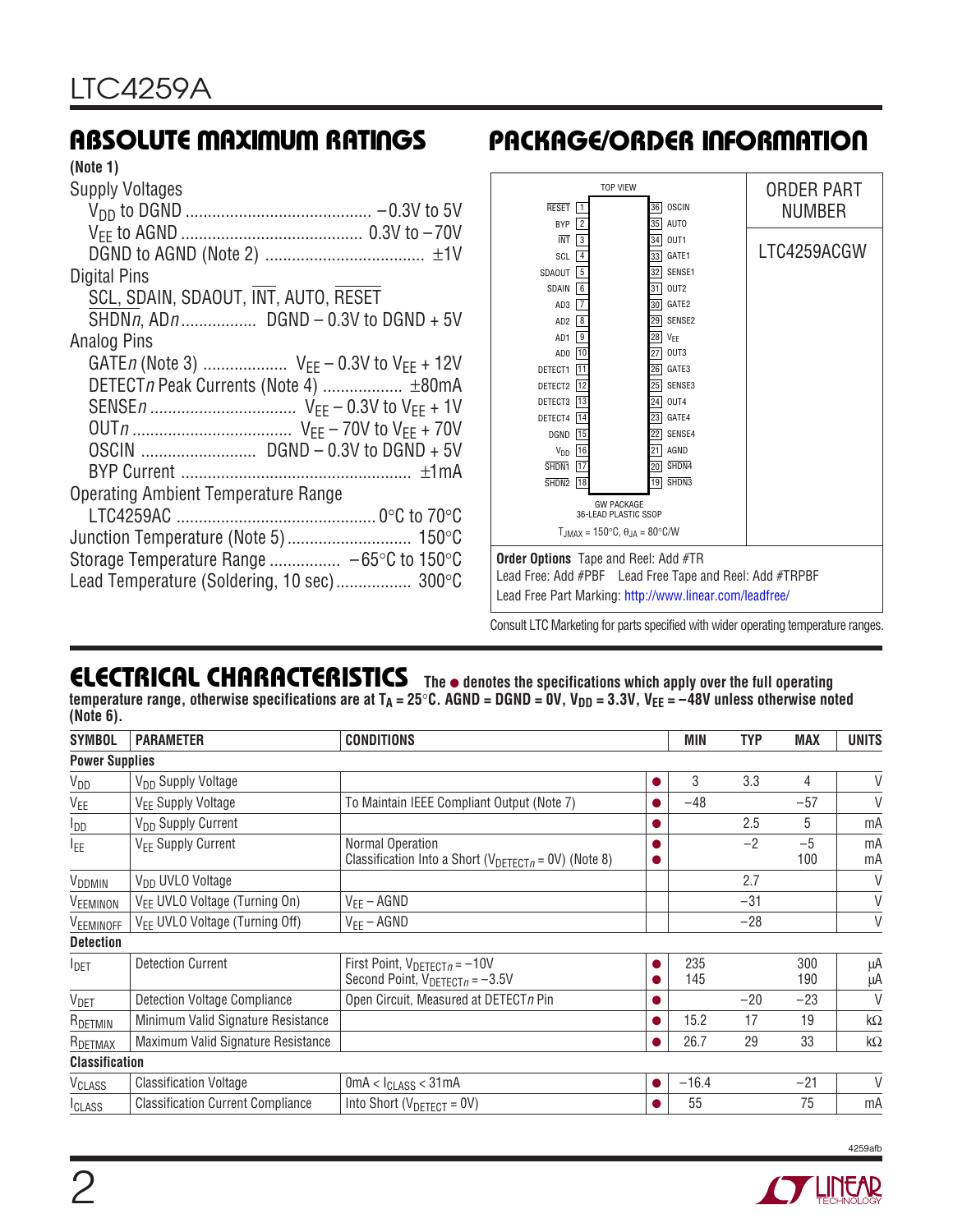### **ELECTRICAL CHARACTERISTICS The** ● **denotes the specifications which apply over the full operating**

temperature range, otherwise specifications are at T<sub>A</sub> = 25°C. AGND = DGND = 0V, V<sub>DD</sub> = 3.3V, V<sub>EE</sub> = –48V unless otherwise noted **(Note 6).**

| <b>SYMBOL</b>             | <b>PARAMETER</b>                                              | <b>CONDITIONS</b>                                                                                                                |                        | <b>MIN</b> | <b>TYP</b> | <b>MAX</b> | <b>UNITS</b>     |
|---------------------------|---------------------------------------------------------------|----------------------------------------------------------------------------------------------------------------------------------|------------------------|------------|------------|------------|------------------|
| <b>ITCLASS</b>            | <b>Classification Threshold Current</b>                       | Class 0-1                                                                                                                        |                        | 5.5        | 6.5        | 7.5        | mA               |
|                           |                                                               | Class 1-2<br>Class 2-3                                                                                                           |                        | 13<br>21   | 14.5<br>23 | 16<br>25   | mA<br>mA         |
|                           |                                                               | Class 3-4                                                                                                                        |                        | 31         | 33         | 35         | mA               |
|                           |                                                               | Class 4-Overcurrent                                                                                                              |                        | 45         | 48         | 51         | mA               |
| <b>Gate Driver</b>        |                                                               |                                                                                                                                  |                        |            |            |            |                  |
| <b>I</b> GON              | <b>GATE Pin Current</b>                                       | Gate On, $V_{GATEn} = V_{EE}$                                                                                                    | ●                      | $-20$      | $-50$      | $-70$      | μA               |
| <b>I</b> GOFF             | <b>GATE Pin Current</b>                                       | Gate Off, $V_{GATEn} = V_{EE} + 5V$                                                                                              |                        | 30         | 50         | 95         | μA               |
| <b>I</b> GPD              | <b>GATE Pin Short-Circuit Pull-Down</b>                       | $V_{GATEn} = V_{EE} + 2V$                                                                                                        |                        |            | 100        |            | mA               |
| $\Delta V$ GATE           | External Gate Voltage (V <sub>GATEn</sub> - V <sub>EE</sub> ) | $I_{GATEn} = -1 \mu A$ (Note 3)                                                                                                  |                        | 10         | 13         | 15         | $\vee$           |
|                           | <b>Output Voltage Sense</b>                                   |                                                                                                                                  |                        |            |            |            |                  |
| <b>V<sub>PG</sub></b>     | Power Good Threshold Voltage                                  | $V_{\text{OUT}} - V_{\text{EE}}$                                                                                                 |                        | 1          | 2          | 3          | $\vee$           |
| <b>I</b> vout             | Out Pin Bias Current                                          | $0V > V_{OUTB} > -10V$                                                                                                           |                        |            |            | $-6$       | μA               |
|                           |                                                               | $-10V > V_{OUTR} > -30V$                                                                                                         |                        |            | $-20$      | $-18$      | μA               |
| <b>Current Sense</b>      |                                                               | $V_{\text{OUT}} = -48V$                                                                                                          |                        |            |            |            | μA               |
|                           | <b>Overcurrent Detection Sense Voltage</b>                    |                                                                                                                                  |                        | 166        | 187.5      | 199        | mV               |
| <b>V<sub>CUT</sub></b>    | <b>Current Limit Sense Voltage</b>                            | $V_{SENSEB} - V_{EE}$ , $V_{OUTB} = V_{EE}$ (Note 9)                                                                             |                        |            | 212.5      | 224        |                  |
| VLIM                      |                                                               | $V_{SENSEB} - V_{EE}$ , $V_{OUTB} = V_{EE}$<br>$V_{SENSEB} - V_{EE}$ , $V_{OUTB} = AGND - 30V$                                   |                        | 201<br>201 |            | 224        | mV<br>mV         |
|                           |                                                               | $V_{\text{SENSE}n} - V_{\text{EE}}$ , $V_{\text{OUT}n} = \text{AGND} - 10V$                                                      |                        | 30.2       |            |            | mV               |
| V <sub>MIN</sub>          | DC Disconnect Sense Voltage                                   | $V_{SENSEn} - V_{EE}$                                                                                                            |                        | 2.52       | 3.75       | 4.97       | mV               |
| $V_{SC}$                  | Short-Circuit Sense Voltage                                   |                                                                                                                                  |                        |            | 275        |            | mV               |
| <b>ISENSE</b>             | <b>SENSE Pin Bias Current</b>                                 | $V_{SENSEn} = V_{EE}$                                                                                                            |                        |            | $-50$      |            | μA               |
|                           | <b>AC Disconnect (Note 10)</b>                                |                                                                                                                                  |                        |            |            |            |                  |
| R <sub>OSCIN</sub>        | Input Impedance of OSCIN Pin                                  | $0.1$ V < V <sub>OSCIN</sub> < 3V, f <sub>OSCIN</sub> < 200Hz                                                                    | $\bullet$              | 200        | 500        |            | $k\Omega$        |
| A <sub>VACD</sub>         | Voltage Gain OSCIN to DETECT1, 2                              | Port Powered, PD Not Present                                                                                                     | $\bullet$              | $-2.7$     | $-3$       | $-3.3$     | V/V              |
|                           | Voltage Gain OSCIN to DETECT3, 4                              | Port Powered, PD Not Present                                                                                                     |                        | 2.7        | 3          | 3.3        | V/V              |
| <b>LACDMAX</b>            | AC Disconnect DETECTn Output Current                          | Port Powered, $-6V < V_{DETECTB} < 0V$                                                                                           | $\bullet$              |            |            | ±600       | μA               |
| <b>LACDMIN</b>            | Remain Connected DETECT Pin Current                           | Port Powered, $V_{DETECTn} = -3.4V$                                                                                              |                        | 150        | 200        | 260        | μA               |
| <b>Digital Interface</b>  |                                                               |                                                                                                                                  |                        |            |            |            |                  |
| VOLD                      | Digital Output Low Voltage                                    | $I_{SDAOUT} = 3mA$ , $I_{\overline{INT}} = 3mA$<br>$I_{SDAOUT} = 5mA$ , $I_{\overline{INT}} = 5mA$                               | $\bullet$              |            |            | 0.4<br>0.7 | $\vee$<br>$\vee$ |
|                           | Digital Input Low Voltage                                     | SCL, SDAIN, RESET, SHDNn, AUTO, ADn                                                                                              |                        |            |            | 0.8        | $\mathsf{V}$     |
| VILD<br>V <sub>IHD</sub>  | Digital Input High Voltage                                    | SCL, SDAIN, RESET, SHDNn, AUTO, ADn                                                                                              | $\bullet$<br>$\bullet$ | 2.4        |            |            | $\vee$           |
| R <sub>PU</sub>           | Pull-Up Resistor to V <sub>DD</sub>                           | AD <sub>n</sub> , RESET, $\overline{\text{SHDN}}$ <sub>n</sub>                                                                   |                        |            | 50         |            | $k\Omega$        |
| R <sub>PD</sub>           | Pull-Down Resistor to DGND                                    | AUTO                                                                                                                             |                        |            | 50         |            | $k\Omega$        |
| <b>AC Characteristics</b> |                                                               |                                                                                                                                  |                        |            |            |            |                  |
|                           | <b>Detection Delay</b>                                        | From Detect Command or Application of PD to Port                                                                                 | $\bullet$              | 170        |            | 590        | ms               |
| t <sub>DETDLY</sub>       |                                                               | to Detect Complete                                                                                                               |                        |            |            |            |                  |
| $t_{\text{DET}}$          | <b>Detection Duration</b>                                     | Time to Measure PD Signature Resistance (Figure 2)                                                                               | $\bullet$              | 170        |            | 230        | ms               |
| t <sub>CLSDLY</sub>       | <b>Classification Delay</b>                                   | From Successful Detect in Auto or Semiauto Mode<br>to Class Complete                                                             | $\bullet$              | 10.1       |            | 52         | ms               |
|                           |                                                               | From Classify Command in Manual Mode (Figure 2)                                                                                  | $\bullet$              | 10.1       |            | 420        | ms               |
| t <sub>CLASS</sub>        | <b>Classification Duration</b>                                | (Figure 2)                                                                                                                       | $\bullet$              | 10.1       |            | 13         | ms               |
| t <sub>PON</sub>          | Power On Delay, Auto Mode                                     | From Valid Detect to Port On in Auto Mode (Figure 2)<br>From Port On Command to GATE Pin Current = I <sub>GON</sub><br>(Note 10) | $\bullet$              |            |            | 130<br>-1  | ms<br>ms         |

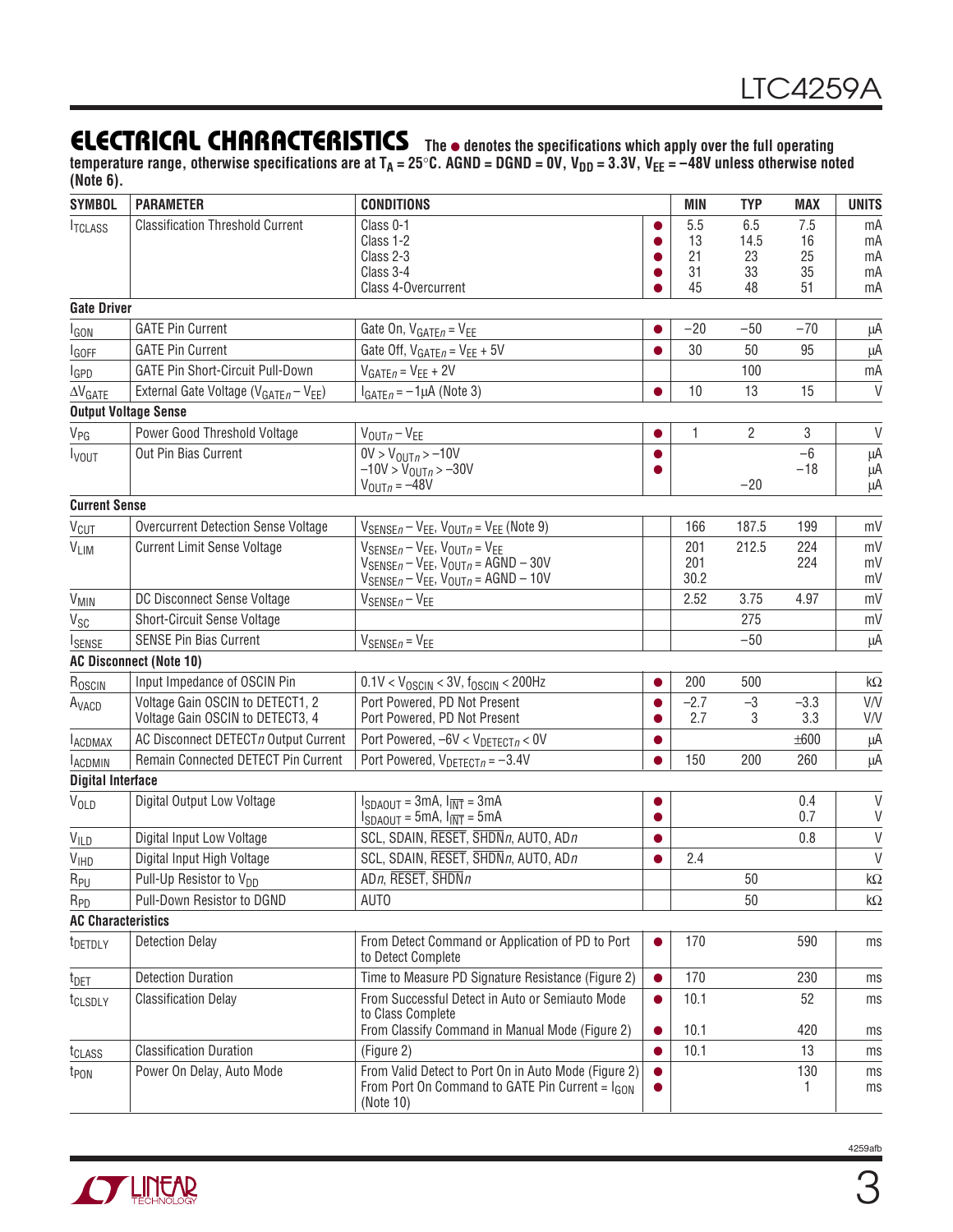# **ELECTRICAL CHARACTERISTICS The** ● **denotes the specifications which apply over the full operating**

temperature range, otherwise specifications are at  $T_A = 25^\circ \text{C}$ . AGND = DGND = 0V, V<sub>DD</sub> = 3.3V, V<sub>FF</sub> = -48V unless otherwise noted **(Note 6).**

| <b>SYMBOL</b>        | <b>PARAMETER</b>                                        | <b>CONDITIONS</b>                                                                                                                                                                                          |             | <b>MIN</b>              | <b>TYP</b>              | <b>MAX</b>               | <b>UNITS</b>         |
|----------------------|---------------------------------------------------------|------------------------------------------------------------------------------------------------------------------------------------------------------------------------------------------------------------|-------------|-------------------------|-------------------------|--------------------------|----------------------|
| t <sub>START</sub>   | Maximum Current Limit Duration During<br>Port Start-Up  | $t_{START1} = 0$ , $t_{START0} = 0$ (Figure 3)<br>$t_{START1} = 0, t_{START0} = 1$<br>$t_{START1} = 1$ , $t_{START0} = 0$<br>$t_{START1} = 1$ , $t_{START0} = 1$                                           |             | 50<br>25<br>100<br>200  | 60<br>30<br>120<br>240  | 70<br>35<br>140<br>280   | ms<br>ms<br>ms<br>ms |
| t <sub>ICUT</sub>    | Maximum Current Limit Duration After<br>Port Start-Up   | $t_{\text{ICUT1}} = 0$ , $t_{\text{ICUT0}} = 0$ (Figure 3)<br>$t_{\text{ICUT1}} = 0, t_{\text{ICUT0}} = 1$<br>$t_{\text{ICUT1}} = 1, t_{\text{ICUT0}} = 0$<br>$t_{\text{ICUT1}} = 1, t_{\text{ICUT0}} = 1$ | $\bullet$   | 50<br>25<br>100<br>200  | 60<br>30<br>120<br>240  | 70<br>35<br>140<br>280   | ms<br>ms<br>ms<br>ms |
| <b>DCCLMAX</b>       | Maximum Current Limit Duty Cycle                        | $Reg16h = 00h$                                                                                                                                                                                             | $\bullet$   | 5.8                     | 6.3                     | 6.7                      | $\frac{0}{0}$        |
| t <sub>DIS</sub>     | <b>Disconnect Delay</b>                                 | $t_{DIS1} = 0$ , $t_{DIS0} = 0$ (Figures 4, 5)<br>$t_{DIS1} = 0, t_{DIS0} = 1$<br>$t_{DIS1} = 1, t_{DIS0} = 0$<br>$t_{DIS1} = 1, t_{DIS0} = 1$                                                             | ●<br>●<br>● | 300<br>75<br>150<br>600 | 360<br>90<br>180<br>720 | 400<br>100<br>200<br>800 | ms<br>ms<br>ms<br>ms |
| t <sub>VMIN</sub>    | DC Disconnect Minimum Pulse<br><b>Width Sensitivity</b> | $V_{SENSEn} - V_{EE} > 5mV$ , $V_{OUTn} = -48V$ (Figure 4)<br>(Note 11)                                                                                                                                    | $\bullet$   |                         | 0.02                    | 1                        | ms                   |
| $12C$ Timing         |                                                         |                                                                                                                                                                                                            |             |                         |                         |                          |                      |
| f <sub>SCLK</sub>    | <b>Clock Frequency</b>                                  | (Note 11)                                                                                                                                                                                                  | $\bullet$   |                         |                         | 400                      | kHz                  |
| t <sub>1</sub>       | <b>Bus Free Time</b>                                    | Figure 6 (Notes 11, 12)                                                                                                                                                                                    |             | 1.3                     |                         |                          | $\mu s$              |
| $t_2$                | Start Hold Time                                         | Figure 6 (Notes 11, 12)                                                                                                                                                                                    | $\bullet$   | 600                     |                         |                          | ns                   |
| $t_3$                | <b>SCL Low Time</b>                                     | Figure 6 (Notes 11, 12)                                                                                                                                                                                    | $\bullet$   | 1.3                     |                         |                          | μS                   |
| $t_4$                | <b>SCL High Time</b>                                    | Figure 6 (Notes 11, 12)                                                                                                                                                                                    |             | 600                     |                         |                          | ns                   |
| $\rm t_5$            | Data Hold Time                                          | Figure 6 (Notes 11, 12)                                                                                                                                                                                    | ●           | 150                     |                         |                          | ns                   |
| $\rm t_6$            | Data Set-Up Time                                        | Figure 6 (Notes 11, 12)                                                                                                                                                                                    | $\bullet$   | 200                     |                         |                          | ns                   |
| t <sub>7</sub>       | Start Set-Up Time                                       | Figure 6 (Notes 11, 12)                                                                                                                                                                                    | $\bullet$   | 600                     |                         |                          | ns                   |
| t <sub>8</sub>       | Stop Set-Up Time                                        | Figure 6 (Notes 11, 12)                                                                                                                                                                                    | $\bullet$   | 600                     |                         |                          | ns                   |
| t <sub>r</sub>       | <b>SCL, SDAIN Rise Time</b>                             | Figure 6 (Notes 11, 12)                                                                                                                                                                                    |             | 20                      |                         | 300                      | ns                   |
| t <sub>f</sub>       | <b>SCL, SDAIN Fall Time</b>                             | Figure 6 (Notes 11, 12)                                                                                                                                                                                    |             | 20                      |                         | 150                      | ns                   |
| <b>TFLTINT</b>       | Fault Present to INT Pin Low                            | (Notes 11, 12, 13)                                                                                                                                                                                         | $\bullet$   | 20                      |                         | 150                      | ns                   |
| <sup>t</sup> stopint | Stop Condition to INT Pin Low                           | (Notes 11, 12, 13)                                                                                                                                                                                         |             | 60                      |                         | 200                      | ns                   |
| t <sub>ARAINT</sub>  | ARA to INT Pin High Time                                | (Notes 11, 12)                                                                                                                                                                                             | ●           | 20                      |                         | 300                      | ns                   |

**Note 1:** Absolute Maximum Ratings are those values beyond which the life of the device may be impaired.

**Note 2:** DGND and AGND should be tied together in normal operation.

**Note 3:** An internal clamp limits the GATE pins to a minimum of 12V above V<sub>EE</sub>. Driving this pin beyond the clamp may damage the part.

**Note 4:** When a port powers on or off, the transient voltage on the port couples through  $C_{DET}$  (Figure 16). The LTC4259A contains internal protection circuitry to withstand transient currents of up to 80mA for 5ms. As long as the absolute value of the current remains below 80mA, the LTC4259A will keep the voltage at the DETECT  $n$  pin within the absolute maximum voltage range. A properly sized  $R_{\text{DET}}$  should limit the current to less than 60mA.

**Note 5:** This IC includes overtemperature protection that is intended to protect the device during momentary overload conditions. Junction temperature will exceed 125°C when overtemperature protection is active. Continuous operation above the specified maximum operating junction temperature may impair device reliability.

**Note 6:** All currents into device pins are positive; all currents out of device pins are negative. All voltages are referenced to ground (AGND and DGND) unless otherwise specified.

**Note 7:** The LTC4259A is designed to maintain a port voltage of –46.6V to  $-57V$ . The V<sub>EE</sub> supply voltage range accounts for the drop across the diode, MOSFET and sense resistor.

**Note 8:** V<sub>EE</sub> supply current, while classifying a short, is measured indirectly by measuring the DETECT $n$  pin current while classifying a short. **Note 9:** The LTC4259A implements overload current detection per IEEE 802.3af. The minimum overload current ( $I_{\text{CUT}}$ ) is dependent on port voltage;  $I_{CUT$  MIN = 15.4W/V<sub>PORT</sub> MIN. An IEEE compliant system using the LTC4259A should maintain port voltage above -46.6V.

**Note 10:** Unless otherwise specified, AC disconnect specifications require the following conditions: the DETECT pin is connected to the port as shown in Figure 1, a valid sine wave is applied to OSCIN, the OSCFAIL bit is cleared and the AC Disconnect Enable bits are set.

**Note 11:** Guaranteed by design, not subject to test.

**Note 12:** Values measured at  $V_{ILD}$  and  $V_{IHD}$ .

**Note 13:** If fault occurs during an I<sup>2</sup>C transaction, the INT pin will not be pulled down until a stop condition is present on the  $I^2C$  bus.



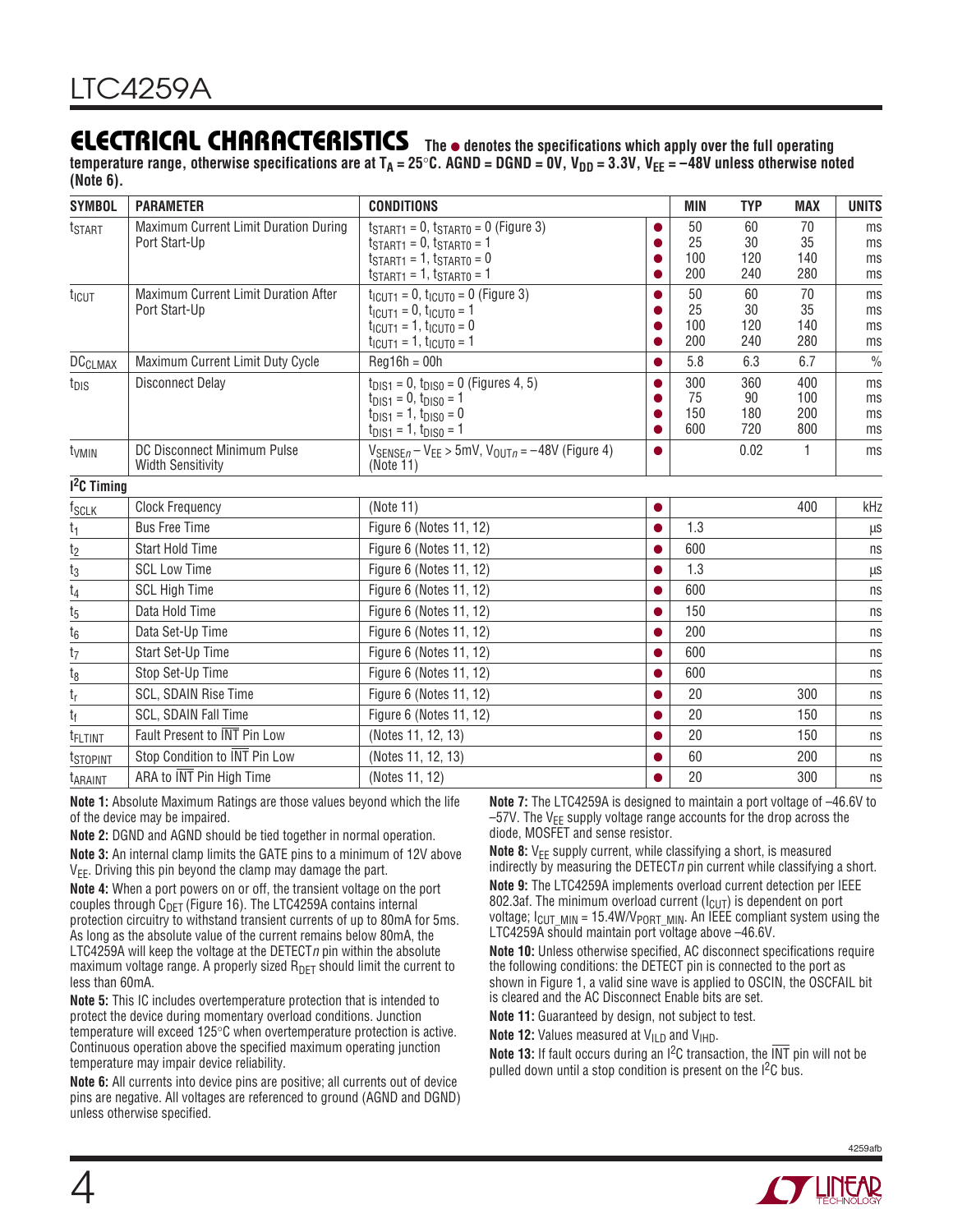### **TYPICAL PERFORMANCE CHARACTERISTICS**

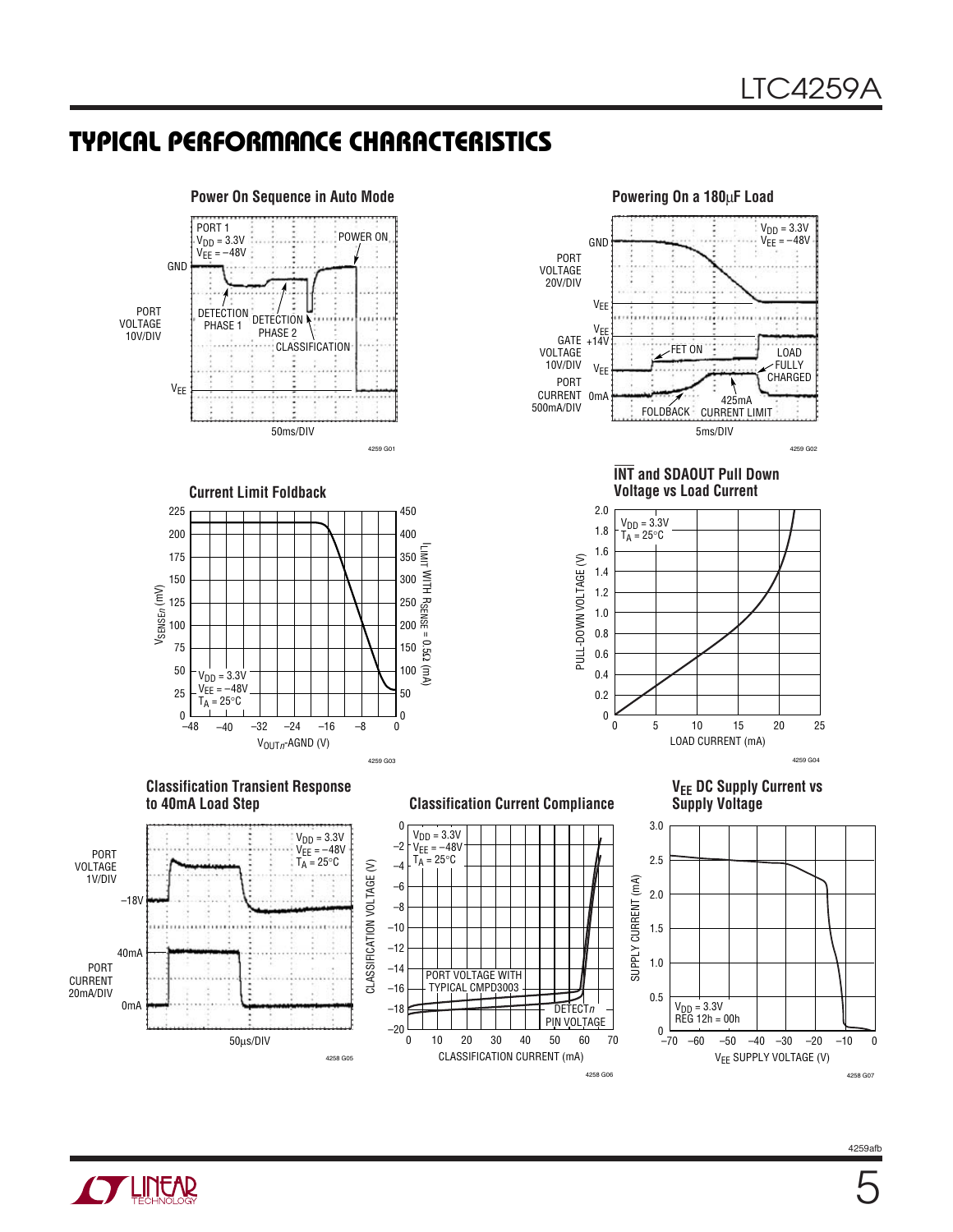# **TEST TIMING**



**Figure 2. Detect, Class and Turn-On Timing in Auto or Semiauto Modes**









**Figure 4. DC Disconnect Timing Figure 5. AC Disconnect Timing**



**Figure 6. I2C Interface Timing**

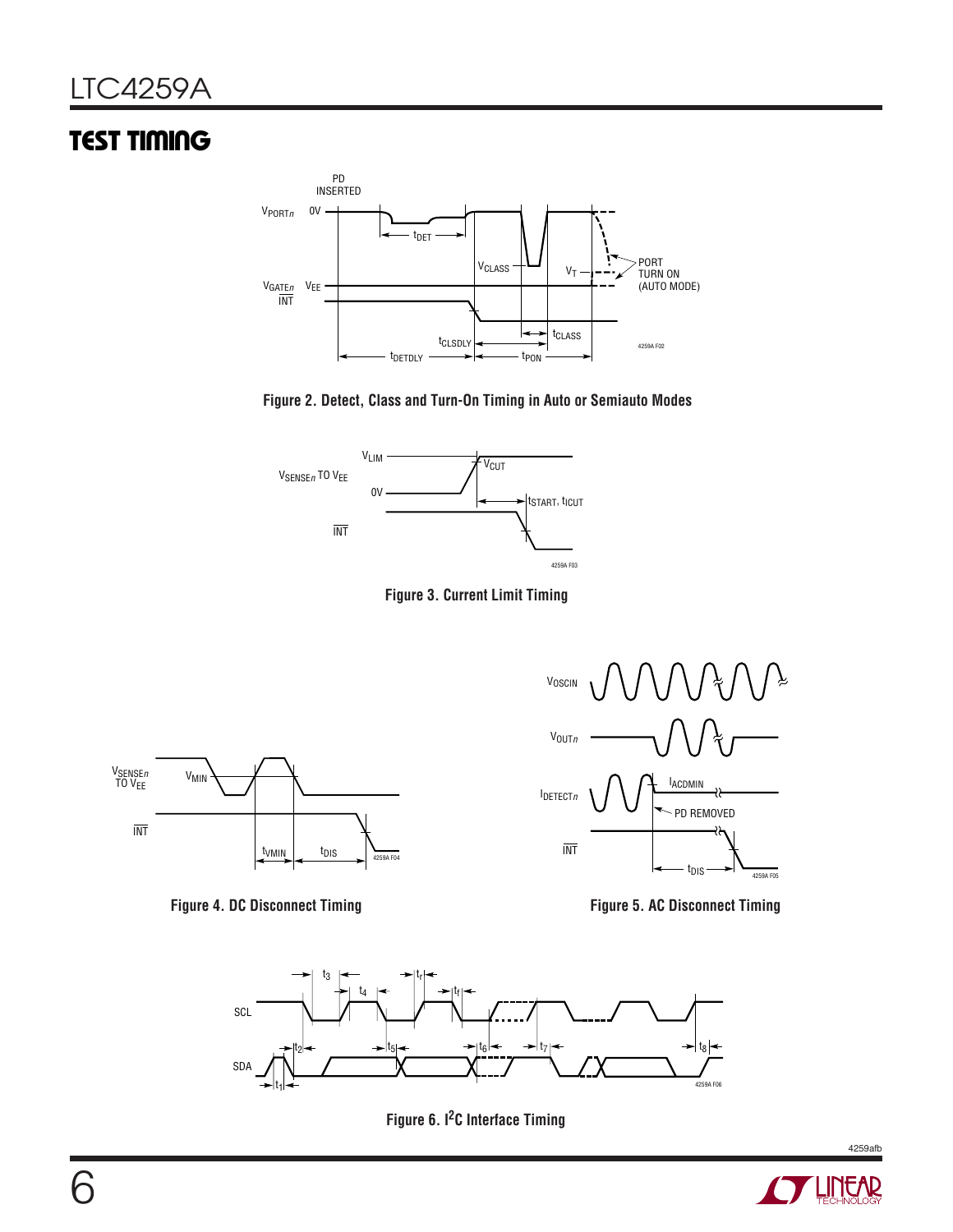



7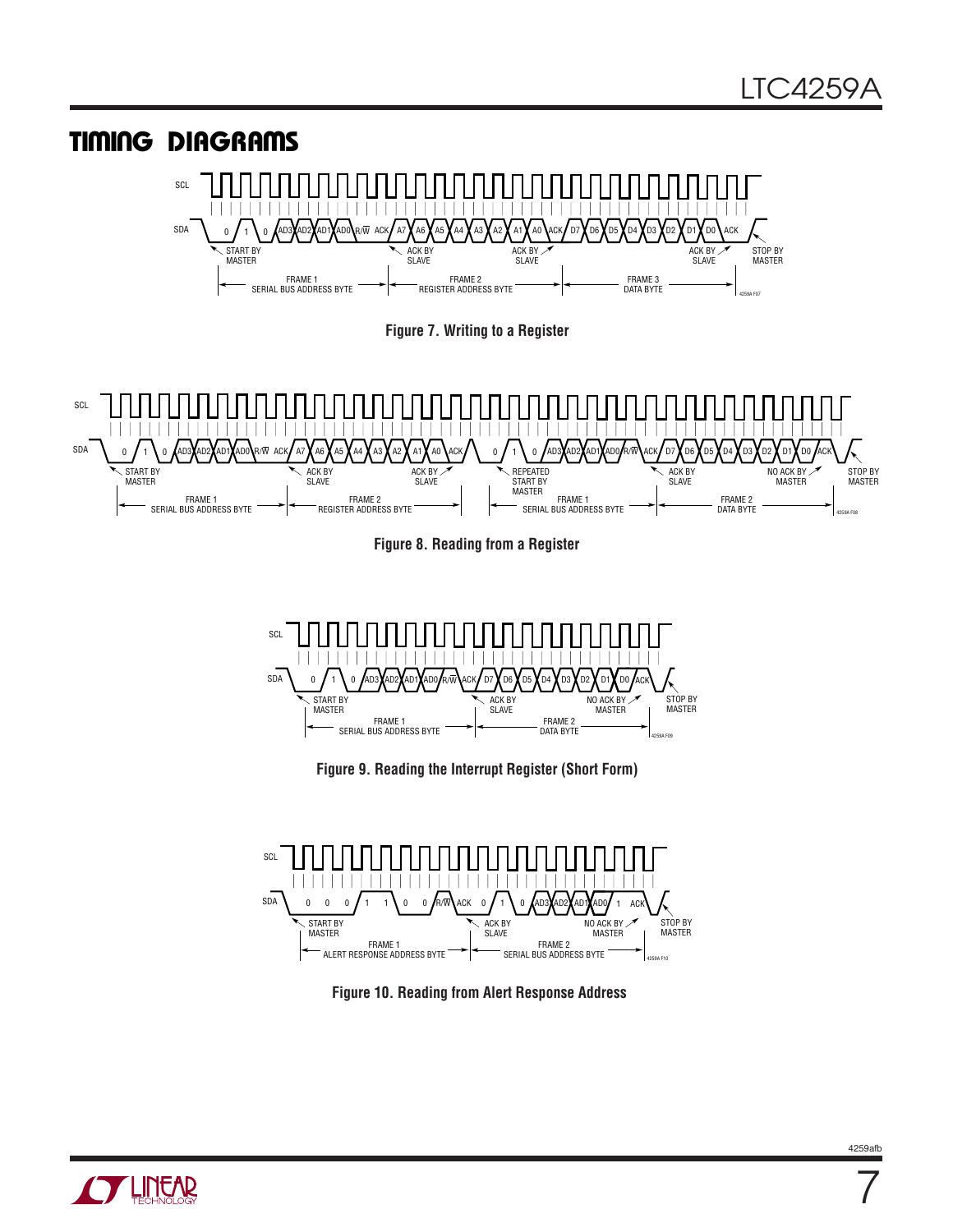# **PIN FUNCTIONS**

**RESET (Pin 1):** Chip Reset, Active Low. When the RESET pin is low, the LTC4259A is held inactive with all ports off and all internal registers reset to their power-up states. When RESET is pulled high, the LTC4259A begins normal operation. RESET can be connected to an external capacitor or RC network to provide a power turn-on delay. Internal filtering of the RESET pin prevents glitches less than 1µs wide from resetting the LTC4259A. Pull RESET high with  $\leq 10k$  or tie to V<sub>DD</sub>.

**BYP (Pin 2):** Bypass Output. The BYP pin is used to connect the internally generated –20V supply to an external 0.1µF bypass capacitor. Use a 100V rated 0.1µF, X7R capacitor. Do not connect the BYP pin to any other external circuitry.

**INT (Pin 3):** Interrupt Output, Open Drain. INT will pull low when any one of several events occur in the LTC4259A. It will return to a high impedance state when bits 6 or 7 are set in the Reset PB register (1Ah). The INT signal can be used to generate an interrupt to the host processor, eliminating the need for continuous software polling. Individual INT events can be disabled using the Int Mask register (01h). See Register Functions and Applications Information for more information. The INT pin is only updated between I2C transactions.

**SCL (Pin 4):** Serial Clock Input. High impedance clock input for the  $1<sup>2</sup>C$  serial interface bus. The SCL pin should be connected directly to the I<sup>2</sup>C SCL bus line.

**SDAOUT (Pin 5):** Serial Data Output, Open Drain Data Output for the I<sup>2</sup>C Serial Interface Bus. The LTC4259A uses two pins to implement the bidirectional SDA function to simplify optoisolation of the  $1<sup>2</sup>C$  bus. To implement a standard bidirectional SDA pin, tie SDAOUT and SDAIN together. See Applications Information for more information.

**SDAIN (Pin 6):** Serial Data Input. High impedance data input for the I<sup>2</sup>C serial interface bus. The LTC4259A uses two pins to implement the bidirectional SDA function to simplify optoisolation of the  $I^2C$  bus. To implement a standard bidirectional SDA pin, tie SDAOUT and SDAIN together. See Applications Information for more information.

**AD3 (Pin 7):** Address Bit 3. Tie the address pins high or low to set the I<sup>2</sup>C serial address to which the LTC4259A responds. This address will be  $(010A_3A_2A_1A_0)_b$ . Pull AD3 high or low with  $\leq 10k$  or tie to V<sub>DD</sub> or DGND.

**AD2 (Pin 8):** Address Bit 2. See AD3.

**AD1 (Pin 9):** Address Bit 1. See AD3.

**AD0 (Pin 10):** Address Bit 0. See AD3.

**DETECT1 (Pin 11):** Detect Sense, Port 1. The LTC4259A Powered Device (PD) detection, classification and AC disconnect hardware monitors port 1 with this pin. Connect DETECT1 to the output port via a 0.47µF 100V X7R capacitor in series with a 1k resistor, both in parallel with a low leakage diode (see Figure 1). The resistor and capacitor may be eliminated if AC disconnect is not used. If the port is unused, the DETECT1 pin can be tied to DGND or allowed to float.

**DETECT2 (Pin 12):** Detection Sense, Port 2. See DETECT1.

**DETECT3 (Pin 13):** Detection Sense, Port 3. See DETECT1.

**DETECT4 (Pin 14):** Detection Sense, Port 4. See DETECT1.

**DGND (Pin 15):** Digital Ground. DGND should be connected to the return from the 3.3V supply. DGND and AGND should be tied together.

**V<sub>DD</sub>** (Pin 16): Logic Power Supply. Connect to a 3.3V power supply relative to DGND.  $V_{DD}$  must be bypassed to DGND near the LTC4259A with at least a 0.1µF capacitor.

**SHDN1 (Pin 17):** Shutdown Port 1, Active Low. When pulled low, SHDN1 shuts down port 1, regardless of the state of the internal registers. Pulling SHDN1 low is equivalent to setting the Reset Port 1 bit in the Reset Pushbutton register (1Ah). Internal filtering of the SHDN1 pin prevents glitches less than 1µs wide from reseting the LTC4259A. Pull  $\overline{\text{SHDN1}}$  high with  $\leq 10k$  or tie to V<sub>DD</sub>.

**SHDN2 (Pin 18):** Shutdown Port 2, Active Low. See SHDN<sub>1</sub>.

**SHDN3 (Pin 19):** Shutdown Port 3, Active Low. See SHDN1.

**SHDN4 (Pin 20):** Shutdown Port 4, Active Low. See SHDN<sub>1</sub>.

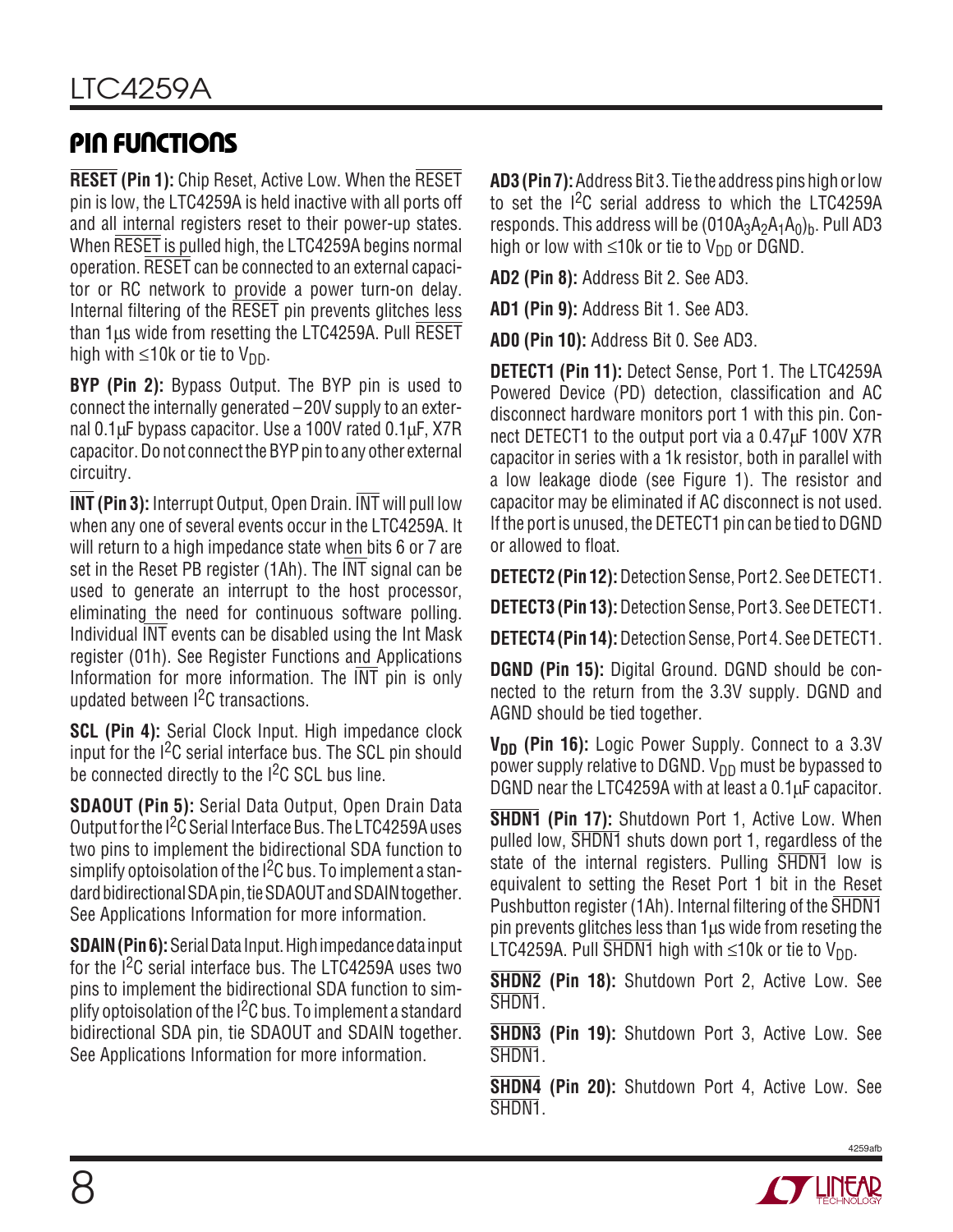### **PIN FUNCTIONS**

**AGND (Pin 21):** Analog Ground. AGND should be connected to the return from the –48V supply. AGND and DGND should be tied together.

**SENSE4 (Pin 22):** Port 4 Current Sense Input. SENSE4 monitors the external MOSFET current via a  $0.5\Omega$  sense resistor between SENSE4 and  $V_{FF}$ . Whenever the voltage across the sense resistor exceeds the overcurrent detection threshold  $V_{\text{CUT}}$ , the current limit fault timer counts up. If the voltage across the sense resistor reaches the current limit threshold  $V_{LIM}$  (typically 25mV/50mA higher), the GATE4 pin voltage is lowered to maintain constant current in the external MOSFET. See Applications Information for further details. If the port is unused, the SENSE4 pin must be tied to  $V_{FF}$ .

**GATE4 (Pin 23):** Port 4 Gate Drive. GATE4 should be connected to the gate of the external MOSFET for port 4. When the MOSFET is turned on, a 50µA pull-up current source is connected to the pin. The gate voltage is clamped to 13V (typ) above  $V_{EE}$ . During a current limit condition, the voltage at GATE4 will be reduced to maintain constant current through the external MOSFET. If the fault timer expires, GATE4 is pulled down with 50µA, turning the MOSFET off and recording a  $t_{\text{ICUT}}$  or  $t_{\text{START}}$  event. If the port is unused, float the GATE4 pin or tie it to  $V_{FF}$ .

**OUT4 (Pin 24):** Port 4 Output Voltage Monitor. OUT4 should be connected to the output port through a 10k series resistor. A current limit foldback circuit limits the power dissipation in the external MOSFET by reducing the current limit threshold when the port voltage is within 18V of AGND. The port 4 Power Good bit is set when the voltage from OUT4 to V<sub>EE</sub> drops below 2V (typ). A 2.5M $\Omega$  resistor is connected internally from OUT4 to AGND. If the port is unused, the OUT4 pin can be tied to AGND or allowed to float.

**SENSE3 (Pin 25):** Port 3 Current Sense Input. See SENSE4.

**GATE3 (Pin 26):** Port 3 Gate Drive. See GATE4.

**OUT3 (Pin 27):** Port 3 Output Voltage Monitor. See OUT4.

 $V_{EE}$  (Pin 28):  $-48V$  Supply Input. Connect to a  $-48V$  to –57V supply, relative to AGND.

**SENSE2 (Pin 29):** Port 2 Current Sense Input. See SENSE4. **GATE2 (Pin 30):** Port 2 Gate Drive. See GATE4.

**OUT2 (Pin 31):** Port 2 Output Voltage Monitor. See OUT4.

**SENSE1 (Pin 32):** Port 1 Current Sense Input. See SENSE4.

**GATE1 (Pin 33):** Port 1 Gate Drive. See GATE 4.

**OUT1 (Pin 34):** Port 1 Output Voltage Monitor. See OUT4.

**AUTO (Pin 35):** Auto Mode Input. Auto mode allows the LTC4259A to detect and power up a PD even if there is no host controller present on the I<sup>2</sup>C bus. The voltage of the AUTO pin determines the state of the internal registers when the LTC4259A is reset or comes out of  $V_{DD}$  UVLO (see the Register map in Table 1). The states of these register bits can subsequently be changed via the  $1<sup>2</sup>C$ interface. The real-time state of the AUTO pin is read at bit 0 in the Pin Status register (11h). Pull AUTO high or low with  $\leq$ 10k or tie to V<sub>DD</sub> or DGND.

**OSCIN (Pin 36):** Oscillator Input. Connect to an oscillating signal source, preferably a sine wave, of approximately 100Hz with 2V peak-to-peak amplitude, negative peaks above –0.3V and positive peaks below 2.5V. When a port is powered and AC disconnect is enabled, this signal is amplified and driven onto the appropriate DETECT pin to determine the AC impedance of the PD.

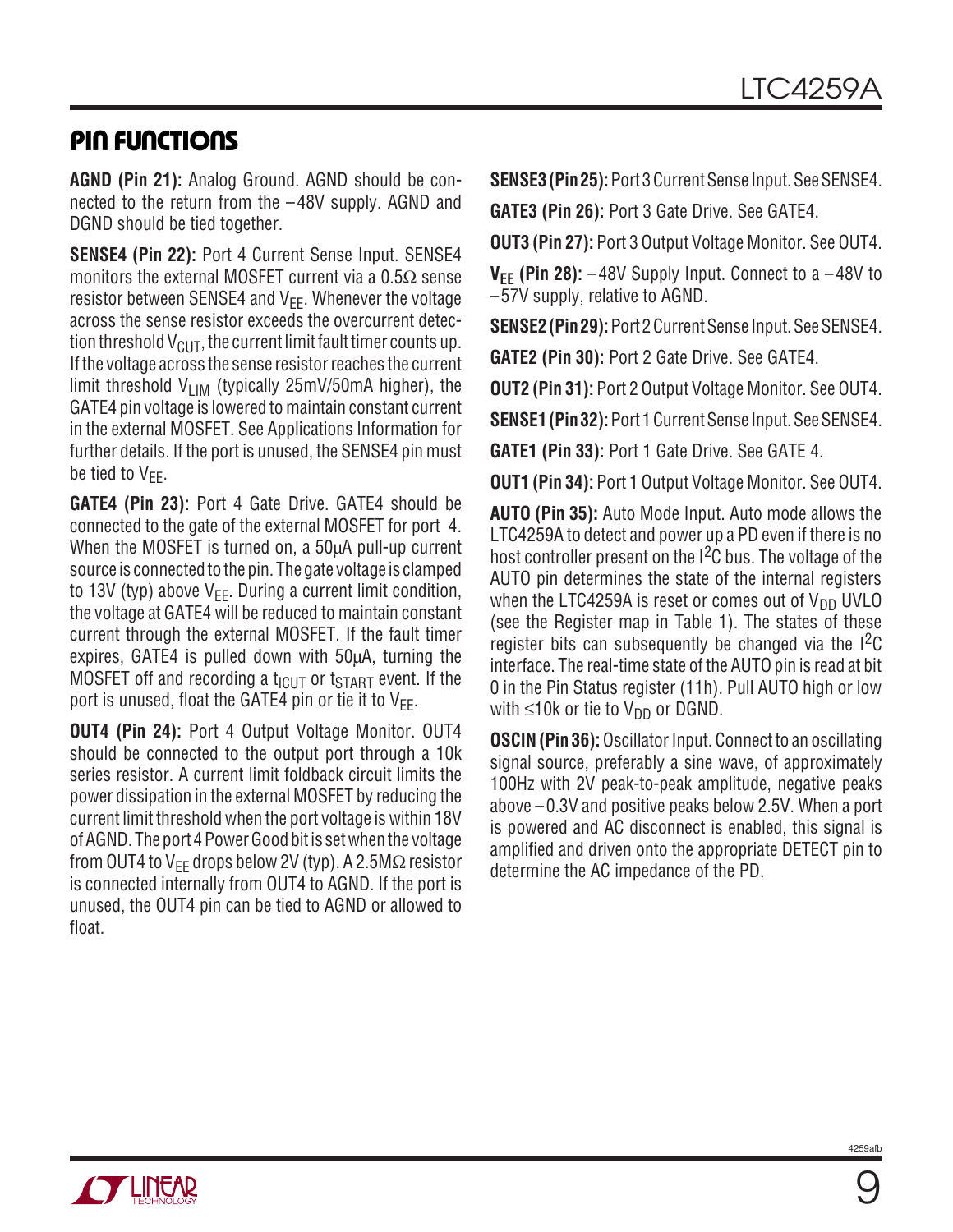Class 4 100 Detect Good Undefined—Read as Class 0 101 RHIGH Class 0 110 Open Circuit Overcurrent 111 Reserved

Detect Good<br>RHIGH<br>Open Circuit<br>Reserved

 $\frac{1}{\frac{1}{\frac{1}{\frac{1}{\frac{1}{\cdots}}}}}$ 

 $\begin{tabular}{|c|c|} \hline 100 & Class 4 \\ \hline 101 & Undefined—Read as Class 0 \\ \hline 110 & Class 0 \\ \hline 111 & Overcurrent \\ \hline \end{tabular}.$ 



4259afb

|                  | ADDRESS REGISTER NAME    | R/W                            | PORT           | BIT <sub>7</sub>        | BIT <sub>6</sub>         | <b>BIT5</b>              | <b>BIT4</b>                | BIT <sub>3</sub>                           | BIT <sub>2</sub>           | $\frac{1}{2}$                           | BIT O                      | RESET STATE                                                                                                         | RESET STATE        |
|------------------|--------------------------|--------------------------------|----------------|-------------------------|--------------------------|--------------------------|----------------------------|--------------------------------------------|----------------------------|-----------------------------------------|----------------------------|---------------------------------------------------------------------------------------------------------------------|--------------------|
| Interrupts       |                          |                                |                |                         |                          |                          |                            |                                            |                            |                                         |                            | Auto Pin Low                                                                                                        | Auto Pin High      |
| $\overline{5}$   | Interrupt                | œ                              | Global         | Supply Event            | <b>ISTART Fault</b>      | t <sub>lCUT</sub> Fault  | Class Complete             | Detect Complete                            | Disconnect                 | Pwr Good Event                          | Pwr Enable Event           | 1000,0000                                                                                                           | 1000,0000          |
| 01h              | Int Mask                 | RW                             | Global         | Mask7                   | Mask 6                   | Mask 5                   | Mask 4                     | Mask 3                                     | Mask 2                     | Mask <sub>1</sub>                       | Mask 0                     | 1000,0000                                                                                                           | 1110,0100          |
| <b>Events</b>    |                          |                                |                |                         |                          |                          |                            |                                            |                            |                                         |                            |                                                                                                                     |                    |
|                  | 02h Power Event          | œ                              | 4321           | Pwr Good                | Pwr Good                 | Pwr Good                 | Pwr Good                   | Pwr Enable                                 | Pwr Enable                 | Pwr Enable                              | Pwr Enable                 | 0000,0000                                                                                                           | 0000,0000          |
| $\overline{5}$   | Power Event CoR          | CoR                            |                | Change 4                | Change 3                 | Change 2                 | Change 1                   | Change 4                                   | Change 3                   | Change 2                                | Change 1                   |                                                                                                                     |                    |
| d4h              | Detect Event             | $\mathsf R$                    | 4321           | Class Complete 4        | Class Complete 3         | Class Complete 2         | Class Complete 1           | Detect Complete 4                          | Detect Complete 3          | Detect Complete 2                       | Detect Complete            | 0000,0000                                                                                                           | 0000,0000          |
| 65h              | Detect Event CoR         | CoR                            |                |                         |                          |                          |                            |                                            |                            |                                         |                            |                                                                                                                     |                    |
| $\overline{6h}$  | Fault Event              | $\mathsf R$                    | 4321           | Disconnect 4            | isconnect 3<br>$\supset$ | Disconnect 2             | Disconnect 1               | t <sub>ICUT</sub> Fault 4                  | t <sub>ICUT</sub> Fault 3  | t <sub>ICUT</sub> Fault 2               | t <sub>ICUT</sub> Fault 1  | 0000,0000                                                                                                           | 0000,0000          |
| $\overline{07h}$ | Fault Event CoR          | CoR                            |                |                         |                          |                          |                            |                                            |                            |                                         |                            |                                                                                                                     |                    |
| $\overline{180}$ | t <sub>START</sub> Event | œ                              | 4321           | Reserved                | Reserved                 | Reserved                 | Reserved                   | t <sub>START</sub> Fault 4                 | t <sub>START</sub> Fault 3 | t <sub>START</sub> Fault 2              | t <sub>START</sub> Fault 1 | 0000,0000                                                                                                           | 0000,0000          |
| $\sqrt{100}$     | <b>tsTART</b> Event CoR  | <b>GOR</b>                     |                |                         |                          |                          |                            |                                            |                            |                                         |                            |                                                                                                                     |                    |
| 0Ah              | Supply Event             | $\mathsf{R}\mathsf{O}$         | Global         | Over Temp               | Reserved                 | V <sub>DD</sub> UVLO     | V <sub>EE</sub> UVLO       | Reserved                                   | Reserved                   | Osc Fail                                | Reserved                   | $0011,0010*$                                                                                                        | 0011,0010*         |
| $\overline{ABn}$ | Supply Event CoR         | CoR                            |                |                         |                          |                          |                            |                                            |                            |                                         |                            |                                                                                                                     |                    |
| <b>Status</b>    |                          |                                |                |                         |                          |                          |                            |                                            |                            |                                         |                            |                                                                                                                     |                    |
|                  | OCh   Port 1 Status      | œ                              |                | Reserved                | Class Status 2           | Class Status 1           | Class Status 0             | Reserved                                   | Detect Status 2            | Detect Status 1                         | Detect Status 0            | 0000,0000                                                                                                           | 0000,0000          |
| $\sqrt{100}$     | Port 2 Status            | $\mathop{\mathsf{R}}\nolimits$ | $\sim$         | Reserved                | Class Status 2           | Class Status 1           | Class Status 0             | Reserved                                   | $\sim$<br>Detect Status    | Detect Status                           | Detect Status 0            | 0000,0000                                                                                                           | 0000,0000          |
| $\overline{6}$   | Port 3 Status            | R <sub>O</sub>                 | က              | Reserved                | Class Status 2           | Class Status 1           | Class Status 0             | Reserved                                   | $\sim$<br>Detect Status    | Detect Status 1                         | Detect Status 0            | 0000,0000                                                                                                           | 0000,0000          |
| 0Fh              | Port 4 Status            | <b>PS</b>                      | 4              | Reserved                | Class Status 2           | Class Status 1           | Class Status 0             | Reserved                                   | Detect Status 2            | Detect Status 1                         | Detect Status 0            | 0000,0000                                                                                                           | 0000,0000          |
| $\frac{1}{2}$    | Power Status             | $\mathop{\mathbb{R}}$          | 4321           | Power Good 4            | Power Good 3             | Power Good 2             | Power Good 1               | Power Enable 4                             | Power Enable 3             | $\sim$<br>Power Enable                  | Power Enable 1             | 0000,0000                                                                                                           | 0000,0000          |
|                  | 11h Pin Status           | ¦≳                             | Global         | Reserved                | Reserved                 | AD3 Pin Status           | AD2 Pin Status             | <b>AD1 Pin Status</b>                      | ADO Pin Status             | Reserved                                | Auto Pin Status            | 00A <sub>3</sub> A <sub>2</sub> ,A <sub>1</sub> A <sub>0</sub> 00                                                   | $00A_3A_2A_1A_001$ |
|                  | Configuration            |                                |                |                         |                          |                          |                            |                                            |                            |                                         |                            |                                                                                                                     |                    |
| 12h              | Operating Mode           | RW                             | 4321           | Port 4 Mode 1           | Port 4 Mode 0            | Port 3 Mode 1            | Port 3 Mode 0              | Port 2 Mode 1                              | Port 2 Mode 0              | Port 1 Mode 1                           | Port 1 Mode 0              | 0000,0000                                                                                                           | 1111,1111          |
| $\frac{13h}{2}$  | Disconnect Enable        | RW                             | 4321           | AC Discon En            | AC Discon En 3           | AC Discon En 2           | AC Discon En               | DC Discon En 4                             | DC Discon En 3             | DC Discon En 2                          | DC Discon En               | 0000,0000                                                                                                           | 1111,0000          |
| $\frac{1}{4h}$   | Detect/Class Enable      | RW                             | 4321           | Class Enable            | Class Enable 3           | Class Enable 2           | Class Enable 1             | Detect Enable 4                            | S<br>Detect Enable         | $\sim$<br>Detect Enable                 | Detect Enable 1            | 0000,0000                                                                                                           | 1111,1111          |
| 15h              | Reserved                 | RW                             |                | Reserved                | Reserved                 | Reserved                 | Reserved                   | Reserved                                   | Reserved                   | Reserved                                | Reserved                   | 0000,0000                                                                                                           | 0000,0000          |
| 16h              | <b>Timing Config</b>     | RW                             | Global         | Reserved                | Reserved                 | <b>ISTART1</b>           | <b>t</b> <sub>STARTO</sub> | $t_{\text{GUT}}$                           | ticuro                     | $t_{\text{DIS}}$                        | $t_{\text{DISO}}$          | 0000,0000                                                                                                           | 0000,0000          |
| 17h              | Misc Config              | RW                             | Global         | Interrupt Pin<br>Enable | Reserved                 | Osc Fail<br>Mask         | Reserved                   | Reserved                                   | Reserved                   | Reserved                                | Reserved                   | 1010,0000                                                                                                           | 1010,0000          |
| Pushbuttons      |                          |                                |                |                         |                          |                          |                            |                                            |                            |                                         |                            |                                                                                                                     |                    |
| $\frac{18h}{h}$  | Det/Class Restart PB     | $\approx$                      | 4321           | Restart Class 4         | Restart Class 3          | Restart Class 2          | Restart Class 1            | Restart Detect 4                           | Restart Detect 3           | Restart Detect 2                        | <b>Restart Detect</b>      | 0000,0000                                                                                                           | 0000,0000          |
| 19h              | Power Enable PB          | $\geqslant$                    | 4321           | Power Off 4             | Power Off 3              | Power Off 2              | Power Off 1                | Power On 4                                 | Power On 3                 | Power On 2                              | Power On 1                 | 0000,0000                                                                                                           | 0000,0000          |
| 1Ah              | Reset PB                 | $\geqslant$                    | Global         | Clear All<br>Interrupts | Clear Interrupt Pin      | Reserved                 | Reset All                  | Reset Port 4                               | Reset Port 3               | Reset Port 2                            | Reset Port 1               | 0000,0000                                                                                                           | 0000,0000          |
| Encoding         |                          |                                |                |                         |                          |                          |                            |                                            |                            |                                         |                            |                                                                                                                     |                    |
|                  | <b>CLASS STATUS</b>      |                                |                | DETECT STATUS           |                          | <b>MODE BIT ENCODING</b> |                            |                                            |                            | Key:                                    |                            | * The start-up state of the V <sub>EE</sub> UVLO<br>and Osc Fail bits depend on the order                           |                    |
| 000              | Class Status Unknown     |                                | 000            | Detect Status Unkr      | <b>IOWN</b>              | Shutdown<br>$\mathbf{S}$ |                            | Power Off, Detection and Class Off         |                            | $RO = Read Only$                        |                            | in which the V <sub>DD</sub> and V <sub>EE</sub> supplies<br>are brought up <u>. The V<sub>DD</sub> UVLO</u> bit is |                    |
| $\overline{0}0$  | Class <sup>-</sup>       |                                | $\overline{0}$ | Short Circuit (<1V)     |                          | Manual<br>$\overline{5}$ |                            | Will Not Advance Between States            |                            | CoR = Clear on Read<br>R/W = Read/Write |                            | not set by the RESET pin or the reset                                                                               |                    |
| $\frac{1}{5}$    | Class 2                  |                                | $\frac{1}{5}$  | Reserved                |                          | Semiauto<br>$\cong$      |                            | Detect and Class But Wait to Turn On Power |                            | $WO = Write Only$                       |                            | all push button.                                                                                                    |                    |
| $\overline{5}$   | Class 3                  |                                | $\overline{5}$ | RLOW                    |                          | Auto<br>$\overline{a}$   |                            | Detect, Class and Power Automatically      |                            |                                         |                            |                                                                                                                     |                    |

# **TABLE 1. REGISTER MAP**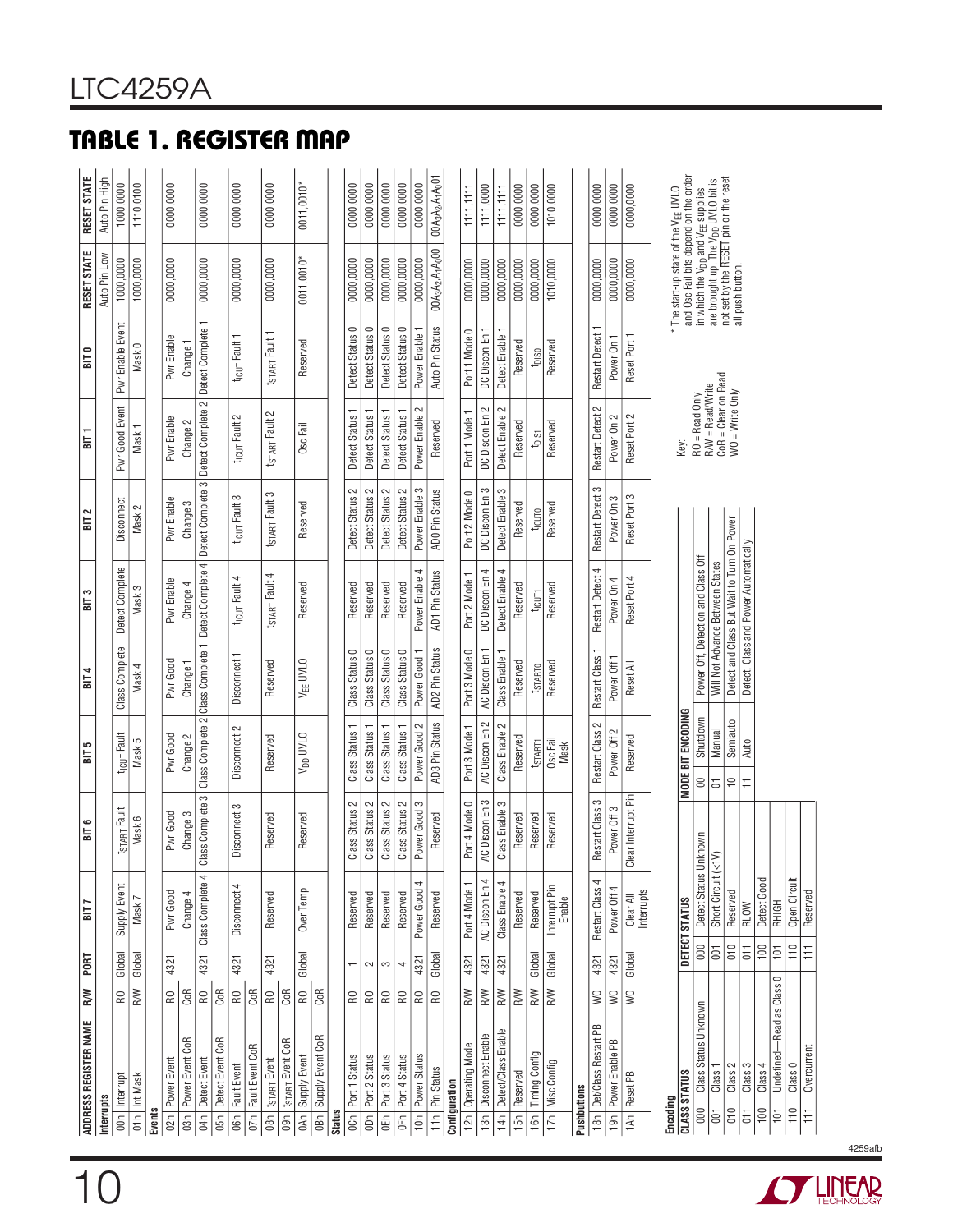### **Interrupt Registers**

**Interrupt (Address 00h):** Interrupt Register, Read Only. A transition to logical 1 of any bit in this register will assert the INT pin (Pin 3) if the corresponding bit in the Int Mask register is set. Each bit is the logical OR of the corresponding bits in the Event registers. The Interrupt register is Read Only and its bits cannot be cleared directly. To clear a bit in the Interrupt register, clear the corresponding bits in the appropriate Status or Event registers or set bit 7 in the Reset Pushbutton register (1Ah).

**Int Mask (Address 01h):** Interrupt Mask, Read/Write. A logic 1 in any bit of the Int Mask register allows the corresponding Interrupt register bit to assert the INT pin if it is set. A logic 0 in any bit of the Int Mask register prevents the corresponding Interrupt bit from affecting the INT pin. The actual Interrupt register bits are unaffected by the state of the Int Mask register.

### **Event Registers**

**Power Event (Address 02h):** Power Event Register, Read Only. The lower four bits in this register indicate that the corresponding port Power Enable status bit has changed; the logical OR of these four bits appears in the Interrupt register as the Pwr Enable Event bit. The upper four bits indicate that the corresponding port Power Good status bit has changed; the logical OR of these four bits appears in the Interrupt register as the Pwr Good Event bit. The Power Event bits latch high and will remain high until cleared by reading from address 03h.

**Power Event CoR (Address 03h):** Power Event Register, Clear on Read. Read this address to clear the Power Event register. Address 03h returns the same data as address 02h and reading address 03h clears all bits at both addresses.

**Detect Event (Address 04h):** Detect Event Register, Read Only. The lower four bits in this register indicate that at least one detection cycle for the corresponding port has completed; the logical OR of these four bits appears in the Interrupt register as the Detect Complete bit. The upper four bits indicate that at least one classification cycle for the corresponding port has completed; the logical OR of these four bits appears in the Interrupt register as the Class Complete bit. In Manual mode, this register indicates that the requested detection/classification cycle has completed and

the LTC4259A is awaiting further instructions. In Semiauto or Auto modes, these bits indicate that the Detect Status and Class Status bits in the Port Status registers are valid. The Detect Event bits latch high and will remain high until cleared by reading from address 05h.

**Detect Event CoR (Address 05h):** Detect Event Register, Clear on Read. Read this address to clear the Detect Event register. Address 05h returns the same data as address 04h, and reading address 05h clears all bits at both addresses.

**Fault Event (Address 06h):** Fault Event Register, Read Only. The lower four bits in this register indicate that a  $t_{\text{ICUT}}$  fault has occurred at the corresponding port; the logical OR of these four bits appears in the Interrupt register as the  $t_{\text{ICUT}}$  Fault bit. The upper four bits indicate that a Disconnect event has occurred at the corresponding port; the logical OR of these four bits appears in the Interrupt register as the Disconnect bit. The Fault Event bits latch high and will remain high until cleared by reading from address 07h.

**Fault Event CoR (Address 07h):** Fault Event Register, Clear on Read. Read this address to clear the Fault Event register. Address 07h returns the same data as address 06h and reading address 07h clears all bits at both addresses.

**t<sub>START</sub> Event (Address 08h):** t<sub>START</sub> Event Register, Read Only. The lower four bits in this register indicate that a  $t_{\text{STAT}}$ fault has occurred at the corresponding port; the logical OR of these four bits appears in the Interrupt register as the  $t_{\footnotesize{\text{START}}}$  Fault bit. The  $t_{\footnotesize{\text{START}}}$  Event bits latch high and will remain high until cleared by reading from address 09h. The upper four bits in this register are reserved and will always read as 0.

**tSTART Event CoR (Address 09h):** t<sub>START</sub> Event Register, Clear on Read. Read this address to clear the Fault Event register. Address 09h returns the same data as address 08h and reading address 09h clears all bits at both addresses.

**Supply Event (Address 0Ah):** Supply Event Register, Read Only. Bit 1, Osc Fail, sets when the signal at Pin 36, OSCIN, is absent or does not have the required amplitude and AC disconnect cannot operate properly. The Osc Fail bit latches high and will remain high until cleared by reading at 0Bh. The Osc Fail bit is set after power on or reset unless the  $V_{FF}$ supply is not present. Power is removed on ports with AC

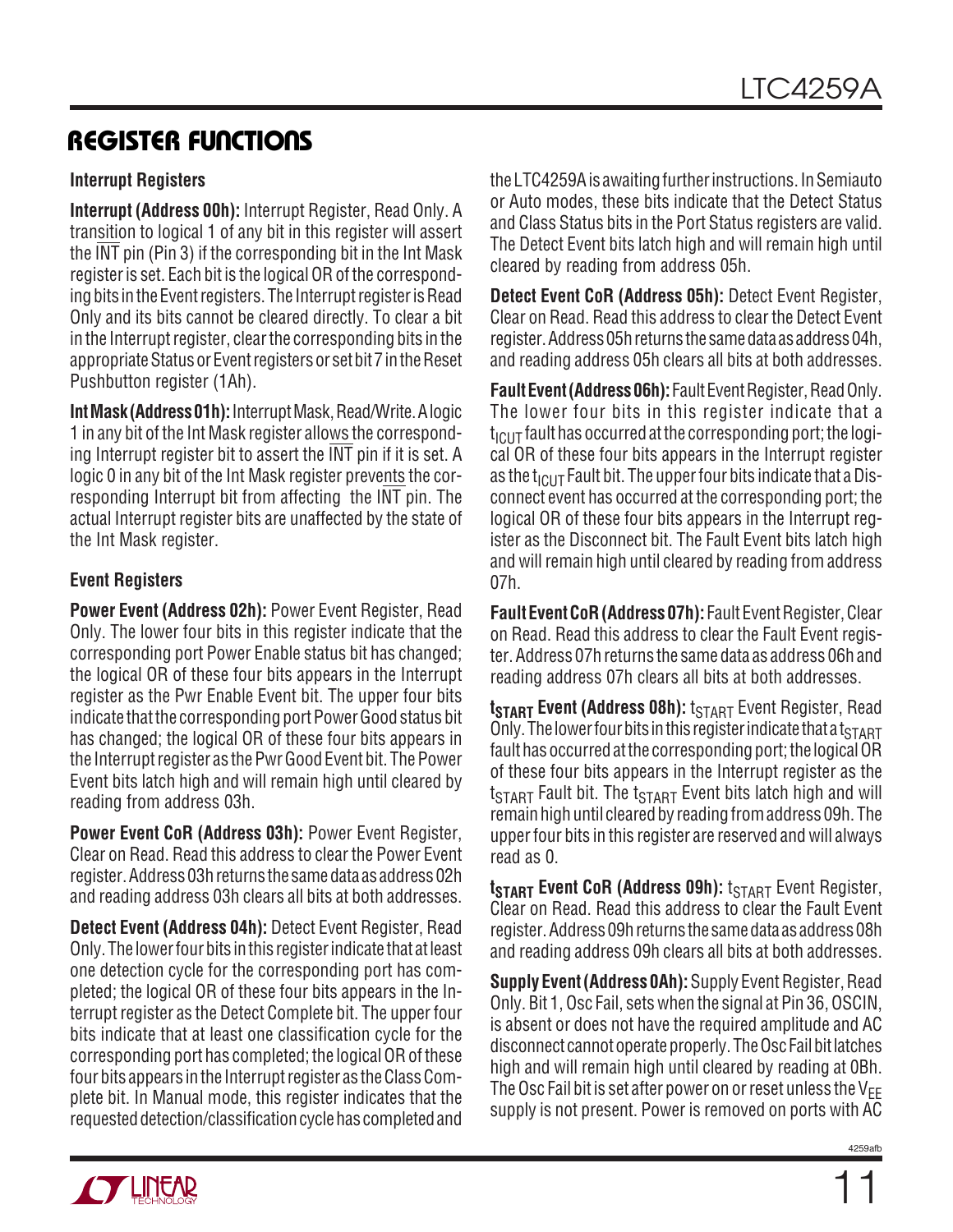disconnect enabled independently of the state of the Osc Fail bit. See AC Disconnect under Applications Information for more details. Bit 4 indicates that  $V_{FF}$  has dropped below the V<sub>EE</sub> UVLO level (typically  $-28V$ ). Bit 5 signals that the  $V_{DD}$  supply has dropped below the  $V_{DD}$  UVLO threshold. Bit 7 indicates that the LTC4259A die temperature has exceeded its thermal shutdown limit (see Note 5 under Electrical Characteristics). The logical OR of bits 1, 4, 5 and 7 appears in the Interrupt register as the Supply Fault bit. See the Misc Config register for information on masking the Osc Fail bit out of the Supply Fault interrupt. The remaining bits in the register are reserved and will always read as 0. The Supply Event bits latch high and will remain high until cleared by reading from address 0Bh.

**Supply Event CoR (Address 0Bh):** Supply Event Register, Clear on Read. Read this address to clear the Fault Event register. Address 0Bh returns the same data as address 0Ah, and reading address 0Bh clears all bits at both addresses.

### **Status Registers**

**Port 1 Status (Address 0Ch):** Port 1 Status Register, Read Only. This register reports the most recent detection and classification results for port 1. Bits 0-2 report the status of the most recent detection attempt at the port and bits 4-6 report the status of the most recent classification attempt at the port. If power is on, these bits report the detection/ classification status present just before power was turned on. If power is turned off at the port for any reason, all bits in this register will be cleared. See Table 1 for detection and classification status bit encoding.

**Port 2 Status (Address 0Dh):** Port 2 Status Register, Read Only. See Port 1 Status.

**Port 3 Status (Address 0Eh):** Port 3 Status Register, Read Only. See Port 1 Status.

**Port 4 Status (Address 0Fh):** Port 4 Status Register, Read Only. See Port 1 Status.

**Power Status (Address 10h):** Power Status Register, Read Only. The lower four bits in this register report the switch on/off state for the corresponding ports. The upper four bits (the power good bits) indicate that the drop across the power switch and sense resistor for the corresponding ports is less than 2V (typ) and power start-up is complete. The power good bits are latched high and are only cleared when a port is turned off or the LTC4259A is reset.

**Pin Status (Address 11h):** External Pin Status, Read Only. This register reports the real time status of the AUTO (Pin 35) and AD0-AD3 (Pins 7-10) digital input pins. The logic state of the AUTO pin appears at bit 0 and the AD0-AD3 pins at bits 2-5. The remaining bits are reserved and will read as 0. AUTO affects the initial states of some of the LTC4259A configuration registers at start-up but has no effect after start-up and can be used as a general purpose input if desired, as long as it is guaranteed to be in the appropriate state at start-up.

### **Configuration Registers**

**Operating Mode (Address 12h):** Operating Mode Configuration, Read/Write. This register contains the mode bits for each of the four ports in the LTC4259A. See Table 1 for mode bit encoding. At power-up, all bits in this register will be set to the logic state of the AUTO pin (Pin 35). See Operating Modes in the Applications Information section.

**Disconnect Enable (Address 13h):** Disconnect Enable Register, Read/Write. The lower four bits of this register enable or disable DC disconnect detection circuitry at the corresponding port. If the DC Discon Enable bit is set the port circuitry will turn off power if the current draw at the port falls below  $I_{MIN}$  for more than t<sub>DIS</sub>.  $I_{MIN}$  is equal to  $V_{MIN}$ /  $R_S$ , where  $R_S$  is the sense resistor and should be 0.5 $\Omega$  for IEEE 802.3af compliance. If the bit is clear the port will not remove power due to low current.

The upper four bits enable or disable AC disconnect on the corresponding port. When a port's AC disconnect bit is set, the LTC4259A senses the impedance of that port by forcing an AC voltage on the port's DETECT pin and measuring the AC current. If the DETECT pin sinks less than  $I_{\text{ACDMIN}}$ for more than  $t_{DIS}$ , the port will turn off power. If the bit is clear, the port will not remove power due to high port impedance (AC current below  $I_{\text{ACDMIN}}$ ).

The DC and AC disconnect signals that reset  $t_{\text{DIS}}$  are ORed together and either sensing method (if they are both enabled) will keep the port powered. A port with neither DC or AC disconnect enabled will not power off automatically when the PD is removed.

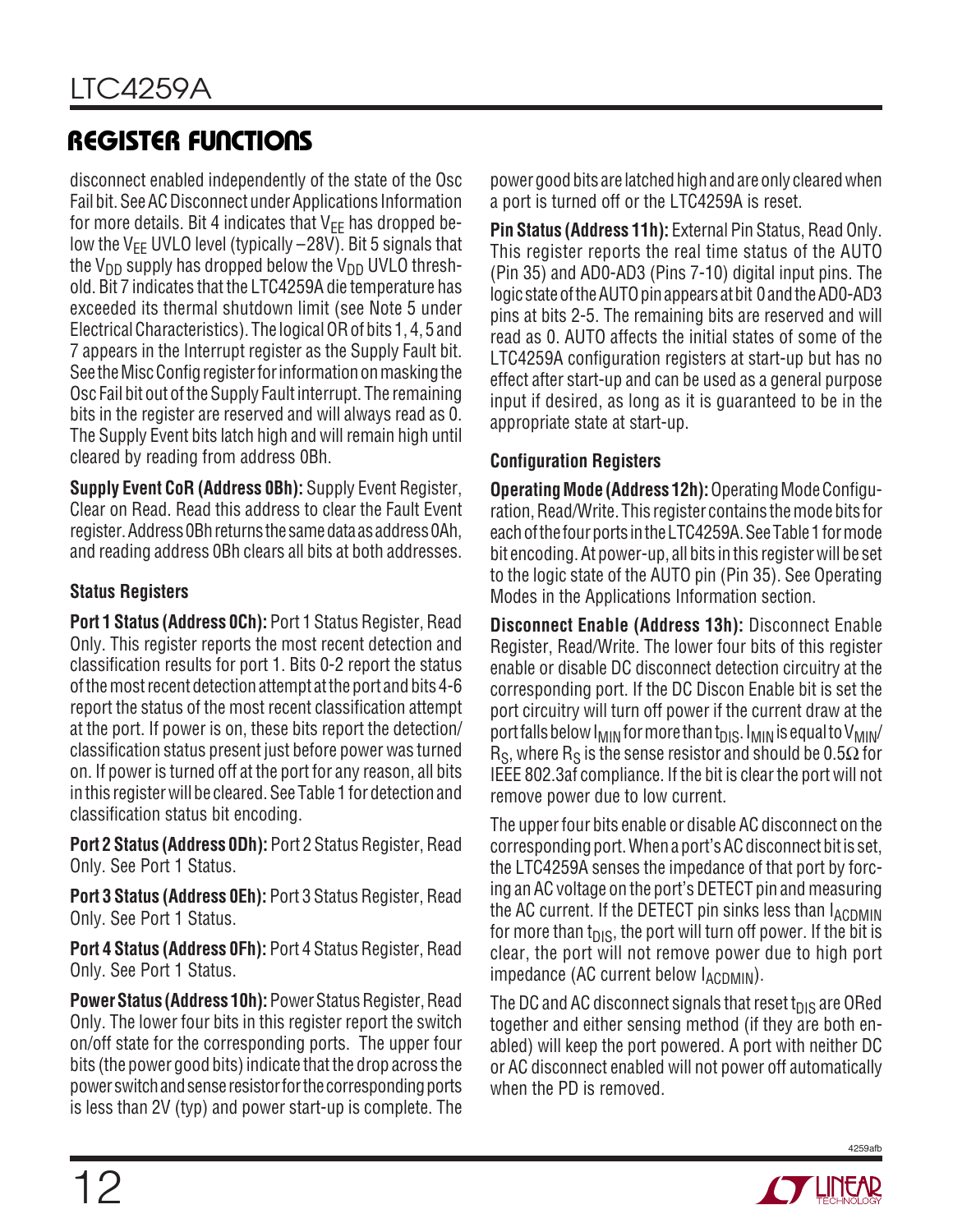**Detect/Class Enable (Address 14h):** Detection and Classification Enable, Read/Write. The lower four bits of this register enable the detection circuitry at the corresponding port if that port is in Auto or Semiauto mode. The upper four bits enable the classification circuitry at the corresponding port if that port is in Auto or Semiauto mode. In manual mode, setting a bit in this register will cause the LTC4259A to perform one classification or detection cycle on the corresponding port. Writing to the Detect/Class Restart PB (18h) has the same effect without disturbing the Detect/Class Enable bits for other ports.

**Timing Config (Address 16h):** Global Timing Configuration, Read/Write. Bits 0-1 program  $t_{DIS}$ , the time duration before a port is automatically tuned off after the PD is removed. The LTC4259A can be programmed to monitor whether port current is below  $I_{\text{MIN}}$  (DC connect) or port impedance is high (AC disconnect). Bits 2-3 program  $t_{\text{ICUT}}$ , the time during which a port's current can exceed  $I_{\text{ClT}}$  without it being turned off. If the current is still above  $I_{\text{ClIT}}$  after  $t_{\text{ICUT}}$ , the LTC4259A will indicate a  $t_{\text{ICUT}}$  fault and turn the port off. Bits 4-5 program  $t_{\text{START}}$ , the time duration before an overcurrent condition during port power-on is considered a  $t_{\text{STAT}}$  fault and the port is turned off. Note that using the  $t_{\text{ICUT}}$  and  $t_{\text{STAT}}$  times other than the default is not compliant with IEEE 802.3af and may double or quadruple the energy dissipated by the external MOSFETs during fault conditions. Bits 6-7 are reserved and should be read/written as 0. See Electrical Characteristics for timer bit encoding. Also see the Applications Information for descriptions of  $t<sub>STAT</sub>$ ,  $t<sub>ICUT</sub>$ , DC and AC disconnect timing.

**Misc Config (Address 17h):** Miscellaneous Configuration, Read/Write. Bit 5 is the Osc Fail Mask; it is set by default. When the Osc Fail Mask bit is clear, it prevents a failure on the OSCIN pin from setting the Osc Fail bit and causing a Supply Event Interrupt. Setting bit 7 enables the INT pin. If this bit is reset, the LTC4259A will not pull down the INT pin in any condition nor will it respond to the Alert Response Address. This bit is set by default.

### **Pushbutton Registers**

**Note Regarding Pushbutton Registers:** "Pushbutton" registers are specialized registers that trigger an event when a 1 is written to a bit; writing a 0 to a bit will do nothing. Unlike a standard read/write register, where setting a single bit involves reading the register to determine its status, setting the appropriate bit in software and writing back the entire register, a pushbutton register allows a single bit to be written without knowing or affecting the status of the other bits in the register. Pushbutton registers are writeonly and will return 00h if read.

**Det/Class Restart PB (Address 18h):** Detection/Classification Restart Pushbutton Register, Write Only. Writing a 1 to any bit in this register will start or restart a single detection or classification cycle at the corresponding port in Manual mode. It can also be used to set the corresponding bits in the Detect/Class Enable register (address 14h) for ports in auto or semiauto mode. The lower 4 bits affect detection on each port while the upper 4 bits affect classification.

**Power Enable PB (Address 19h):** Power Enable Pushbutton Register, Write Only. The lower four bits of this register set the Power Enable bit in the corresponding Port Status register; the upper four bits clear the corresponding Power Enable bit. Setting or clearing the Power Enable bits via this register will turn on or off the power in any mode except shutdown, regardless of the state of detection or classification. Note that  $t_{ICUT}$ ,  $t_{START}$  and disconnect events (if enabled) will still turn off power if they occur.

The Power Enable bit cannot be set if the port has turned off due to a t<sub>ICUT</sub> or t<sub>START</sub> fault and the t<sub>ICUT</sub> timer has not yet counted back to zero. See Applications Information for more information on  $t_{ICUT}$  timing.

Clearing the Power Enable bits with this register also clears the detect and fault event bits, the Port Status register, and the Detection and Classification Enable bits for the affected port(s).

**Reset PB (Address 1Ah):** Reset Pushbutton, Write Only. Bits 0-3 reset the corresponding port by clearing the power enable bit, the detect and fault event bits, the status register and the detection and classification enable bits for that port. Bit 4 returns the entire LTC4259A to the power-on reset state; all ports are turned off, the AUTO pin is reread and all registers are returned to their power-on defaults, except  $V_{DD}$  UVLO, which remains cleared. Bit 5 is reserved; setting it has no effect. Setting bit 6 releases the Interrupt pin if it is asserted without affecting the Event registers or the Interrupt register. When the INT pin is released in this

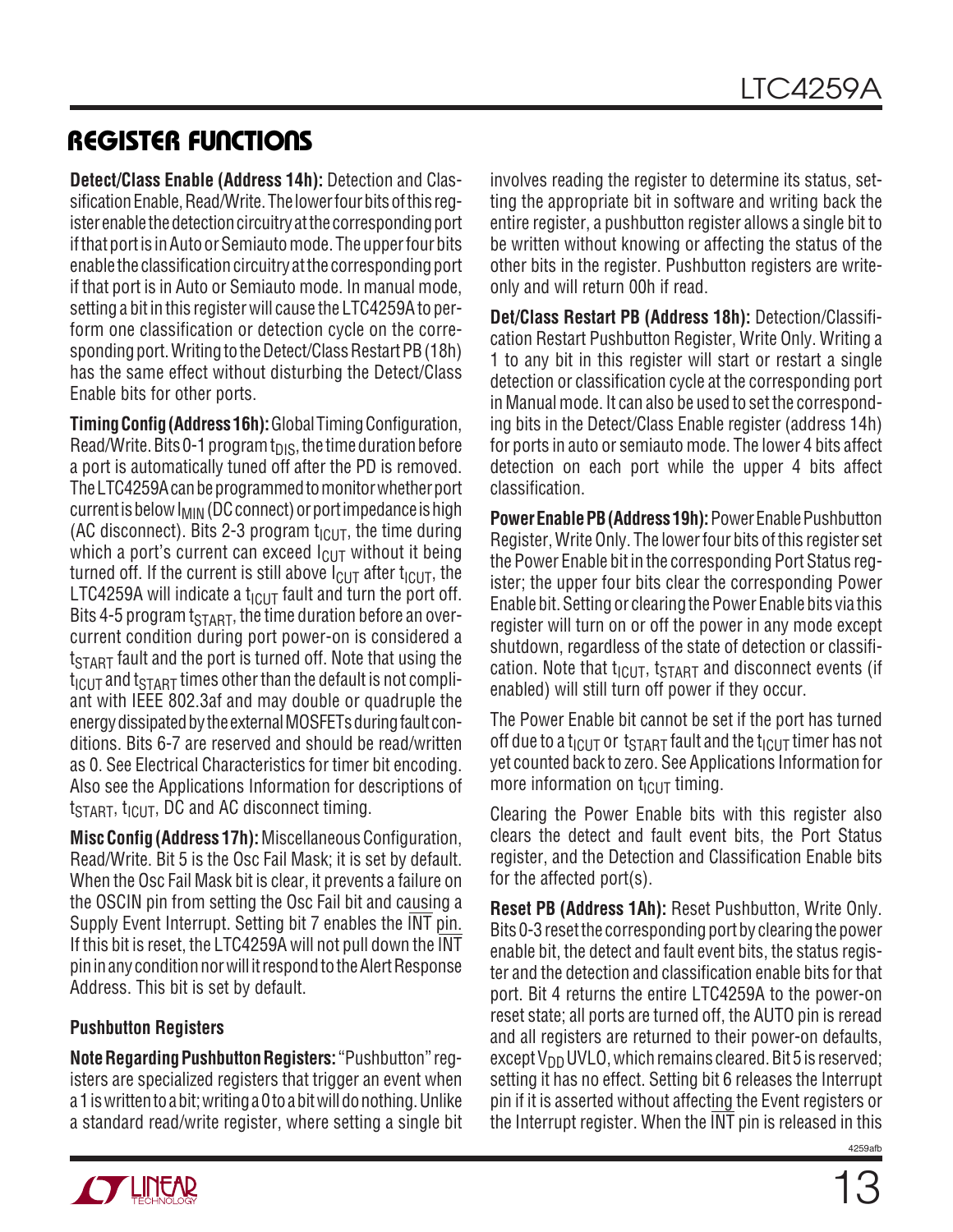way, the condition causing the LTC4259A to pull the INT pin down must be removed before the LTC4259A will be able to pull INT down again. This can be done by reading and clearing the event registers or by writing a 1 into bit 7

**APPLICATIONS INFORMATION** 

### **OVERVIEW**

Over the years, twisted-pair Ethernet has become the most commonly used method for local area networking. The IEEE 802.3 group, the originator of the Ethernet standard, has defined an extension to the standard, known as 802.3af, which allows DC power to be delivered simultaneously over the same cable used for data communication. This promises a whole new class of Ethernet devices, including IP telephones, wireless access points, and PDA charging stations, which do not require additional AC wiring or external power transformers, a.k.a. "wall warts." With about 13W of power available, small data devices can be powered by their Ethernet connections, free from AC wall outlets. Sophisticated detection and power monitoring techniques prevent damage to legacy data-only devices, while still supplying power to newer, Ethernetpowered devices over the twisted-pair cable.

A device that supplies power is called Power Sourcing Equipment (PSE); a device that draws power from the wire is called a Powered Device (PD). A PSE is typically an Ethernet switch, router, hub, or other network switching of this register. Setting bit 7 releases the Interrupt pin, clears all the Event registers and clears all the bits in the Interrupt register.

equipment that is commonly found in the wiring closets where cables converge. PDs can take many forms: digital IP telephones, wireless network access points, PDA or notebook computer docking stations, cell phone chargers, and HVAC thermostats are examples of devices that can draw power from the network.

A PSE is required to provide a nominal 48V DC between either the signal pairs or the spare pairs (but not both) as shown in Figure 11. The power is applied as a voltage between two of the pairs, typically by powering the centertaps of the isolation transformers used to couple the differential data signals to the wire. Since Ethernet data is transformer coupled at both ends and is sent differentially, a voltage difference between the transmit pairs and the receive pairs does not affect the data. A 10base-T/ 100base-TX Ethernet connection only uses 2 of the 4 pairs in the cable. The unused or spare pairs can be powered directly, as shown in Figure 11, without affecting the data. However, 1000base-T uses all 4 pairs and power must be connected to the transformer center taps if compatibility with 1000base-T is required.



**Figure 11. Power over Ethernet System Diagram**

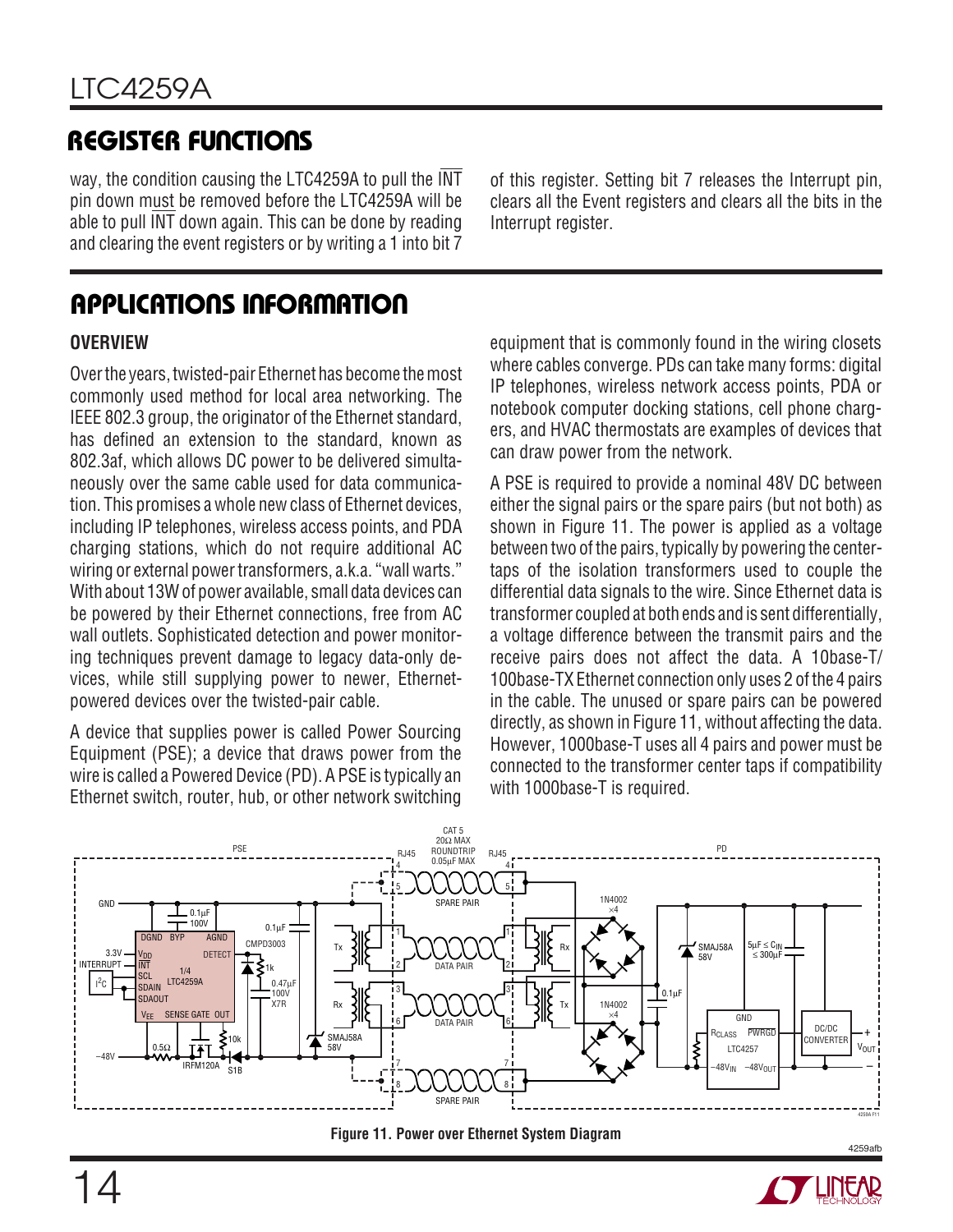The LTC4259A provides a complete solution for detection and powering of PD devices in an IEEE 802.3af compliant system. The LTC4259A consists of four independent ports, each with the ability to detect, classify, and provide isolated –48V power to a PD device connected to it. The LTC4259A senses removal of a PD with IEEE 802.3af compliant AC or DC methods and turns off –48V power when the PD is removed. An internal control circuit takes care of system configuration and timing, and uses an  ${}^{12}C$ interface to communicate with the host system.

### **OPERATING MODES**

Each LTC4259A port can operate in one of four modes: Manual, Semiauto, Auto or Shutdown. The operating mode for a port is set by the appropriate bits in the Operating Mode register. The LTC4259A will power up with all ports in Shutdown mode if the external AUTO pin is tied low; if AUTO is high, all ports will wake up in Auto mode. The operating mode can be changed at any time via the I2C interface, regardless of the state of the AUTO pin.

- In Manual mode, a port will wait for instructions from the host system before taking any action. It will run single detection or classification cycles when commanded, and will report results in the Port Status registers. When the host system decides it is time to turn on or off power to a port, it can do so by setting the appropriate Power On/Off bits in the Power Enable PB register regardless of the current status of detection or classification.
- In Semiauto mode, the port will repeatedly attempt to detect and classify a PD device attached to the link. It will report this information in its Port Status register, and wait for the host system to set the appropriate Power On bit in the Power Enable PB register before applying power to the port.
- In Auto mode, the port will detect and classify a PD device connected to it, then immediately turn on the power if detection was successful regardless of the result of classification.
- In Shutdown mode, the port is disabled and will not detect or power a PD. Also, the detect and fault event bits, status bits and enable bits for the port are reset to zero.

Regardless of which mode it is in, the LTC4259A will remove power automatically from any port that generates a t<sub>START</sub> or t<sub>ICUT</sub> overcurrent fault event (see t<sub>ICUT</sub> Timing and  $t<sub>STAT</sub>$  Timing sections). It will also automatically remove power from any port that generates a disconnect event if the appropriate Disconnect Enable bit is set in the Disconnect Enable register. The host controller may also remove power at any time by setting the appropriate Power Off bit in the Power Enable PB register.

### **Power-On RESET**

At turn-on or any time the LTC4259A is reset (either by pulling the RESET pin low or writing to the global Reset All bit), all the ports turn off and all internal registers go to a predefined state, shown in Table 1.

Several of the registers assume different states based on the state of the AUTO pin at reset. The default states with AUTO high allow the LTC4259A to detect and power up a PD in Automatic mode, even if nothing is connected to the I 2C interface.

### **SIGNATURE DETECTION**

The IEEE defines a specific pair-to-pair PD signature resistance that identifies a device that can accept Power over Ethernet in accordance with the 802.3af specification. When the port voltage is below 10V, an 802.3af compliant PD will have a 25k signature resistance. Figure 12 illustrates the relationship between the PD signature resistance (white box from 23.75k to 26.25k) and required resistance ranges the PSE must accept (white box) and reject (gray boxes). According to the 802.3af specification, the PSE may or may not accept resistances in the two ranges of 15k to 19k and 26.5k to 33k. Note that the black box in Figure 12 represents the 150 $\Omega$  pair-to-pair termination used in legacy 802.3 devices like a computer's network interface card (NIC) that cannot accept power.



**Figure 12. IEEE 802.3af Signature Resistance Ranges**



4259afl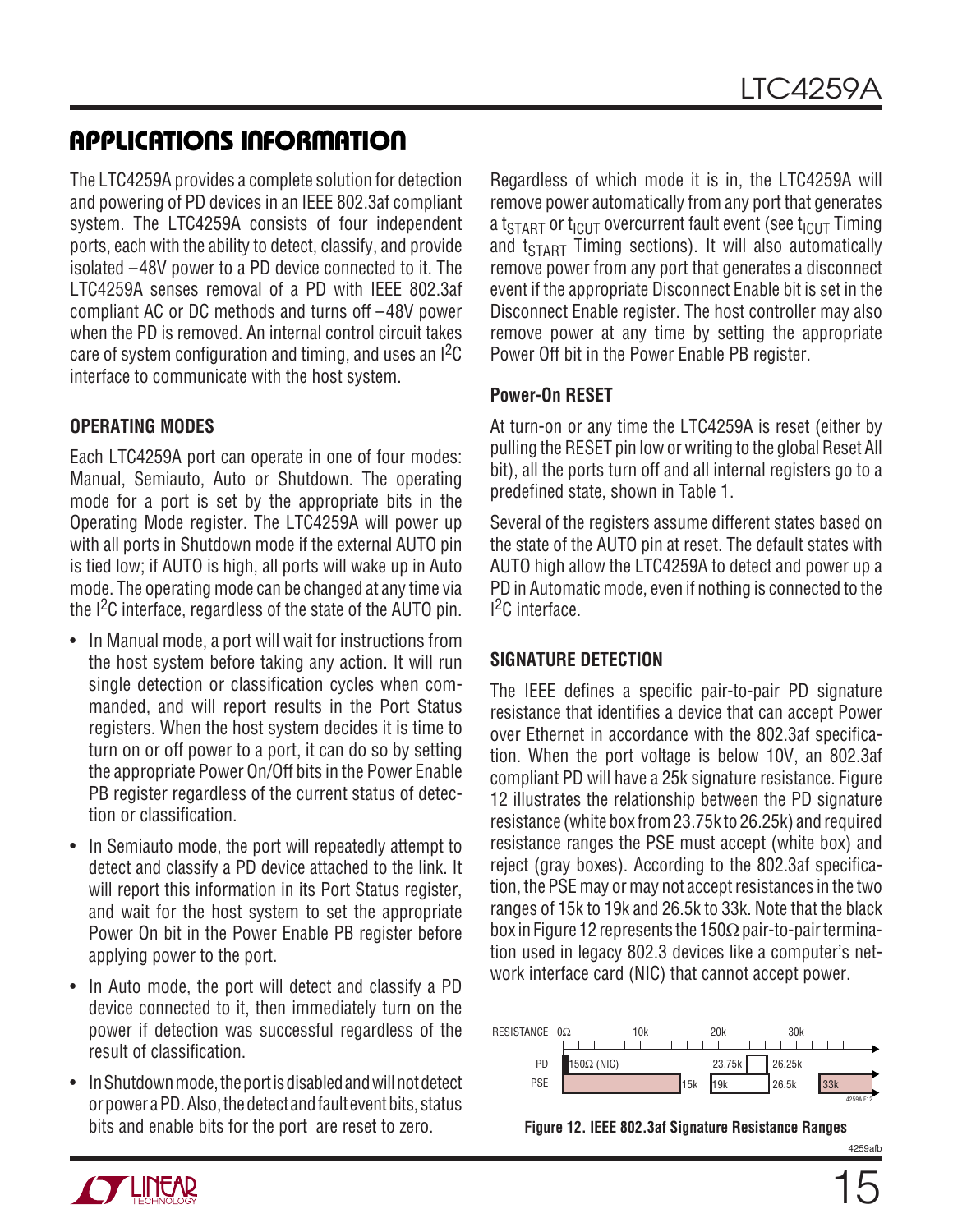The LTC4259A checks for the signature resistance by forcing two test currents on the port (via the DETECT $n$ pins) in sequence and measuring the resulting voltages. It then subtracts the two V-I points to determine the resistive slope while removing voltage offset caused by any series diodes or current offset caused by leakage at the port (see Figure 13). The LTC4259A will typically accept any PD resistance between 17k and 29k as a valid PD and report Detect Good (100 binary) in the Detect Status bits (bits 2 through 0) of the corresponding Port Status register. Values outside this range, including open and short circuits, are also reported in the Detect Status bits. Refer to Table 1 for a complete decoding of the Detect Status bits.

The first test point is taken by forcing a test current into the port, waiting a short time to allow the line to settle and measuring the resulting voltage. This result is stored and the second current is applied to the port, allowed to settle and the voltage measured. Each point takes 100ms to measure, and an entire detection cycle takes 200ms.



**Figure 13. PD Detection**

The LTC4259A will not report Detect Good if the PD has more than 5µF in parallel with its signature resistor.

The port's operating mode controls if and when the LTC4259A runs a detection cycle. In manual mode, the port will sit idle until a Restart Detection (register 18h) command is received. It will then run a complete 200ms detection cycle on the selected port, report the results in the Detect Status bits in the corresponding Port Status register and return to idle until another command is received. In Semiauto mode, the LTC4259A autonomously tests valid PDs connected to the ports but it will not apply power until instructed to do so by the host controller. It repeatedly queries the port every 320ms and updates the Detect Status bits at the end of each cycle. If a Detect Good is reported, it will advance to the classification phase and report that result in the Port Status register. Until instructed to do otherwise, the LTC4259A will continue to repeat detection on the port. Behavior in Auto mode is similar to Semiauto; however, after a Detect Good is reported, the LTC4259A performs the classification phase and then powers up the port without further intervention.

The signature detection circuitry is disabled when the port is in Shutdown mode, powered up or the corresponding Detect Enable bit is cleared.

### **CLASSIFICATION**

A PD has the option of presenting a "classification signature" to the PSE to indicate how much power it will draw when powered up. This signature consists of a specific constant current draw when the PSE port voltage is between 15.5V and 20.5V, with the current level indicating the power class to which the PD belongs. Per the IEEE 802.3af specification, the LTC4259A identifies the five classes of PD listed in Table 2. During classification, the LTC4259A controls and

|                                     | TADIG 2. ILLL OUZ.JAI T UWGIGU DGVIGG UIASSGS  |                            |                                           |                                                     |
|-------------------------------------|------------------------------------------------|----------------------------|-------------------------------------------|-----------------------------------------------------|
| <b>IEEE 802.3af</b><br><b>CLASS</b> | <b>CLASSIFICATION</b><br><b>CURRENT AT PSE</b> | MAXIMUM<br><b>PD POWER</b> | <b>MINIMUM PSE</b><br><b>OUTPUT POWER</b> | <b>CLASS DESCRIPTION</b>                            |
|                                     | OmA to 5mA                                     | 12.95W                     | 15.4W                                     | PD Does Not Implement Classification, Unknown Power |
|                                     | 8mA to 13mA                                    | 3.84W                      | 4W                                        | Low Power PD                                        |
|                                     | 16mA to 21mA                                   | 6.49W                      | 7W                                        | Medium Power PD                                     |
|                                     | 25mA to 31mA                                   | 12.95W                     | 15.4W                                     | High or Full Power PD                               |
|                                     | 35mA to 45mA                                   | 12.95W                     | 15.4W                                     | Reserved, Power as Class O                          |

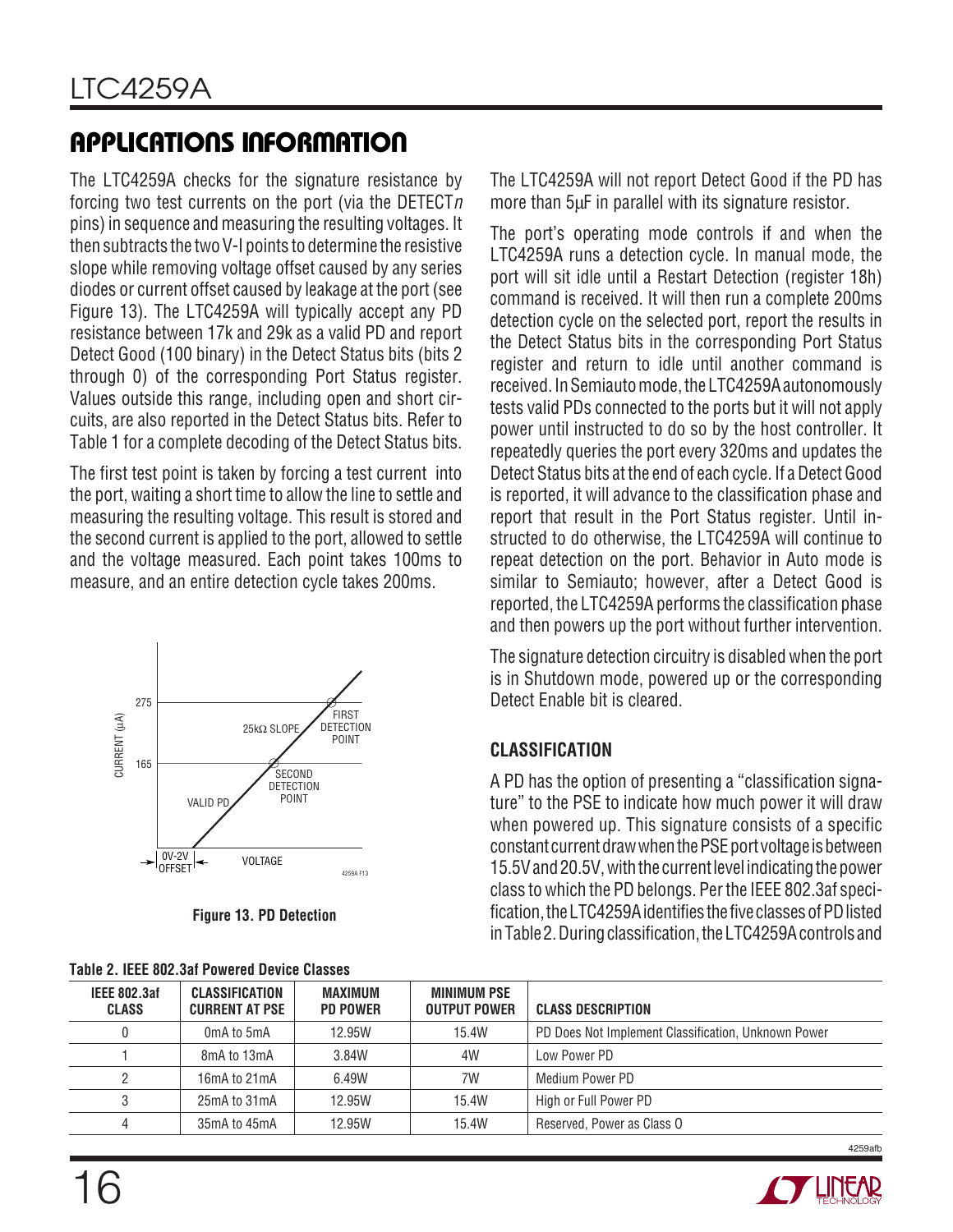measures the port voltage through the DETECT  $n$  pin. Note that class 4 is presently specified by the IEEE as reserved for future use. Figure 14 shows a PD load line, starting with the shallow slope of the 25k signature resistor below 10V, then drawing the classification current (in this case, class 3) between 14.5V and 20.5V. The LTC4259A's load line for classification is also shown in Figure 14. It has low impedance until current limit at 65mA (typ).

The LTC4259A will classify a port immediately after a successful detection cycle in Semiauto or Auto modes, or when commanded to in Manual mode. It measures the PD classification signature current by applying 18V (typ) to the port and measuring the resulting current. It reports the detected class in the Class Status bits in the corresponding Port Status register. Note that in Auto mode, the port will power up regardless of which class is detected.

The classification circuitry is disabled when the port is in Shutdown mode, powered up, or the corresponding Class Enable bit is cleared.



**Figure 14. PD Classification**

### **POWER CONTROL**

The primary function of the LTC4259A is to control the delivery of power to the PSE port. It does this by controlling the gate drive voltage of an external power MOSFET while monitoring the current via a sense resistor and the output voltage at the OUT pin. This circuitry serves to couple the raw isolated –48V input supply to the port in a controlled manner that satisfies the PD's power needs while minimizing disturbances on the –48V backplane.

### **Gate Currents**

Once the decision has been made to turn on power to a port, the LTC4259A uses a 50µA current source to pull up on the GATE pin. Under normal power-up circumstances, the MOSFET gate will charge up rapidly to  $V<sub>T</sub>$  (the MOSFET threshold voltage), the MOSFET current will rise quickly to the current limit level and the GATE pin will be servoed to maintain the proper  $I_{INRUSH}$  charging current. When output charging is complete, the MOSFET current will fall and the GATE pin will be allowed to continue rising to fully enhance the MOSFET and minimize its on resistance. The final  $V_{GS}$  is nominally 13V. When a port is turned off, a 50µA current source pulls down on the GATE pin, turning the MOSFET off in a controlled manner.

### **No External Capacitors**

No external capacitors are required on the GATE pins for active current limit stability, lowering part count and cost. This also allows the fastest possible turn-off under severe overcurrent conditions, providing maximum safety and protection for the MOSFETs, load devices and board traces. Connecting capacitors to the external MOSFET gates can adversely affect the LTC4259A's ability to respond to a shorted port.

### **Inrush Control**

The 802.3af standard lists two separate maximum current limits,  $I_{\text{LIM}}$  and  $I_{\text{INRUSH}}$ . Because they have identical values, the LTC4259A implements both as a single current limit using  $V_{LIM}$  (described below). Their functions are differentiated through the use of  $t_{\text{ICUT}}$  and  $t_{\text{START}}$ , respectively (see  $t_{\text{ICUT}}$  Timing and  $t_{\text{START}}$  Timing sections). To maintain consistency with the standard, the  $I_{\text{INRUSH}}$  term is used when referring to an initial  $t_{\text{START}}$  power-up event.

When the LTC4259A turns on a port, it turns on the MOSFET by pulling up on the gate. The LTC4259A is designed to power up the port in current limit, limiting the  $inrush$  current to  $I<sub>INRUSH</sub>$ .

The port voltage will quickly rise to the point where the PD reaches its input turn-on threshold and begins to draw current to charge its bypass capacitance, slowing the rate of port voltage increase.

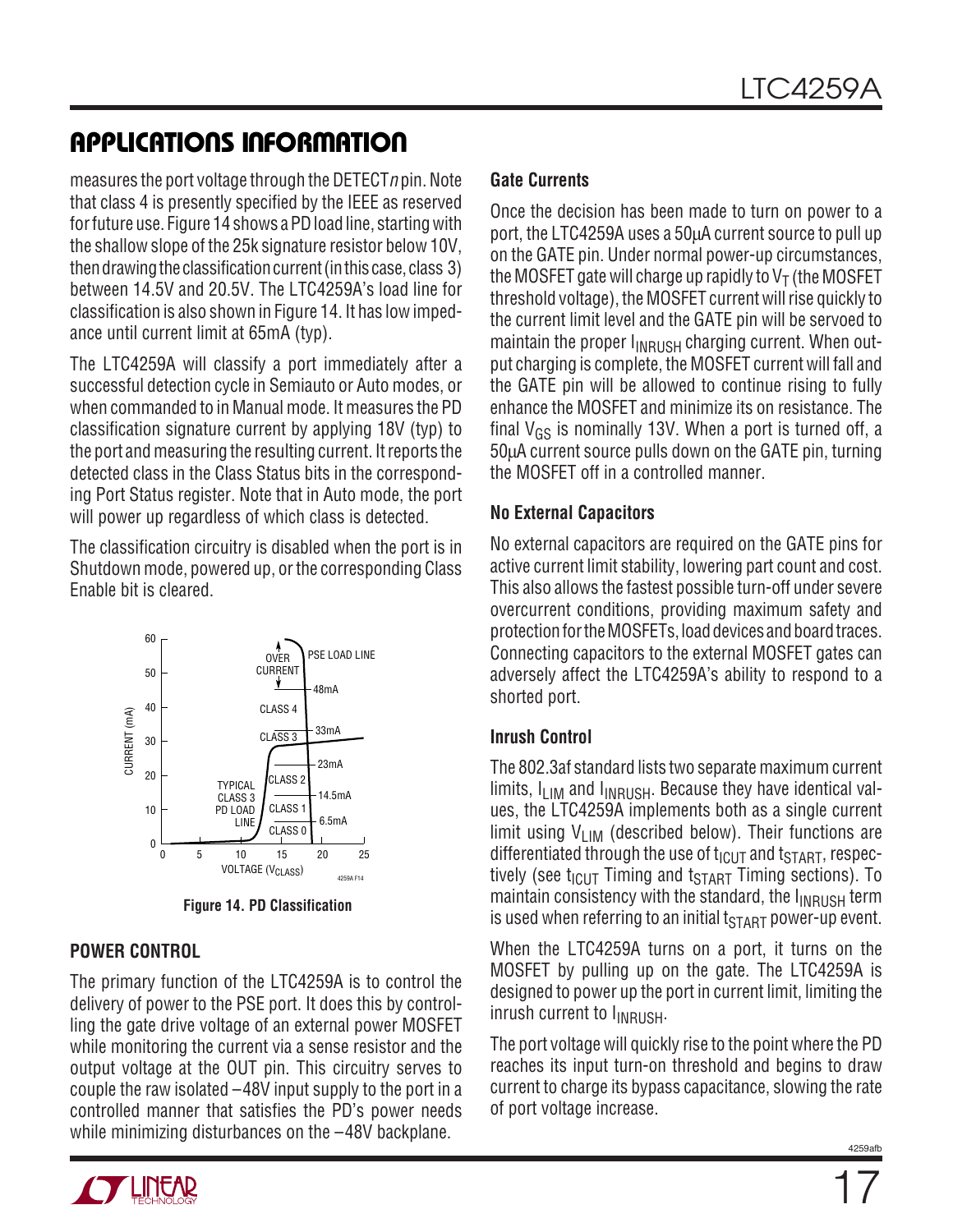### **Dual-Level Current Limit**

A PD is permitted to draw up to 15.4W continuously and up to 400mA for 50ms. The LTC4259A has two corresponding current limit thresholds,  $I_{\text{CUT}}$  (375mA typ) and  $I_{\text{LIM}}$ (425mA typ). These are given by the equations:

$$
I_{CUT} = V_{CUT}/R_S, I_{LIM} = V_{LIM}/R_S
$$

 $R<sub>S</sub>$  is the sense resistor and should be 0.5 $\Omega$  for IEEE 802.3af compliance. While the LTC4259A allows the port current to exceed  $I_{\text{ClIT}}$  for a limited time period (see  $t_{\text{ICHT}}$ timing below), it does not allow the current to exceed  $I_{LIM}$ . The current limit circuit monitors the port current by monitoring the voltage across the sense resistor and reduces the MOSFET gate voltage as needed to keep the current at or below  $I_{LIM}$ . When the current drops below  $I_{\text{I} \text{I} \text{M}}$ , the gate voltage is restored to the full value to keep the MOSFET resistance to a minimum.

### **t<sub>ICUT</sub>** Timing

Whenever more than  $I_{\text{CUT}} = V_{\text{CUT}}/R_{\text{S}}$  flows through a port, the port's sense voltage is above  $V_{\text{CUT}}$  and the t<sub>ICUT</sub> timer counts up. The  $t_{\text{ICUT}}$  timer also counts up when the port's OUT pin voltage is above  $V_{P G}$ . If either of these conditions persists and the t<sub>ICUT</sub> timer expires, the LTC4259A will turn off power to the port immediately and set the appropriate  $t_{\rm IGUT}$  fault bit in register 06h/07h. The  $t_{\rm IGUT}$  duration can be programmed via register 16h, bits 2 and 3 (Table 1).

The  $t_{\text{ICUT}}$  timer is an up/down counter that is designed to protect the external MOSFET from thermal stress caused by repeatedly operating in current limit. The counter counts up whenever the current is above  $I_{\text{Cl}}$  and counts down at 1/16th the rate when it is not. The counter will bottom out at zero to prevent underflow. Full count indicates that the  $t_{\text{ICUT}}$  timer has expired and the port will be turned off.

This count up/count down behavior implements duty cycle protection, preventing intermittent current limit faults from causing cumulative thermal stress in the MOSFET. If the port enters current limit but then exits before the timer expires, the count will decrease slowly, giving the  $I_{\text{ClIT}}$  timer the ability to turn off sooner in the case of a repetitive fault. If the overcurrent duty cycle is less than 6.3% the t<sub>ICUT</sub> timer will be fully reset.

If the t<sub>ICUT</sub> timer expires and causes the port to shut off, the timer will continue to run, counting down at the slow 1/16th rate and preventing the port from being repowered until the count returns to zero. This protects the MOSFET from damage due to a faulty PD that may still have a valid signature, or from errant software that repeatedly writes to the Power On bit.

The port will not repower until after the  $t_{\text{ICUT}}$  counter returns to zero. In manual and semiauto modes the power enable command must be received after the  $t_{\text{ICUT}}$  counter reaches zero. In auto mode the LTC4259A must complete a valid detection cycle after the  $t_{\text{ICUT}}$  counter reaches zero.

### **t**<sub>START</sub> Timing

To distinguish between normal turn-on current limit behavior and current limit faults which occur after power-up is complete, the LTC4259A starts a timer (the  $t_{\text{START}}$  timer) whenever a power-up sequence begins.

The  $t_{\text{STAT}}$  timer serves three functions. First and foremost, it allows the user to specify a different current limit timeout ( $t_{\text{STAT}}$  instead of  $t_{\text{ICUT}}$ ) during turn-on (current limit duty cycle protection remains functional). Second, the DC disconnect timer is disabled during this period and can only begin counting up after the  $t_{\text{START}}$  timer has expired. Together, these two features let the PD draw the maximum current  $I_{\text{INRUSH}}$  to charge its input capacitance, boot up and begin drawing power without triggering a  $t_{\footnotesize\rm START}$  fault. Finally, if the device is in current limit for the entire t<sub>START</sub> period, a t<sub>START</sub> fault will be generated instead of a t<sub>ICUT</sub> fault. This can be useful for tracking down the cause of an overcurrent fault.

As long as the PD draws less than  $I_{\text{Cl}}$  at the end of t<sub>START</sub> and begins drawing the minimum current within  $t_{DIS}$  after  $t_{\footnotesize\rm START}$  expires (if DC disconnect is enabled), no faults will be indicated.

The  $t<sub>STAT</sub>$  timer also implements the duty cycle protection described under  $t_{\text{ICUT}}$  timing and its duration can be programmed via register 16h, bits 5 and 4 (Table 1).

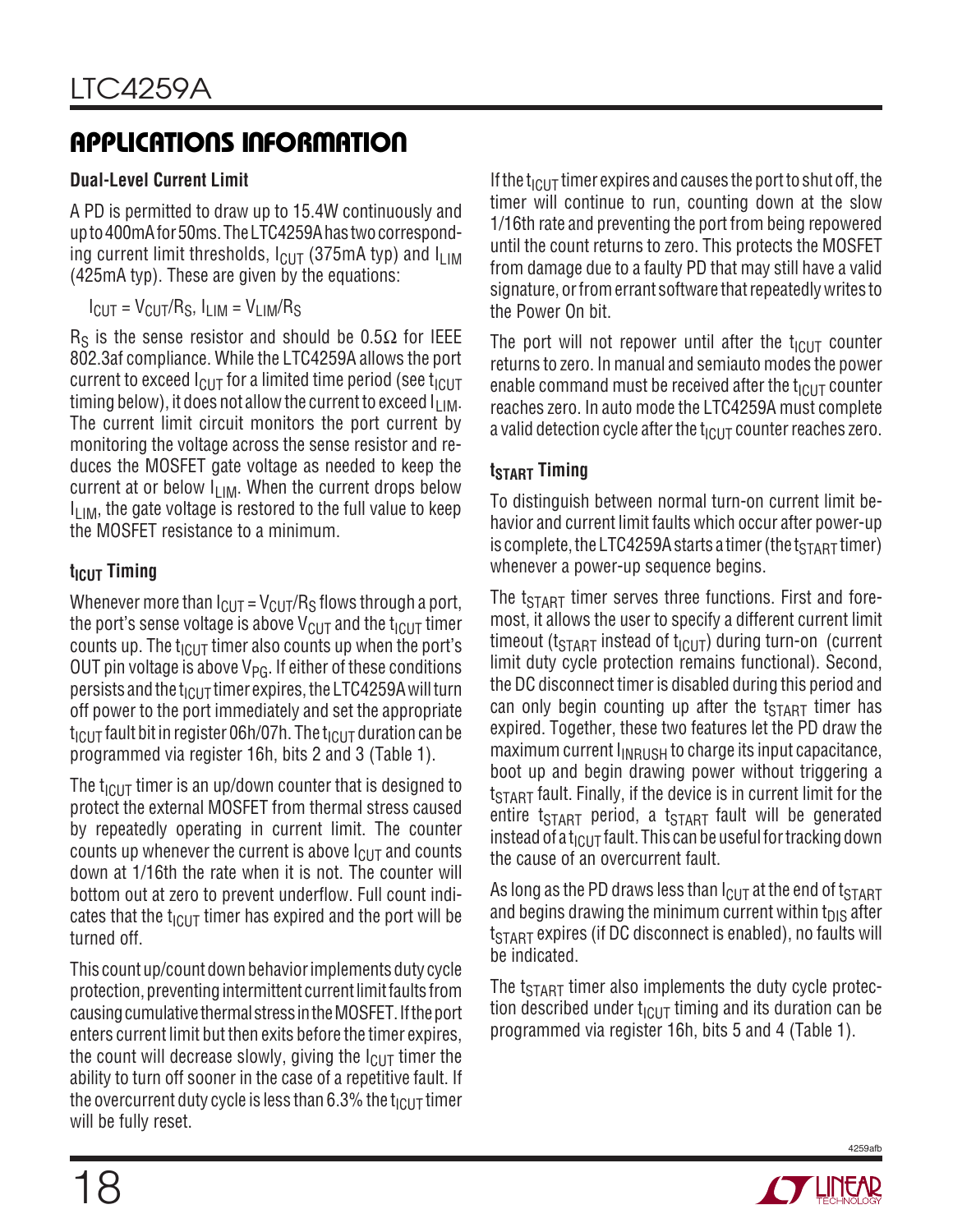#### **Foldback**

Foldback is designed to limit power dissipation in the MOSFET during power-up and momentary short-circuit conditions. At low port output voltages, the voltage across the MOSFET is high, and power dissipation will be large if significant current is flowing. Foldback monitors the port output voltage and reduces the  $V_{LIM}$  current limit level linearly from its full value (212.5mV typ) at a port voltage of 18V to approximately 1/7th of the full value (30mV typ) at a port voltage of 0V. With 0.5 $\Omega$  sense resistors, this limits the short-circuit current to 60mA (typ) instead of the full 425mA (typ) current limit. When the LTC4259A is in foldback, the  $t_{\text{ICUT}}$  timer is active.

#### **Short-Circuit Protection**

If a port is suddenly shorted out, the MOSFET power dissipation can rise to very high levels, jeopardizing the MOSFET even before the normal current limit circuit can respond. A separate short-circuit current limit circuit watches for significant overcurrent events ( $V_{\text{SENSE}}$  $>$ 275mV,  $>$ 550mA with a 0.5 $\Omega$  sense resistor) and pulls the GATE pin down immediately if such an event occurs, shutting off the MOSFET in less than  $1\mu s$  (with no external capacitor on GATE). Approximately 100µs later, GATE is allowed to rise back up and the normal current limit circuit will take over, allowing  $I_{\text{LIM}}$  current to flow and causing the  $t_{\text{ICUT}}$  timer to count up. During a short circuit,  $I_{\text{LIM}}$  will be reduced by the foldback feature to 1/7th of the nominal value.

#### **Choosing External MOSFETs**

Power delivery to the ports is regulated with external power MOSFETs. These MOSFETs are controlled as previously described to meet the IEEE 802.3af specification. Under normal operation, once the port is powered and the PD's bypass capacitor is charged to the port voltage, the external MOSFET dissipates very little power. This suggests that a small MOSFET is adequate for the job. Unfortunately, other requirements of the IEEE 802.3af mandate a MOSFET capable of dissipating significant power. When the port is being powered up, the port voltage must reach 30V or more before the PD turns on. The port voltage can then drop to 0V as the PD's bypass capacitor is charged. According to the IEEE, the PD can directly connect a 180µF capacitor to the port and the PSE must charge that capacitor with a current limit of 400mA to 450mA for at least 50ms.

An even more extreme example is a noncompliant PD that provides the proper signature during detection but then behaves like a low valued resistor, say 50 $\Omega$ , in parallel with a 1µF capacitor. When the PSE has charged this noncompliant PD up to 20V, the 50 $\Omega$  resistor will draw 400mA (the minimum IEEE prescribed  $I_{\text{LIM}}$  current limit) keeping the port voltage at 20V for the remainder of  $t<sub>START</sub>$ . The external MOSFET sees 24V to 37V  $V_{DS}$  at 400mA to 450mA, dissipating 9.6W to 16.7W for 60ms (typ).

The LTC4259A implements foldback to reduce the current limit when the MOSFET  $V_{DS}$  is high; see the Foldback section. Without foldback, the MOSFET could see as much as 25.7W for 60ms (typ) when powering a shorted or a









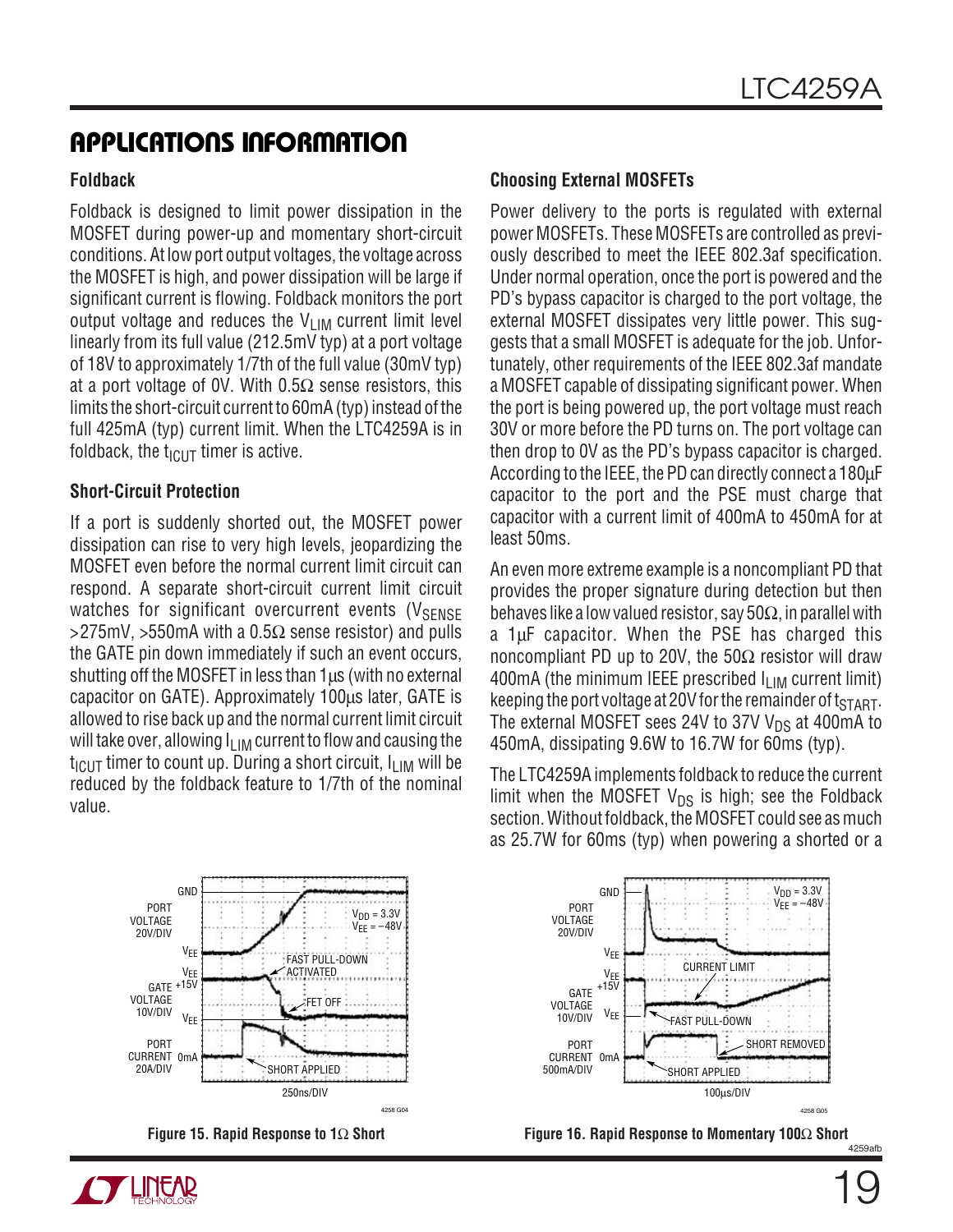noncompliant PD with only a few ohms of resistance. With foldback, the MOSFET sees a maximum of 18W for the duration of tSTART.

The LTC4259A's duty cycle protection enforces 15 times longer off time than on time, preventing successive attempts to power a defective PD from damaging the MOSFET. System software can enforce even longer wait times. When the LTC4259A is operated in semiauto or manual mode—described in more detail under Operating Modes—it will not power on a port until commanded to do so by the host controller. By keeping track of  $t_{\text{START}}$  and  $t_{\text{ICUT}}$  faults, the host controller can delay turning on the port again after one of these faults even if the LTC4259A reports a Detect Good. In this way the host controller implements a MOSFET cooling off period which may be programmed to protect smaller MOSFETs from repeated thermal cycling. The LTC4259A has built-in duty cycle protection for  $t_{ICUT}$  and  $t_{START}$  (see  $t_{ICUT}$  Timing and  $t_{START}$ Timing sections) that is sufficient to protect the MOSFETs shown in Figure 1.

Before designing a MOSFET into your system, carefully compare its safe operating area (SOA) with the worst case conditions (like powering up a defective PD) the device will face. Using transient suppressors, polyfuses and extended wait times after disconnecting a PD are effective strategies to reduce the extremes applied to the external MOSFETs.

### **Surge Suppressors and Circuit Protection**

IEEE 802.3af Power over Ethernet is a challenging Hot Swap application because it must survive the (probably unintentional) abuse of everyone in the building. While hot swapping boards in a networking or telecom card cage is done by a trained technician or network administrator, anyone in the building can plug a device into the network. Moreover, in a card cage the physical domain being powered is confined to the card cage. With Power over Ethernet, the PSE supplies power to devices up to 100 meters away. Ethernet cables could potentially be cut, shorted together, and so on by all kinds of events from a contractor cutting into walls to someone carelessly sticking a screwdriver where it doesn't belong. Consequently, the Power over Ethernet power source (PSE) must be designed to handle these events.

The most dramatic of these is shorting a powered port. What the PSE sees depends on how much CAT-5 cable is between it and the short. If the short occurs on the far end of a long cable, the cable inductance will prevent the current in the cable from increasing too quickly and the LTC4259A's built-in short-circuit protection will take control of the situation and turn off the port. Some energy is stored in the cable, but the transient suppressor on the port clamps the port voltage when the cable inductance causes the voltage to fly back after the MOSFET is turned off. Because the cable only had 600mA or so going through it, an SMAJ58A or equivalent device can easily control the port voltage during flyback. With no cable connected at all, a powered port shorted at the PSE's RJ-45 connector can reach high current levels before the port is shut down. There is no cable inductance to store energy so once the port is shut down the situation is under control.

A short—hence low inductance—piece of CAT-5 will not limit the rapid increase of current when the port is shorted. Even though the LTC4259A short-circuit shutdown is fast, the cable may have many amps flowing through it before the MOSFET can be turned off. Due to the high current, this short piece of cable flies back with significant energy behind it and must be controlled by the transient suppressor. Choosing a surge suppressor that will not develop more than a few volts of forward voltage while passing more than 10A is important. A positive port voltage may forward bias the detect diode ( $D_{\text{DFT}}$ <sub>n</sub>), bringing the LTC4259A's DETECT n pin positive as well and engaging the DETECT  $n$  clamps. This will generally not damage the LTC4259A but extreme cases can cause the LTC4259A to reset. When it resets, the LTC4259A signals an interrupt, alerting the host controller which can then return the LTC4259A to normal operating mode.

A substantial transient surge suppressor can typically protect the LTC4259A and the rest of the PSE from these faults. Placing a polyfuse between the RJ-45 connector and the LTC4259A and its associated circuitry can provide additional protection. To meet safety requirements, place the polyfuse in the ground leg of the PSE's output.

### **DC DISCONNECT**

4259afb DC disconnect monitors the sense resistor voltage whenever the power is on to make sure that the PD is drawing

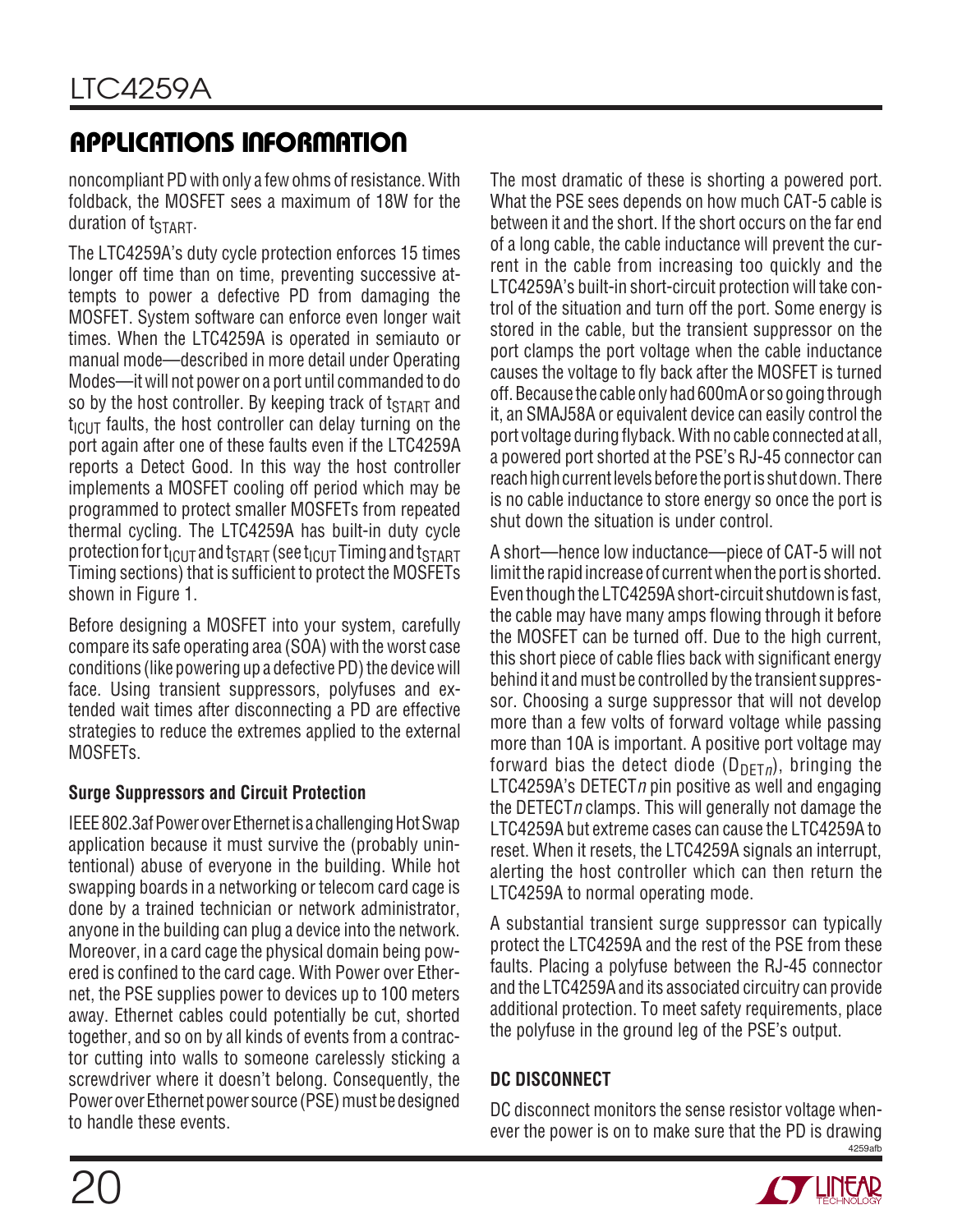the minimum specified current. The disconnect timer counts up whenever port current is below 7.5mA (typ). If the  $t_{DIS}$  timer runs out, the corresponding port will be turned off and the disconnect bit in the fault register will be set. If the undercurrent condition goes away before the  $t_{\text{DIS}}$  timer runs out, the timer will reset. The timer will start counting from the beginning if the undercurrent condition occurs again. The undercurrent circuit includes a glitch filter to filter out noise.

The DC disconnect feature can be disabled by clearing the corresponding DC Discon Enable bits in the Disconnect register (13h). The t<sub>DIS</sub> timer duration can be programmed by bits 1 and 0 of register 16h.

The LTC4259A implements a variety of current sense and limit thresholds to control current flowing through the port. Figure 17 is a graphical representation of these thresholds and the action the LTC4259A takes when currrent crosses the thresholds.



**Figure 17. LTC4259A Current Sense and Limits**

### **AC DISCONNECT**

AC disconnect is an alternate method of sensing the presence or absence of a PD by monitoring the port impedance. The LTC4259A forces a signal, amplified from the OSCIN pin, out of the DETECT pins and onto the Power over Ethernet connection. It calculates the connection impedance from ohm's law,  $Z_{\text{PORT}} = V_{\text{AC}}/I_{\text{AC}}$ . Like DC disconnect, the AC disconnect sensing circuitry controls the disconnect timer. When the connection impedance rises (AC current falls below  $I_{\text{ACDMIN}}$ ) due to the removal of the PD, the disconnect timer counts up. If the impedance remains high (AC current remains below  $I_{\text{ACDMIN}}$ ), the disconnect timer



counts to  $t_{\text{DIS}}$ , the port is turned off and the port's disconnect bit in the Fault Register is set. If the impedance falls (AC current rises above  $I_{\text{ACDMIN}}$ ) before the maximum count of the disconnect timer, the timer resets and the port remains powered.

Like DC disconnect, AC disconnect can also be disabled by clearing the corresponding AC Discon Enable bits in the Disconnect register (13h). AC disconnect is also affected by the  $t_{\text{DIS}}$  duration programmed in register 16h.

Unlike DC disconnect, AC disconnect has no continuous time output to the timer. Rather, AC disconnect will reset the timer once every cycle,  $1/f<sub>OSCIN</sub>$ , of the OSCIN signal if the port draws more than  $I_{ACDMIN}$  during that period. Because of this behavior, the time to turn off the port after PD removal,  $t_{DIS}$ , may vary by up to one cycle of OSCIN  $(1/f<sub>OSCIN</sub>)$  from the delay programmed with the t<sub>DIS1</sub> and  $t_{DIS0}$  bits. Note that AC disconnect and DC disconnect signals that reset the  $t_{DIS}$  timer are ORed together. Thus on a port where both disconnect modes are enabled, either disconnect sensing method can keep the port powered even if the other reports that there is no PD connected.

The AC disconnect circuitry senses the port and Power over Ethernet connection from the DETECT pins. Connect a 0.47 $\mu$ F 100V X7R capacitor (C<sub>DFT</sub>) and a 1k resistor  $(R<sub>DET</sub>)$  from the port's DETECT pin to the port's output as shown in Figure 18. This provides an AC path for sensing the port impedance. The 1k resistor,  $R_{\text{DFT}}$ , limits current flowing through this path during port power on and power off.

4259afb Sizing of capacitors is critical to ensure proper function of AC disconnect.  $C_{PSF}$  (Figure 18) controls the connection impedance on the PSE side. Its capacitance must be kept low enough for AC disconnect to be able to sense the PD. For operation near 100Hz, use a  $C_{PSF}$  of 0.1 $\mu$ F. On the other hand,  $C_{\text{DFT}}$  has to be large enough to pass the signal at the frequency of OSCIN. For  $f_{\text{OSCIN}} \approx 100$ Hz, use at least a 0.47 $\mu$ F 100V X7R capacitor. The sizes of C<sub>PSF</sub>, C<sub>DFT</sub>,  $R_{\text{DFT}}$  and the frequency,  $f_{\text{OSCIN}}$ , are chosen to create an economical, physically compact and functionally robust system. Moreover, the complete Power over Ethernet AC disconnect system (PSE, transformers, cabling, PD, etc.) is complex; deviating from the recommended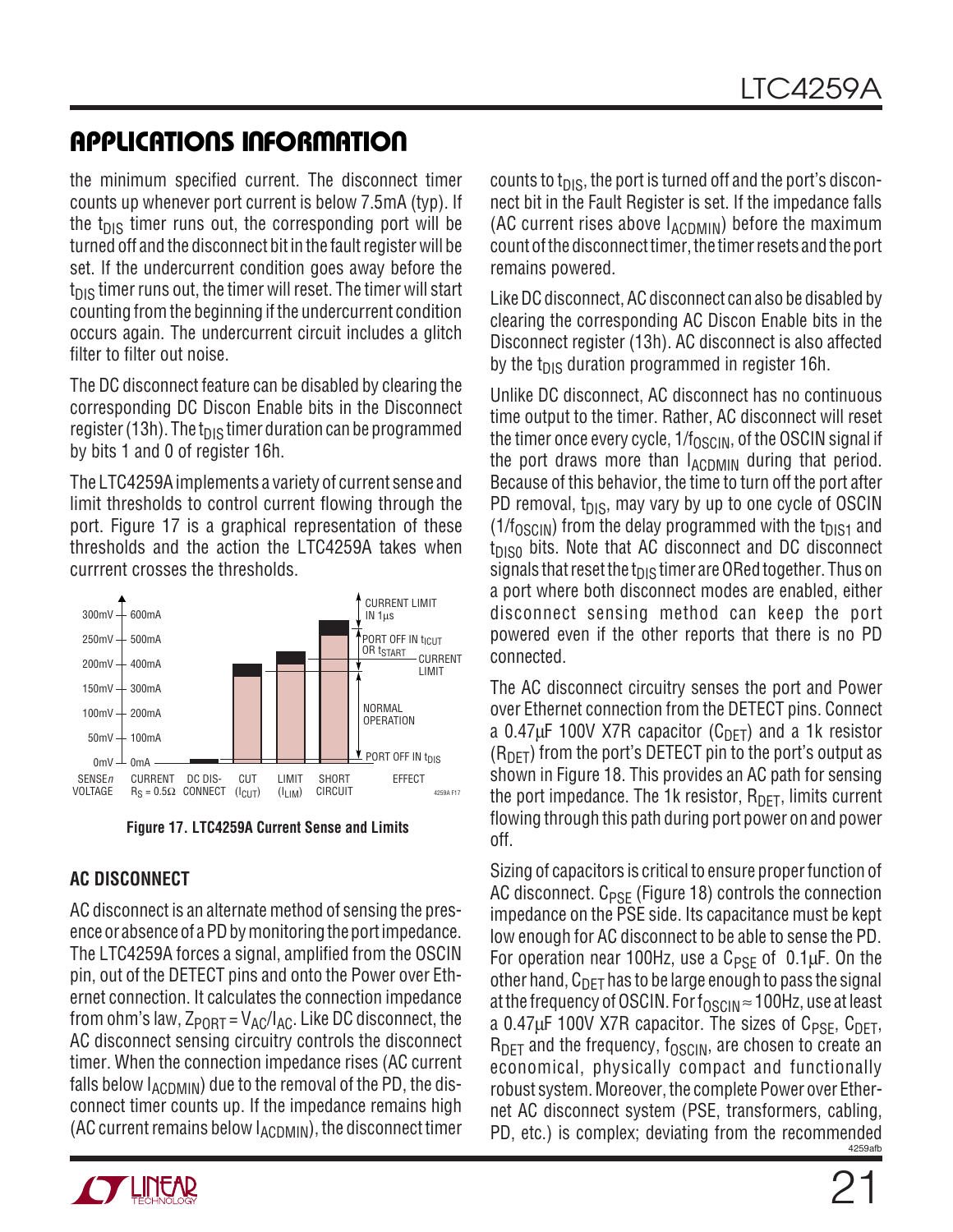values of  $C_{\text{DFT}}$ ,  $R_{\text{DFT}}$  and  $C_{\text{PSF}}$  is discouraged. Contact the LTC Applications department for additional support.

When choosing  $C_{DET}$  and  $C_{PSE}$ , carefully consider voltage derating of the capacitors. Capacitors built around an X7R dielectric will have about 60% of the specified capacitance at their rated voltage. Operated at half their rated voltage, X7R capacitors exhibit more than 80% of their specified capacitance. With other ceramic dielectrics commonly used in 50V and 100V chip capacitors, capacitance falls much more dramatically with voltage. At their rated voltage, Y5V or Z5U capacitors exhibit less than 30% of their zero-bias capacitance. Ceramic capacitors can also have significantly less capacitance at elevated temperatures. In order to produce the desired capacitance at the operating bias, 100V or 250V X7R capacitors should be used with the LTC4259A.

As illustrated in Figure 19, the Power over Ethernet connection between the PSE and PD includes a large amount of capacitance. Cable capacitance is particularly troubling because CAT-3 and CAT-5 pair-to-pair capacitance is not tightly specified by the IEEE 802.3 standard or well controlled by cable manufacturers. Considering that patch panels, additional connectors, old wiring, etc. are likely to be placed between the PSE and PD, pair-to-pair capacitance is a pretty nebulous quantity. Consequently, the cable's contribution to the port impedance (at the frequency used for AC disconnect) can be a concern. Assumimg that  $f_{OSCIN}$  is 100Hz, the 0.1 $\mu$ F of C<sub>PSF</sub> plus 0.05µF of cable capacitance gives a port impedance of 10k at 100Hz. The PD AC signature resistance is about 25k. Connecting a PD with the maximum allowed resistance of 26.25k brings the connection impedance to about 8k. The presence of a PD only makes a 20% reduction in the port impedance requiring the AC disconnect circuitry to be quite sensitive. When the OSCIN pin is driven with a sine wave, the LTC4259A is able to distinguish between capacitive impedance and resistive impedance on the Power over Ethernet connection. AC disconnect is reliable for cable capacitance up to about 0.2µF, nearly an order of magnitude greater than worst case for a long CAT-3 or CAT-5 cable.



**Figure 18. AC Disconnect Single Port Application Circuit (Port 4 Shown)**



**Figure 19. Simplified AC Disconnect Circuit with Impedances at 100Hz**

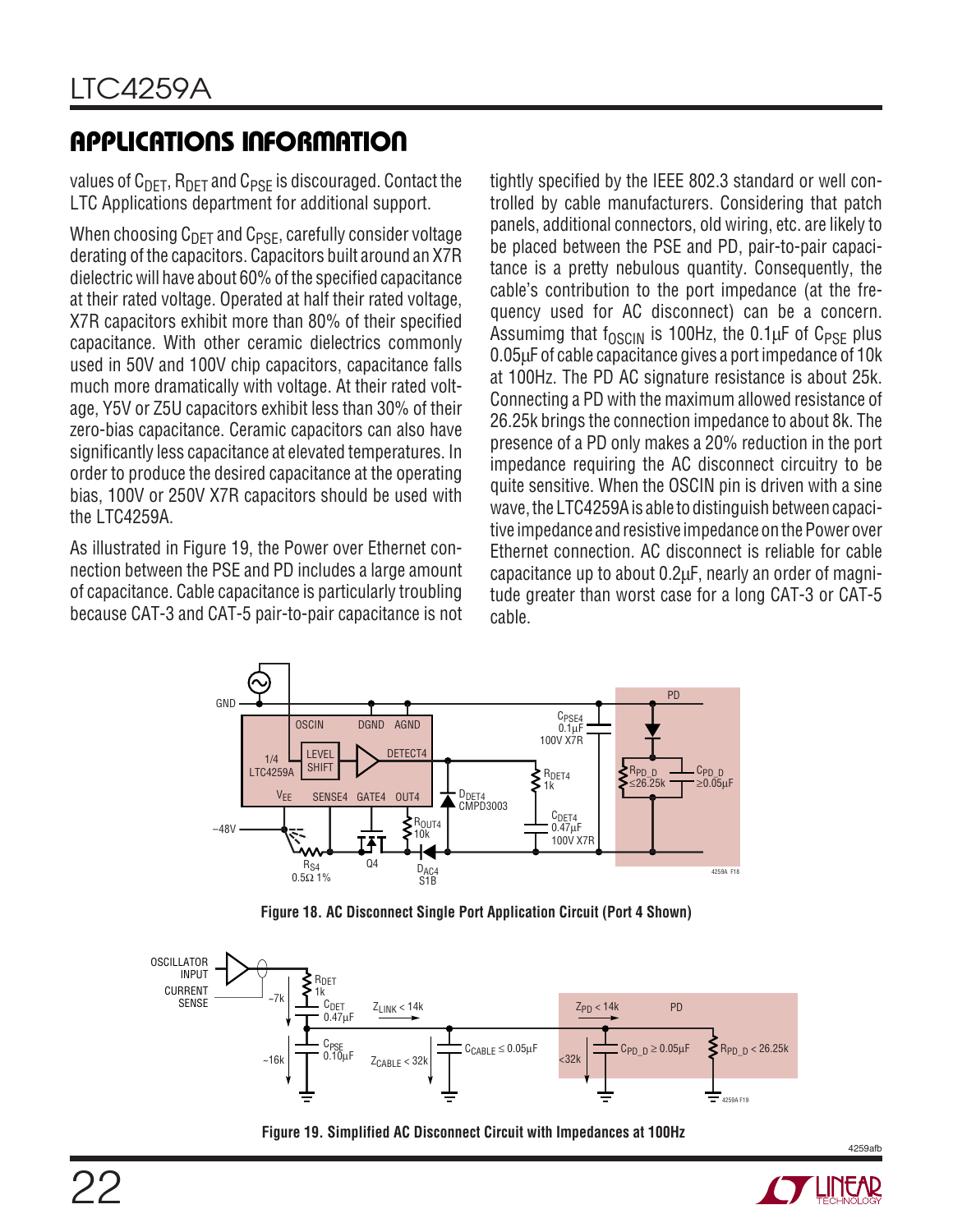#### **OSCIN Input and Oscillator Requirements**

AC disconnect depends on an external oscillator source applied to the OSCIN pin. The LTC4259A measures port impedance by applying an amplified version of the OSCIN signal to the port's DETECT pin (see Figure 18). The oscillator should be well-controlled because errors in this signal become errors in the measured port impedance. As shown in Figure 19, the load being sensed by AC disconnect has a resistive and a large reactive component. Current through the PD's signature resistor depends on the amplitude of the AC signal while current into the capacitors depends on the slew rated:  $I = C \cdot dV/dt$ . Consequently, the LTC4259A is sensitive to the amplitude and slew rate of the OSCIN signal, but is more tolerant of frequency and offset errors. Internal limits prevent the LTC4259A from being adversely affected by OSCIN signals with excessive amplitude.

There are many ways to build oscillators with controlled amplitudes and slew rates, especially since the frequency of the oscillator does not have to be well-controlled. Contact the LTC Applications department for oscillator circuits.

As alluded to previously, AC disconnect is complicated and redesigning for different component sizes is a difficult task. For optimum performance, use the recommended component values and drive OSCIN with a 100Hz  $2V_{P-P}$ , 1.2V offset sine wave. Keep in mind that the IEEE 802.3af specification places upper limits of 100V/ms on the slew rate and 500Hz on the frequency of the AC signal at the port. Voltage gain,  $A_{VACD}$ , from OSCIN to DETECT*n* increases the slew rate by the voltage gain. Since  $A_{VACD}$  has a maximum absolute value of  $3.3$ V/V ( $\pm$ 3V typ), the slew rate at the OSCIN pin must be less than 30V/ms. A slew rate around 0.6V/ms at OSCIN will work with the recommended values of  $C_{\text{DFT}}$ ,  $R_{\text{DFT}}$  and  $C_{\text{PSF}}$ .

The LTC4259A's OSCIN input amplifier will accept signals between DGND – 0.3V and  $V_{DD}$  + 0.5V. This amplifier has a gain of –1 and is referenced to 1.2V above DGND. An OSCIN voltage greater than 2.2V will cause the amplifier's output to clip against DGND. Clipping will not affect the performance of AC disconnect until the clipping becomes so severe that even the midrange (where the controlled slew rate occurs) of the signal is clipped. Keep the midrange or average voltage of the OSCIN signal between 0.9V and 1.5V to avoid severe clipping. OSCIN signals below DGND can interact with the ESD protection circuitry on the pin and are not recommended. Also, meeting the IEEE 802.3af specification for maximum AC amplitude on the port just after the PD is removed depends on the OSCIN input peakto-peak amplitude. Clipping by LTC4259A's OSCIN input circuitry will generally ensure that this specification is not exceeded. Note that under normal operation, the AC disconnect output on the DETECT $n$  pin will have an amplitude near 6V peak-to-peak. The combination of  $R_{\text{DFT}}$ ,  $C_{\text{DFT}}$  and  $C_{PSF}$  attenuate the signal so roughly half this amplitude is seen at the port when the port is powered and the PD has just been removed. When the PD is still connected there will be almost no AC signal at the port.

The LTC4259A monitors Pin 36 for the presence of an oscillating signal. If no signal is present and the Osc Fail Mask bit is set, then Osc Fail (bit 1 of the Supply Event register) is set, triggering an interrupt. As the LTC4259A's AC disconnect circuitry self-checks the OSCIN signal, the Osc Fail bit is intended as a fault indicator to alert the PSE host controller. The Osc Fail bit has no effect beyond triggering the interrupt. A clear Osc Fail bit indicates that the OSCIN signal goes below 0.6V and above 1.8V at least once every 250ms. It does not necessarily guarantee that AC disconnect will function properly. However, AC disconnect itself is a more thorough test of the OSCIN signal. When the OSCIN signal is either absent or corrupted, powered ports with AC disconnect enabled (and DC disconnect not enabled) will automatically disconnect. After the LTC4259A is reset (by power on, Reset All bit or the RESET pin) the Osc Fail bit is set. Once the Osc Fail bit is cleared, it will only be set by an invalid signal on the OSCIN pin or another reset.

### **SERIAL DIGITAL INTERFACE**

The LTC4259A communicates with a host (master) using the standard 2-wire interface as described in the SMBus Specification Version 2.0 (available at http://smbus.org). The SMBus is an extension of the  $1^2C$  bus, and the LTC4259A is also compatible with the  $1<sup>2</sup>C$  bus standard. The Timing Diagrams (Figures 6 through 10) show the timing relationship of the signals on the bus. The two bus

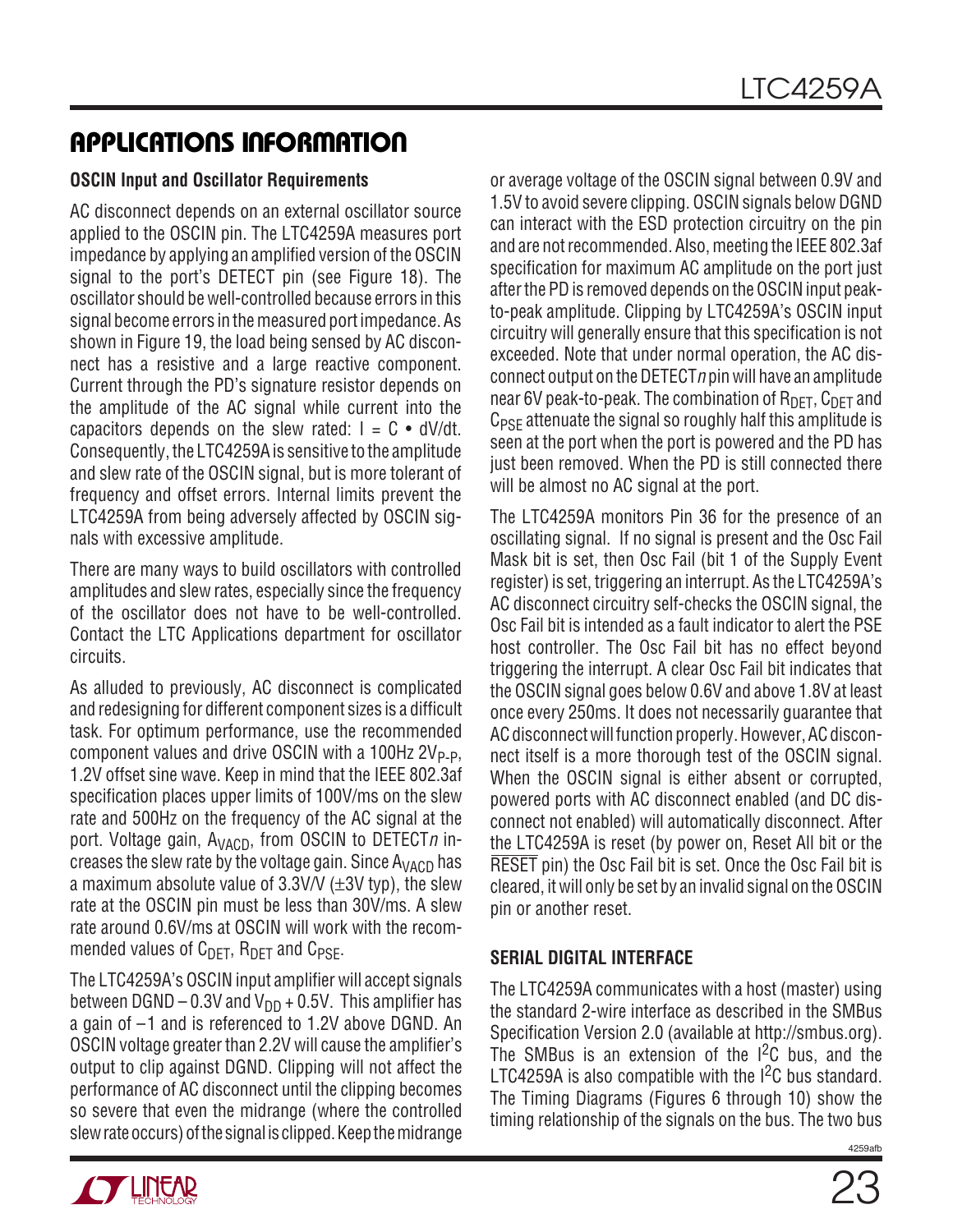lines, SDA and SCL, must be high when the bus is not in use. External pull-up resistors or current sources, such as the LTC1694 SMBus accelerator, are required on these lines. If the SDA and SCL pull-ups are absent, not connected to the same positive supply as the LTC4259A's  $V_{DD}$ pin, or are not activated when the power is applied to the LTC4259A, it is possible for the LTC4259A to see a START condition on the  $1^2C$  bus. The interrupt pin  $(\overline{INT})$  is only updated between I<sup>2</sup>C transactions. Therefore if the LTC4259A sees a START condition when it powers up because the SCL and SDA lines were left floating, it will not assert an interrupt (pull INT low) until it sees a STOP condition on the bus. In a typical application the  ${}^{12}C$  bus will immediately have traffic and the LTC4259A will see a STOP so soon after power up that this momentary condition will go unnoticed.

### **Isolating the Serial Digital Interface**

IEEE 802.3af requires that network segments be electrically isolated from the chassis ground of each network interface device. However, the network segments are not required to be isolated from each other provided that the segments are connected to devices residing within a single building on a single power distribution system.

For simple devices such as small powered Ethernet switches, the requirement can be met by using an isolated power supply to power the entire device. This implementation can only be used if the device has no electrically conducting ports other than twisted-pair Ethernet. In this case, the SDAIN and SDAOUT pins of the LTC4259A can be connected together to act as a standard I 2C/SMBus SDA pin.

If the device is part of a larger system, contains serial ports, or must be referenced to protective ground for some other reason, the Power over Ethernet subsystem including the LTC4259As must be electrically isolated from the rest of the system. The LTC4259A includes separate pins (SDAIN and SDAOUT) for the input and output functions of the bidirectional data line. This eases the use of optocouplers to isolate the data path between the LTC4259As and the system controller. Figure 20 shows one possible implementation of an isolated interface. The SDAOUT pin of the LTC4259A is designed to

drive the inputs of an optocoupler directly, but a standard  $1<sup>2</sup>C$  device typically cannot. U1 is used to buffer  $1<sup>2</sup>C$ signals into the optocouplers from the system controller side. Schmitt triggers must be used to prevent extra edges on transitions of SDA and SCL.

### **Bus Addresses and Protocols**

The LTC4259A is a read-write slave device. The master can communicate with the LTC4259A using the Write Byte, Read Byte and Receive Byte protocols. The LTC4259A's primary serial bus address is  $(010A_3A_2A_1A_0)b$ , as designated by pins AD3-AD0. All LTC4259As also respond to the address (0110000)b, allowing the host to write the same command into all of the LTC4259As on a bus in a single transaction. If the LTC4259A is asserting (pulling low) the  $\overline{\text{INT}}$  pin, it will also acknowledge the Alert Response Address (0001100)b using the receive byte protocol.

### **The START and STOP Conditions**

When the bus is idle, both SCL and SDA must be high. A bus master (typically the host controller) signals the beginning of communication with a slave device (like the LTC4259A) by transmitting a START condition. A START condition is generated by transitioning SDA from high to low while SCL is high. A REPEATED START condition is functionally the same as a START condition, but used to extend the protocol for a change in data transmission direction. A STOP condition is not used to set up a REPEATED START condition, for this would clear any data already latched in. When the master has finished communicating with the slave, it issues a STOP condition. A STOP condition is generated by transitioning SDA from low to high while SCL is high. The bus is then free for communication with another SMBus or I2C device.

### **Acknowledge**

The Acknowledge signal is used for handshaking between the master and the slave. An Acknowledge (active LOW) generated by the slave lets the master know that the latest byte of information was received. The corresponding SCL clock pulse is always generated by the master. The master releases the SDA line (HIGH) during the Acknowledge



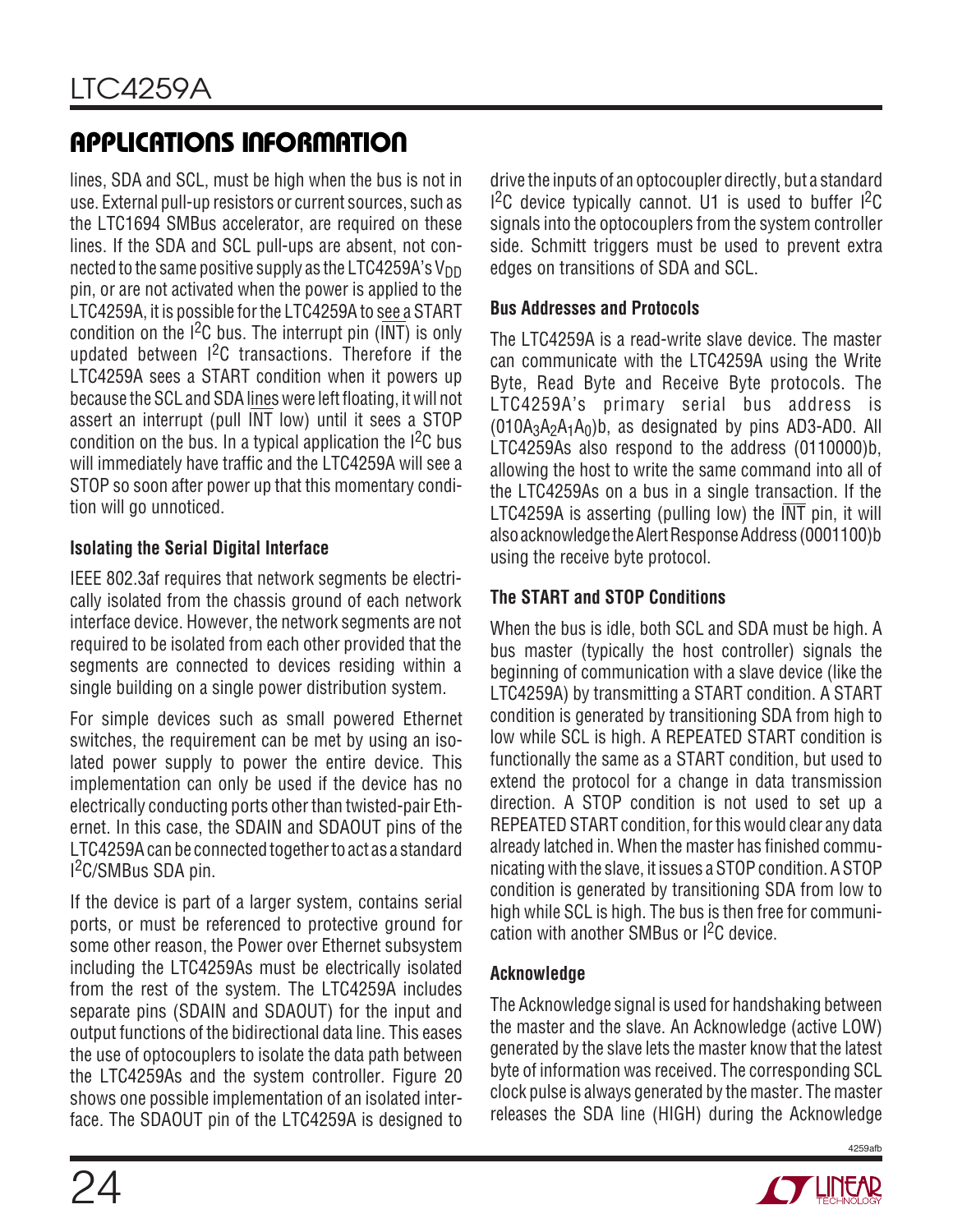

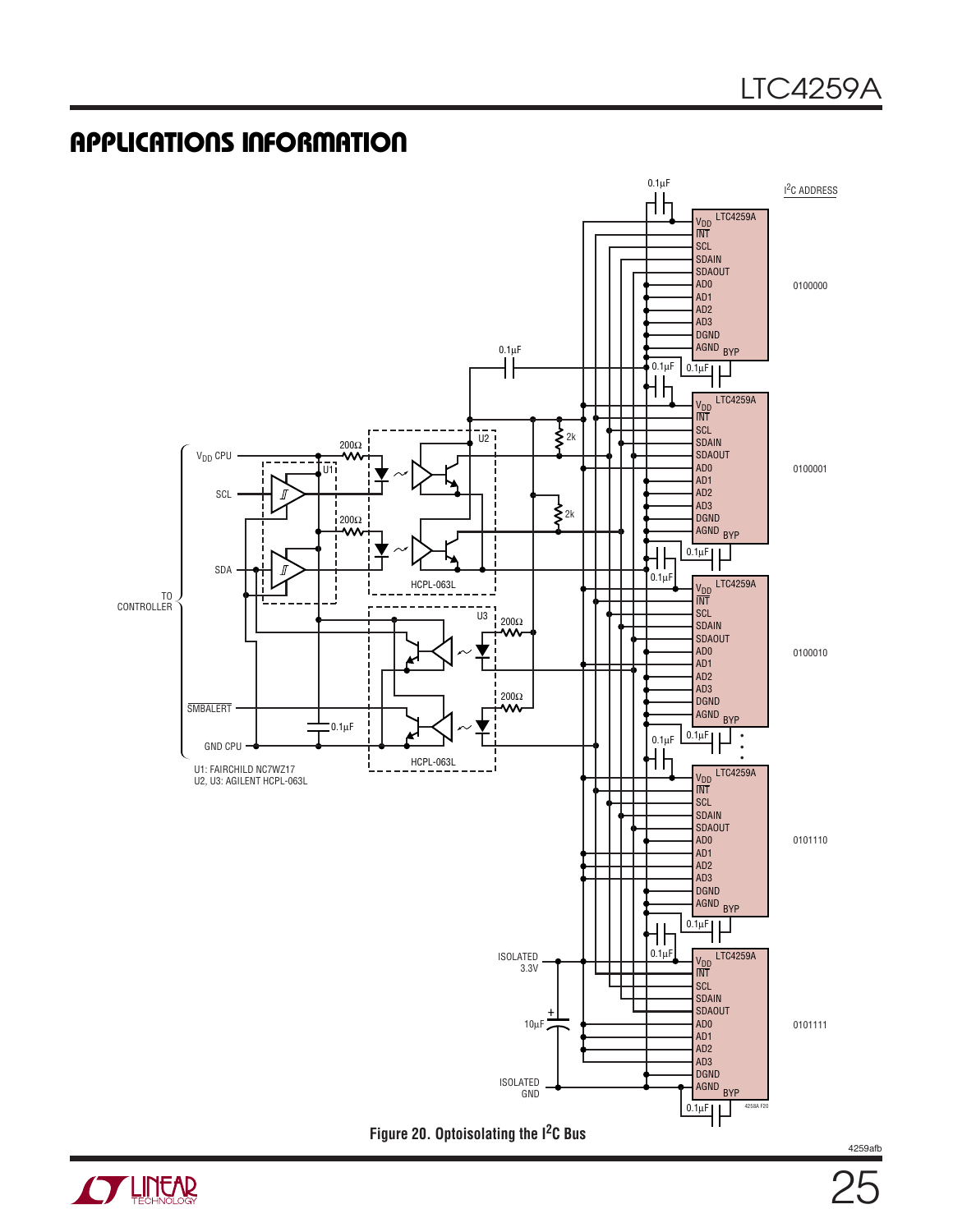clock pulse. The slave must pull down the SDA line during the Acknowledge clock pulse so that it remains a stable LOW during the HIGH period of this clock pulse. When the master is reading from a slave device, it is the master's responsibility to acknowledge receipt of the data byte in the bit that follows unless the transaction is complete. In that case the master will decline to acknowledge and issue the STOP condition to terminate the communication.

### **Write Byte Protocol**

The master initiates communication to the LTC4259A with a START condition and a 7-bit bus address followed by the Write Bit  $(Wr) = 0$ . If the LTC4259A recognizes its own address, it acknowledges and the master delivers the command byte, signifying to which internal LTC4259A register the master wishes to write. The LTC4259A acknowledges and latches the lower five bits of the command byte into its Register Address register. Only the lower five bits of the command byte are checked by the LTC4259A; the upper three bits are ignored. The master then delivers the data byte. The LTC4259A acknowledges once more and latches the data into the appropriate control register. Finally, the master terminates the communication with a STOP condition. Upon reception of the STOP condition, the Register Address register is cleared (see Figure 7).

### **Read Byte Protocol**

The master initiates communication from the LTC4259A with a START condition and the same 7-bit bus address followed by the Write Bit (Wr) =  $0$ . If the LTC4259A recognizes its own address, it acknowledges and the master delivers the command byte, signifying which internal LTC4259A register it wishes to read from. The LTC4259A acknowledges and latches the lower five bits of the command byte into its Register Address register. At this time the master sends a REPEATED START condition and the same 7-bit bus address followed by the Read Bit (Rd) = 1. The LTC4259A acknowledges and sends the contents of the requested register. Finally, the master declines to acknowledge and terminates communication with a STOP condition. Upon reception of the STOP condition, the Register Address register is cleared (see Figure 8).

### **Receive Byte Protocol**

Since the LTC4259A clears the Register Address register on each STOP condition, the interrupt register (register 0) may be read with the Receive Byte Protocol as well as with the Read Byte Protocol. In this protocol, the master initiates communication with the LTC4259A with a START condition and a 7-bit bus address followed by the Read Bit (Rd) = 1. The LTC4259A acknowledges and sends the contents of the interrupt register. The master then declines to acknowledge and terminates communication with a STOP condition (see Figure 9).

### **Alert Response Address and the INT Pin**

In a system where several LTC4259As share a common INT line, the master can use the Alert Response Address (ARA) to determine which LTC4259A initiated the interrupt.

The master initiates the ARA procedure with a START condition and the 7-bit ARA bus address (0001100)b followed by the Read Bit  $(Rd) = 1$ . If an LTC4259A is asserting the INT pin, it acknowledges and sends its 7-bit bus address  $(010A_3A_2A_1A_0)$ b and a 1 (see Figure 10). While it is sending its address, it monitors the SDAIN pin to see if another device is sending an address at the same time using standard <sup>2</sup>C bus arbitration. If the LTC4259A is sending a 1 and reads a 0 on the SDAIN pin on the rising edge of SCL, it assumes another device with a lower address is sending and the LTC4259A immediately aborts its transfer and waits for the next ARA cycle to try again. If transfer is successfully completed, the LTC4259A will stop pulling down the  $\overline{\text{INT}}$  pin. When the  $\overline{\text{INT}}$  pin is released in this way or if a 1 is written into the Clear Interrupt pin bit (bit 6 of register 1Ah), the condition causing the LTC4259A to pull the INT pin down must be removed before the LTC4259A will be able to pull INT down again. This can be done by reading and clearing the event registers or by writing a 1 into the Clear All Interrupts bit (bit 7 of register 1Ah). The state of the INT pin can only change between  ${}^{12}C$ transactions, so an interrupt is cleared or new interrupts are generated after a transaction completes and before new I2C bus communication commences. Periodic polling of the alert response address can be used instead of the INT pin if desired. If any device acknowledges the alert response address, then the INT line, if connected, would have been low.

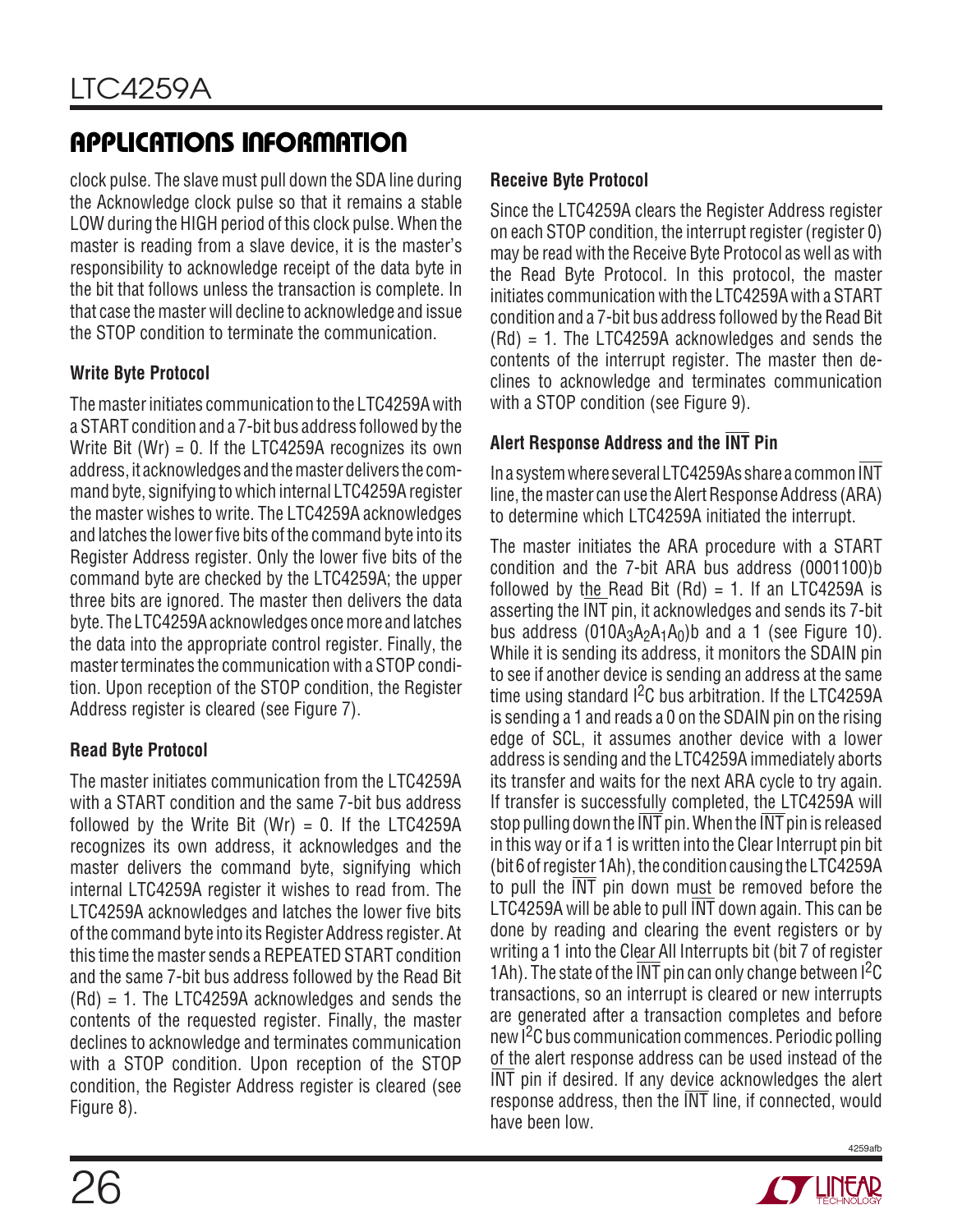### **System Software Strategy**

Control of the LTC4259A hinges on one decision, the LTC4259A's operating mode. The three choices are described under Operating Modes. In Auto mode the LTC4259A can operate autonomously without direction from a host controller. Because LTC4259As running in Auto mode will power every valid PD connected to them, the PSE must have 15.4W/port available. To reduce the power requirements of the –48V supply, PSE systems can track power usage, only turning on ports when sufficient power is available. The IEEE describes this as a power allocation algorithm and places two limitations: the PSE shall not power a PD unless it can supply the guaranteed power for that PD's class (see Table 2) and power allocation may not be based solely on a history of each PD's power consumption. In order for a PSE to implement power allocation, the PSE's processor/controller must control whether ports are powered—the LTC4259A cannot be allowed to operate in Auto mode. Semiauto mode fits the bill as the LTC4259A automatically detects and classifies PDs, then makes this information available to the host controller, which decides to apply power or not. Operating the LTC4259A in Manual mode also lets the controller decide whether to power the ports but the controller must also control detection and classification. If the host controller operates near the limit of its computing resources, it may not be able to guide a Manual mode LTC4259A through detect, class and port turn-on in less than the IEEE mandated maximum of 950ms.

In a typical PSE, the LTC4259As will operate in Semiauto mode as this allows the controller to decide to power a port without unduly burdening the controller. With an interrupt mask of F4h, the LTC4259A will signal to the host after it has successfully detected and classed a PD, at which point the host can decide whether enough power is available and command the LTC4259A to turn that port on. Similarly, the LTC4259A will generate interrupts when a port's power is turned off. By reading the LTC4259A's interrupt register, the host can determine if a port was turned off due to overcurrent ( $t_{\text{STAT}}$  or  $t_{\text{ICUT}}$  faults) or because the PD was removed (Disconnect event). The host then updates the amount of available power to reflect

the power no longer consumed by the disconnected PD. Setting the MSB of the interrupt mask causes the LTC4259A to communicate fault conditions caused by failures within the PSE, so the host does not need to poll to check that the LTC4259As are operating properly. This interrupt driven system architecture provides the controller with the final say on powering ports at the same time, minimizing the controller's computation requirements because interrupts are only generated when a PD is detected or on a fault condition.

The LTC4259A can also be used to power older powered Ethernet devices that are not 802.3af compliant and may be detected with other methods. Although the LTC4259A does not implement these older detection methods automatically, if software or external circuitry can detect the noncompliant devices, the host controller may command the LTC4259A to power the port, bypassing IEEE compliant detection and classification and sending power to the noncompliant device.

### **LOGIC LEVEL SUPPLY**

In additon to the 48V used to source power to each port, a logic level supply is required to power the digital portion of the LTC4259A. To simplify design and meet voltage isolation requirements, the logic level supply can be generated from the isolated –48V supply. Figure 21 shows an example method using an LT® 1619 to control a –48V to 3.3V current mode supply. This boost converter topology uses the LT1619 current mode controller and a current mirror which reflects the 3.3V output voltage to the –48V rail, improving the regulation tolerance over the more traditional large resistor voltage divider. This approach achieves high accuracy with a transformerless design.

### **IEEE 802.3af COMPLIANCE AND EXTERNAL COMPONENT SELECTION**

The LTC4259A is designed to control power delivery in IEEE 802.3af compliant Power Sourcing Equipment (PSE). Because proper operation of the LTC4259A may depend on external signals and power sources, like the –48V supply  $(V_{EE})$  or the OSCIN oscillator source, external

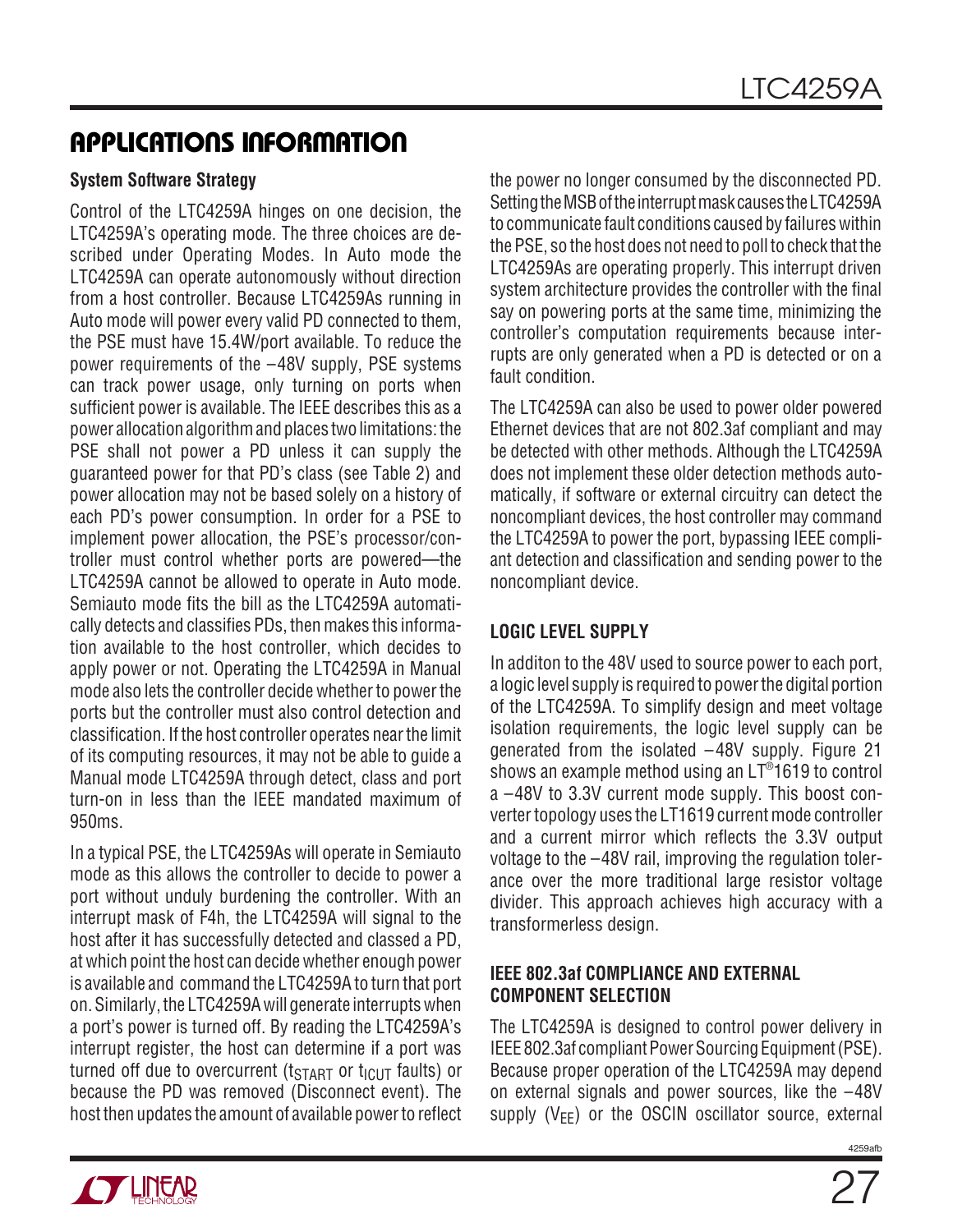

**Figure 21. –48V to 3.3V Boost Converter**

components such as the sense resistors  $(R<sub>S</sub>)$ , and possibly software running on an external microprocessor, using the LTC4259A in a PSE does not guarantee 802.3af compliance. Using an LTC4259A does get you most of the way there. This section discusses the rest of the elements that go along with the LTC4259A to make an 802.3af complaint PSE. Each paragraph below addresses a component which is critical for PSE compliance as well as possible pitfalls that can cause a PSE to be noncompliant. For further assistance please contact Linear Technology's Applications department.

### **Sense Resistors**

The LTC4259A is designed to use a 0.5 $\Omega$  sense resistor, R<sub>S</sub>, to monitor the current through each port. The value of the sense resistor has been minimized in order to reduce power loss and as a consequence, the voltage which the LTC4259A must measure is small. Each port may be drawing up to 450mA with this current flowing through the sense resistor and associated circuit board traces. To prevent parasitic resistance on the circuit board from obscuring the voltage drop across the sense resistor, the LTC4259A must Kelvin sense the resistor voltage. One way to achieve Kelvin sensing is "star grounding," shown pictorially in Figure 1. Another option is to use a –48V power plane to connect the sense resistor and the LTC4259A  $V_{FF}$  pin. Either of these strategies will prevent voltages developed across parasitic circuit board resistances from affecting the LTC4259A current measurement accuracy. The precision of the sense resistor directly affects the measurement of the IEEE parameters I<sub>INRUSH</sub>, I<sub>LIM</sub>, I<sub>CUT</sub> and I<sub>MIN</sub>. Therefore, to maintain IEEE compliance, use a resistor with 0.5% or better accuracy.

### **Power MOSFETs**

The LTC4259A controls power MOSFETs in order to regulate current flow through the Ethernet ports. Under certain conditions these MOSFETs have to dissipate significant power. See the Choosing External MOSFETs section for a detailed discussion of the requirements these devices must meet.

### **Common Mode Chokes**

4259afb Both nonpowered and powered Ethernet connections achieve best performance (for data transfer, power transfer and EMI) when a common mode choke is used on each port. In the name of cost reduction, some designs share a common mode choke between two adjacent ports. Even for nonpowered Ethernet, sharing a choke is not recommended. With two ports passing through the choke, it cannot limit the common mode current of either port. Instead, the choke only controls the sum of both ports' common mode current. Because cabling from the ports generally connects to different devices up to 200m apart,

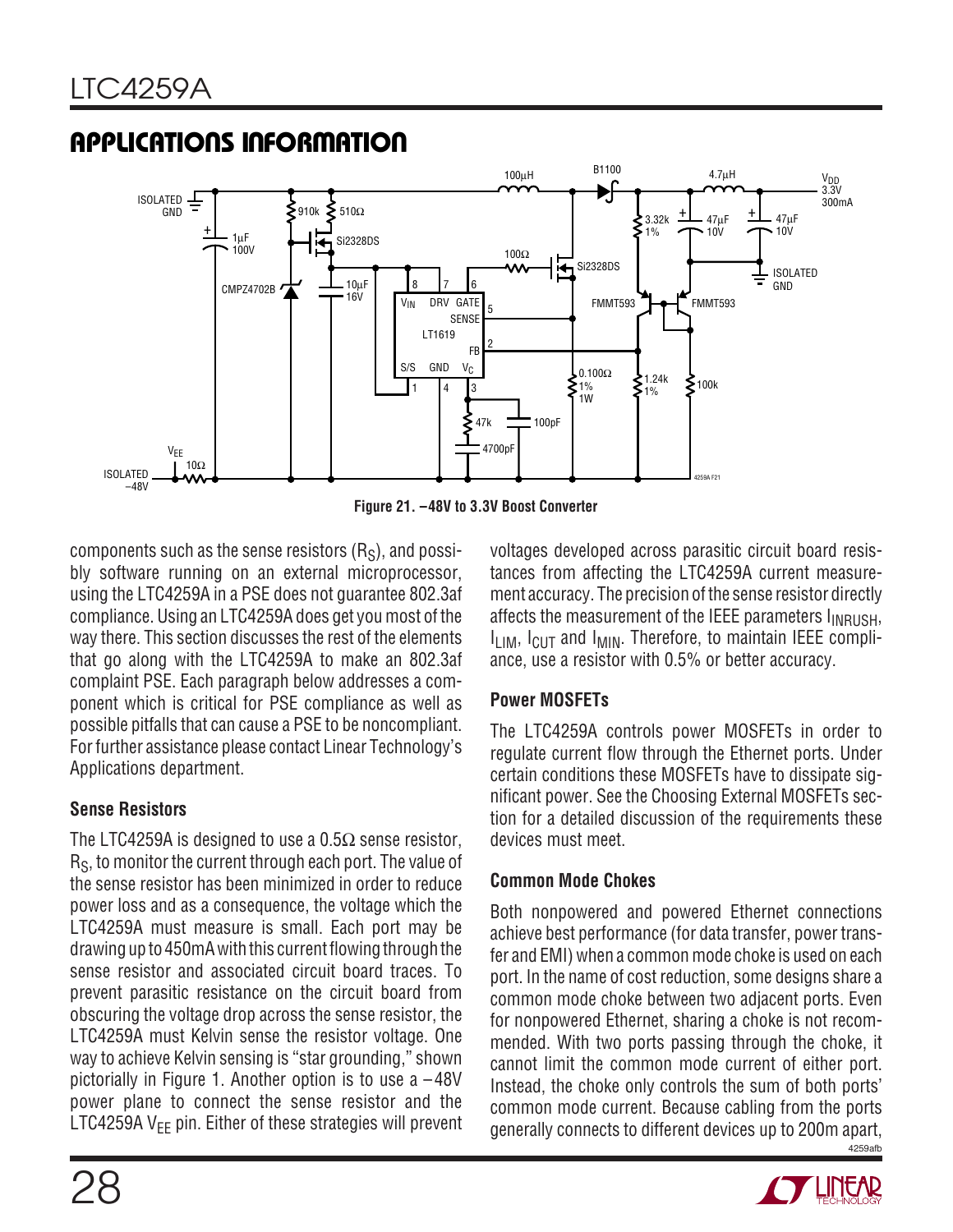a current loop can form. In such a loop, common mode current flows in one port and out the other, and the choke will not prevent this because the sum of the currents is zero. Another way to view this interaction between the paired ports is that the choke acts as a transformer coupling the ports' common modes together. In nonpowered Ethernet, common mode current results from nonidealities like ground loops; it is not part of normal operation. However, Power over Ethernet sends power and hence significant current through the ports; common mode current is a byproduct of normal operation. As described in the Choosing External MOSFETs section and under the Power Supplies heading below, large transients can occur when a port's power is turned on or off. When a powered port is shorted (see Surge Suppressors and Circuit Protection), a port's common mode current may be excessive. Sharing a common mode choke between two ports couples start-up, disconnect and fault transients from one port to the other. The end result can range from momentary noncompliance with 802.3af to intermittent behavior and even to excessive voltages that may damage circuitry (in both the PSE and PD) connected to the ports.

### **Detect, AC Blocking and Transient Suppressor Diodes**

During detection and classification, the LTC4259A senses the port voltage through the detect diodes  $D_{\text{DET}}$  in Figure 18. Excessive voltage drop across  $D_{\text{DFT}}$  will corrupt the LTC4259A's detect and classification results. Select a diode for  $D_{\text{DET}}$  that will have less than 0.7V of forward drop at 0.4mA and less than 0.9V of forward drop at 50mA.

When the port is powered, the detect diode is reverse biased. Any leakage through the detect diode prevents the LTC4259A from sensing all the current coupled through the  $C<sub>DET</sub>$  capacitor. At high temperature with 70V of reverse bias, a typical switching diode like the 1N4148 may have more than 50µA of leakage. Such leakage can interfere with AC disconnect because it is a large fraction of the LTC4259A's I<sub>ACDMIN</sub> threshold. Using a low leakage detect diode like the CMPD3003 is recommended.

The AC blocking diodes can interfere with AC disconnect sensing if they become leaky. If the AC blocking diode ( $D_{AC}$ in Figure 18) begins leaking, it contributes to the Ethernet

port impedance, potentially bringing the impedance low enough to draw  $I_{\text{ACDMIN}}$  from the DETECT pin and keep the port powered. More likely, leakage through the AC blocking diode will cause shifts in the AC disconnect threshold that are not large enough to make the PSE noncompliant. Generally, diode leakage is caused by voltage or temperature stress. Diodes that are rated to 100V or more and can handle dissipating at least 0.5W should be acceptable in this application. Other component leakages can have a similar affect on AC disconnect and even affect DC disconnect if the leakage becomes severe. Among components to be wary of are the transient surge suppressors. The devices shown in Figure 1 are rated for less than 5µA of leakage at 58V. However there is a potential for stress induced leakage, so healthy margins should be used when selecting diodes for these applications.

### **Capacitors**

Sizing of both the  $C_{\text{DET}}$  and  $C_{\text{PSE}}$  capacitors is critical to proper operation of the LTC4259A's AC disconnect sensing. See the AC Disconnect section for more information. Also,  $C_{PSF}$  may be important to the voltage stability of a powered port. Port voltage instability is generally not a problem if  $V_{FF}$ , the  $-48V$  supply, is well bypassed. For both of these reasons be aware that many ceramic dielectrics have dramatic DC voltage and temperature coefficients. A 0.22µF ceramic capacitor is often nowhere near 0.22µF when operating at 50VDC or 100VDC. Use 100V or higher rated X7R capacitors for  $C_{DET}$  and  $C_{PSE}$  as these have reduced voltage dependance while also being relatively small and inexpensive.

### **Power Supplies**

4259afb The LTC4259A must be supplied with 3.3V ( $V_{DD}$ ) and  $-48V$  (V<sub>FF</sub>). Poor regulation on either of these supplies can lead to noncompliance. The IEEE requires a PSE output voltage between 44V and 57V. When the LTC4259A begins powering an Ethernet port, it controls the current through the port to minimize disturbances on  $V_{EE}$ . However, if the  $V_{EE}$  supply is underdamped or otherwise unstable, its voltage could go outside of the IEEE specified limits, causing all ports in the PSE to be noncompliant. This scenario can be even worse when a PD is unplugged because the current can drop immediately to zero. In both

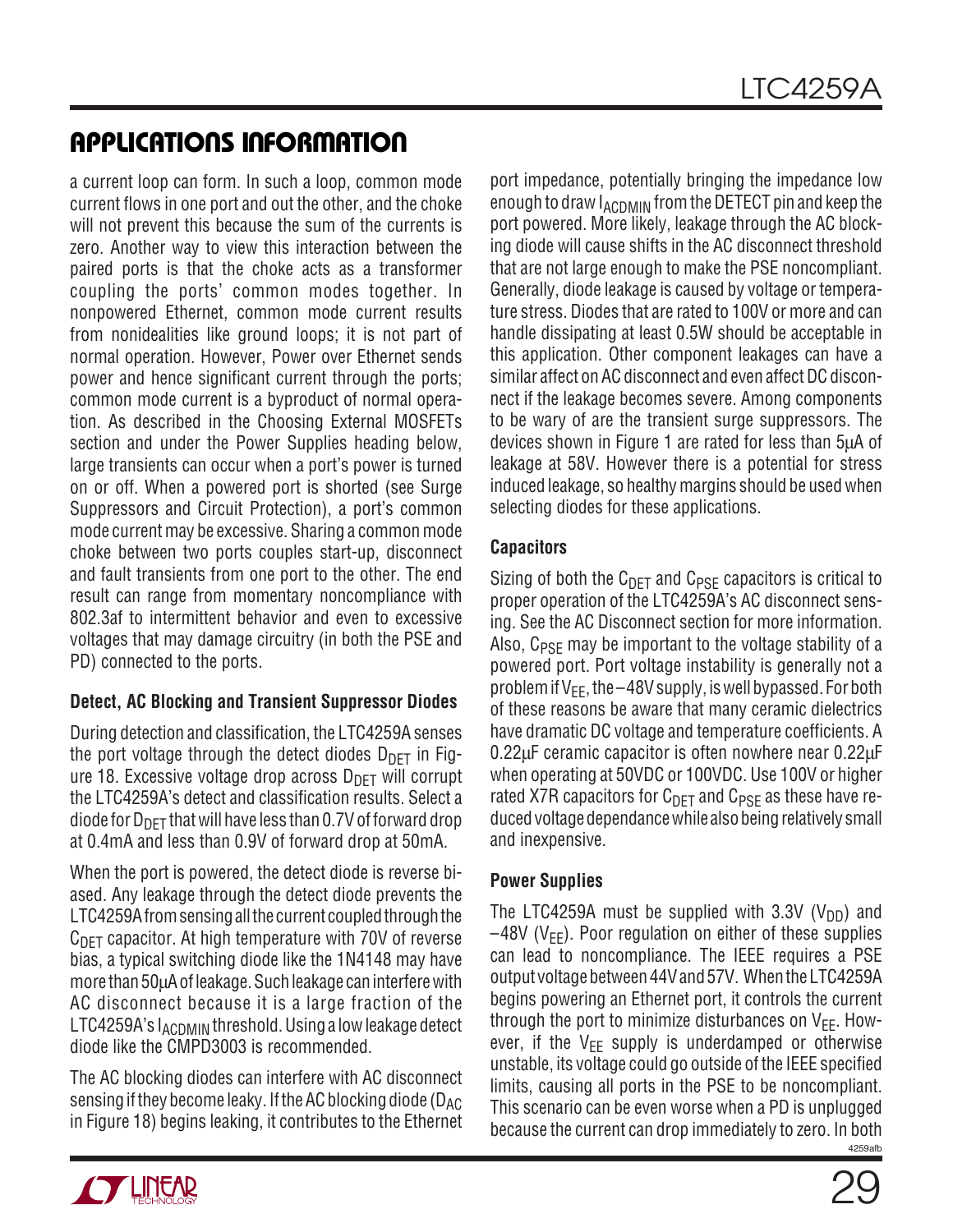cases the port voltage must always stay between –44V and –57V. In addition, the 802.3af specification places specific ripple, noise and load regulation requirements on the PSE. Among other things, disturbances on either  $V_{DD}$ or  $V_{EE}$  can adversely affect detection, classification and the AC disconnection sensing. Proper bypassing and stability of the  $V_{DD}$  and  $V_{FF}$  supplies is important.

Another problem that can affect the  $V_{FF}$  supply is insufficient power, leading to the supply voltage drooping out of the specified range. The 802.3af specification states that if a PSE powers a PD it must be able to provide the maximum power level requested by the PD based on the PD's classification. The specification does allow a PSE to choose not to power a port because the PD requires more power than the PSE has left to deliver. If a PSE is built with a V<sub>EE</sub> supply capable of less than  $15.4W \cdot$  (number of PSE's Ethernet ports), it must implement a power allocation algorithm that prevents ports from being powered when there is insufficient power. Because the specification also requires the PSE to supply 400mA at up to a 5% duty cycle, the  $V_{FF}$  supply capability should be at least a few percent more than the maximum total power the PSE will supply to PDs. Finally, the LTC4259As draw current from  $V_{EE}$ . If the  $V_{DD}$  supply is generated from  $V_{EE}$ , that

power divided by the switcher efficiency must also be added to the  $V_{FF}$  supply's capability.

Fast  $V_{FF}$  transients can damage the LTC4259A. Limit the  $V_{EE}$  slew rate to 50mV/ $\mu$ s. In most applications, existing  $V_{EE}$  bypass capacitors (described above) will cause the  $V_{FF}$  supply to slew much slower than 50mV/ $\mu$ s.

### **OSCIN Input**

AC disconnect also relies on an oscillating signal applied to the OSCIN pin. Requirements for this signal are provided in the OSCIN Input and Oscillator Requirements section. Out-of-band noise on the OSCIN pin will disrupt the LTC4259A's ability to sense the absence of a PD. Any noise present at the OSCIN pin is amplified by the LTC4259A and driven out of the DETECT pins (of powered ports with AC disconnect enabled). Due to the amount of capacitance connected to the DETECT pins, driving this noise can easily require more than  $I_{\text{ACDMIN}}$ , tripping the DETECT pin current sense and keeping the port powered. During circuit board layout, keep wiring from the oscillator to the OSCIN pin away from noise sources like digital clock and data lines. A single-stage RC lowpass filter (shown in Figure 22) will attenuate out-of-band noise.

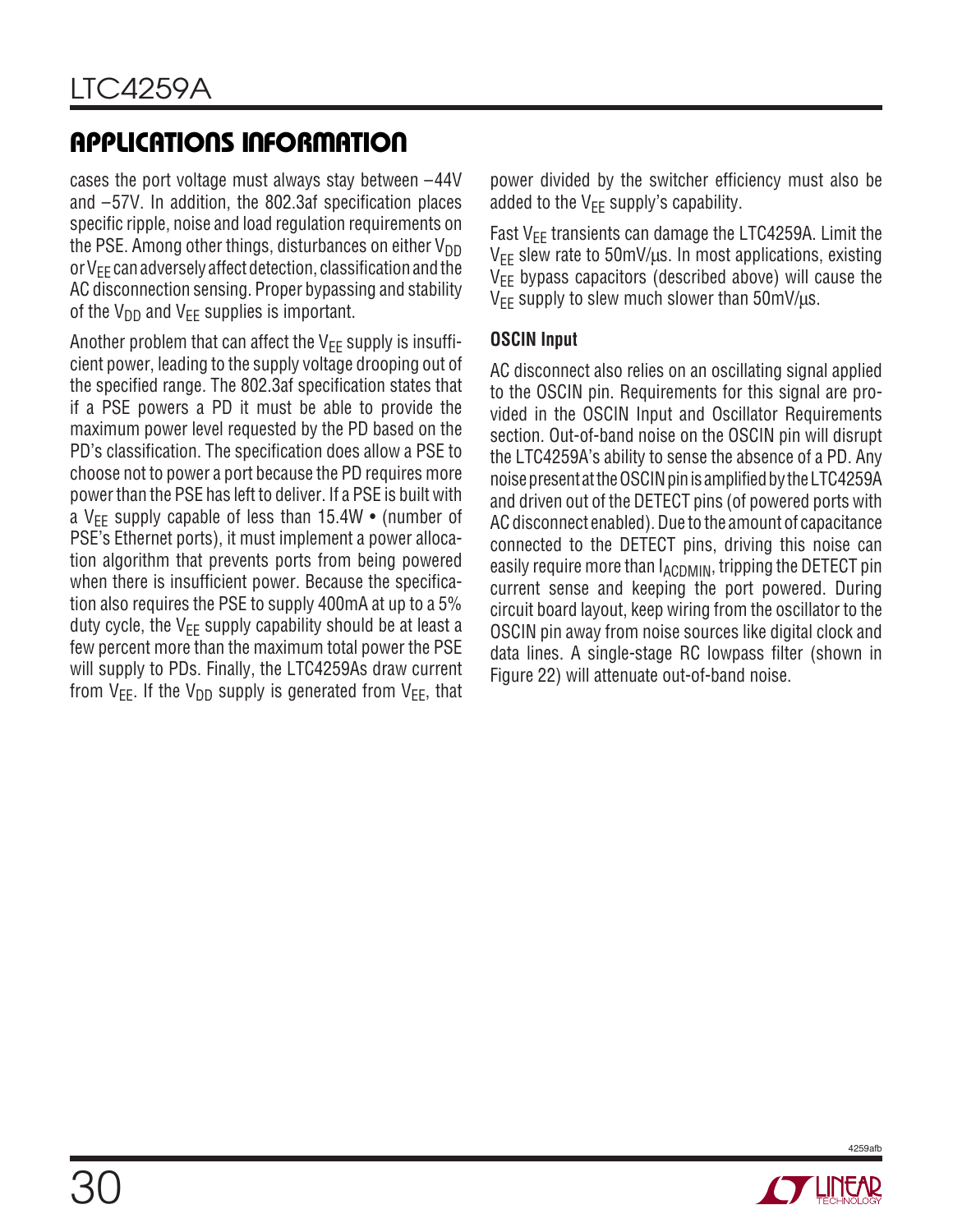GW36 SSOP 0502

### **U PACKAGE DESCRIPTIO**



**GW Package 36-Lead Plastic SSOP (Wide .300 Inch)** (Reference LTC DWG # 05-08-1642)

NOTE:

2. DIMENSIONS ARE IN <u>MILLIMETERS</u><br>(INCHES) 1. CONTROLLING DIMENSION: MILLIMETERS

DIMENSION DOES NOT INCLUDE MOLD FLASH. MOLD FLASH \* SHALL NOT EXCEED 0.152mm (0.006") PER SIDE

DIMENSION DOES NOT INCLUDE INTERLEAD FLASH. INTERLEAD FLASH SHALL NOT EXCEED 0.254mm (0.010") PER SIDE \*\*